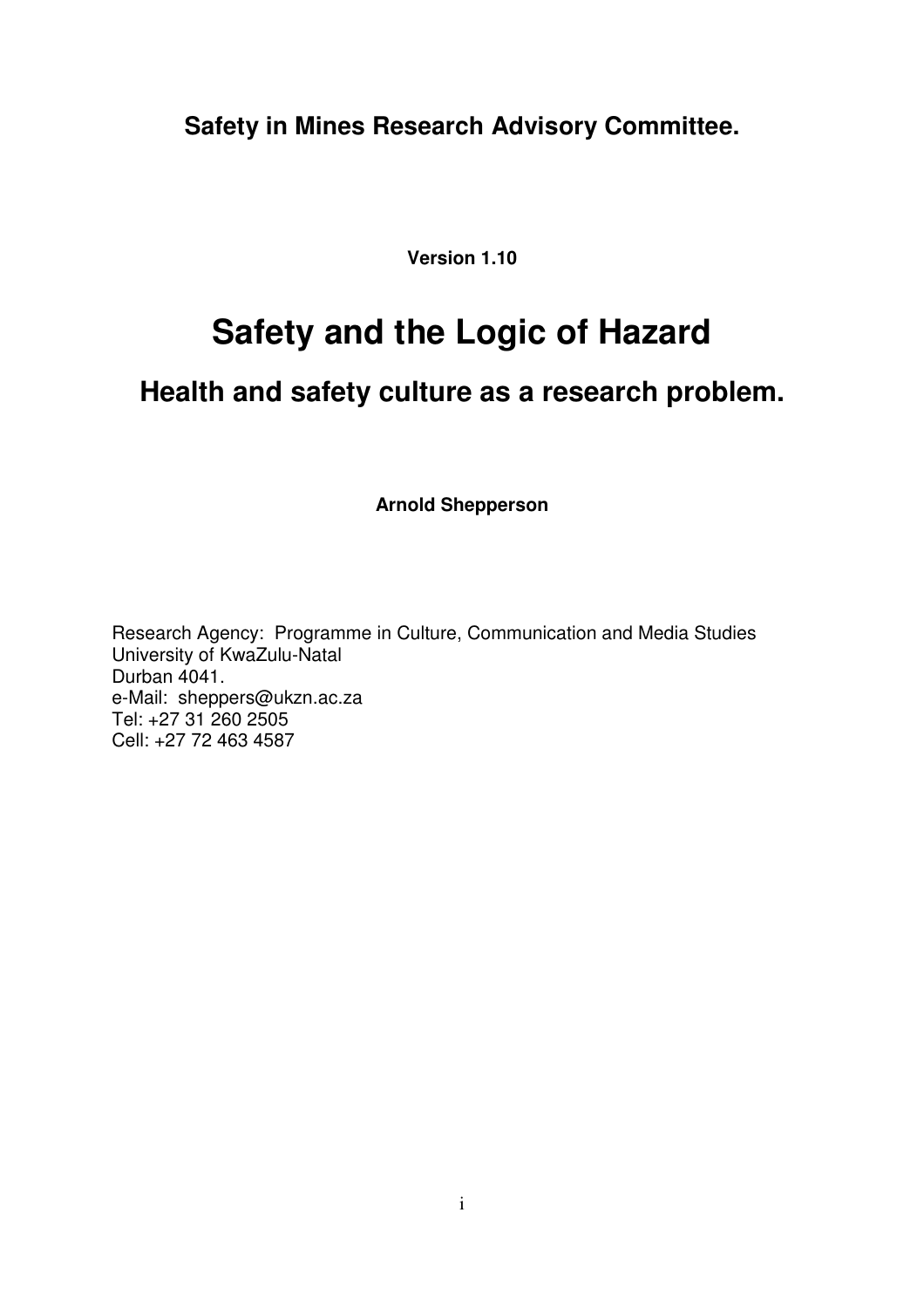### **Executive Summary.**

Our research proceeds from the assumption that, despite the unique forms of hazard traditionally associated with mining in South Africa, South Africans in significant measure tend to take a neglectful attitude toward Hazard *in general*. Our approach to the issue is not psychological; we prefer, instead, to consider the matter from a logical point of view, with a view to encouraging inquiry that identifies and qualifies the *forms of practical reasoning* that make such negligence possible. The research draws on the methods of logical and pragmatic analysis to clarify the notion of a health and safety culture *as a research problem*. We base these methods on the broader logical doctrine of *pragmaticism* (Peirce, 1992; 1998).

We adapt elements of Peirce's (*CP* 7.139-157) *economy of research*, so as to infer some of the criteria upon which the potential for research projects into a culture of safety can be assessed when researchers apply for funding. The theory's main point is that there is in the field of research in general, a ratio between research expenditure and the increase in knowledge that can be graphed in a manner comparable to the supply and demand curves of classical economics (Peirce, *CP* 7.147).

Explicit discussion of a health and safety culture occupies a bit less than two pages in the first volume of the Commission's report, and opens up two possible lines of interpretation, each of which may conflict with the other. 1) One would want to know whether or not this approach therefore views organizations and institutions as having a *special* relation to health and safety, distinct from the relation of other social aggregations to health and safety. 2) Secondly, it is unclear from the Commission's conception of a culture of safety, whether this entails a system of "separate but equal" (or similarly discriminated) cultures of safety. Thus one might suspect that health and safety in mines is a "culture" with characteristics distinct from that in, say, maritime transport, or passenger airlines.

We raise the issues because they have some bearing on the problem of defining 'culture'. Different collective responses to the idea will tend to draw on the ways representatives to the tripartite policy, regulation, and research advisory bodies customarily used the concept of culture in their historical dealings. Management's conception of *culture* might range over questions of taste in relation to themselves, but have strong ethnological overtones when considered in relation to South African mines' largely migrant workforce. Worker representatives or advisers, on the other hand, may see *culture* in somewhat more sociological or political terms.

We suggest such inquiry can proceed on the basis of the logical distinction between the concepts of *risk* and *hazard*. The kinds of acts we consider to be *risky* have an element of betting or gaming about them:

**Definition:** Logically, a hazard is essentially that of which it can be truly predicated of the Quality of a situation *X*, such that in our attending to the matter we can assert that "*X* is hazardous". For any situation to be predicated as Hazardous, therefore, entails a sustained series of encounters from which can be deduced a frequency with which a distinctly recognizable range of deleterious outcomes would be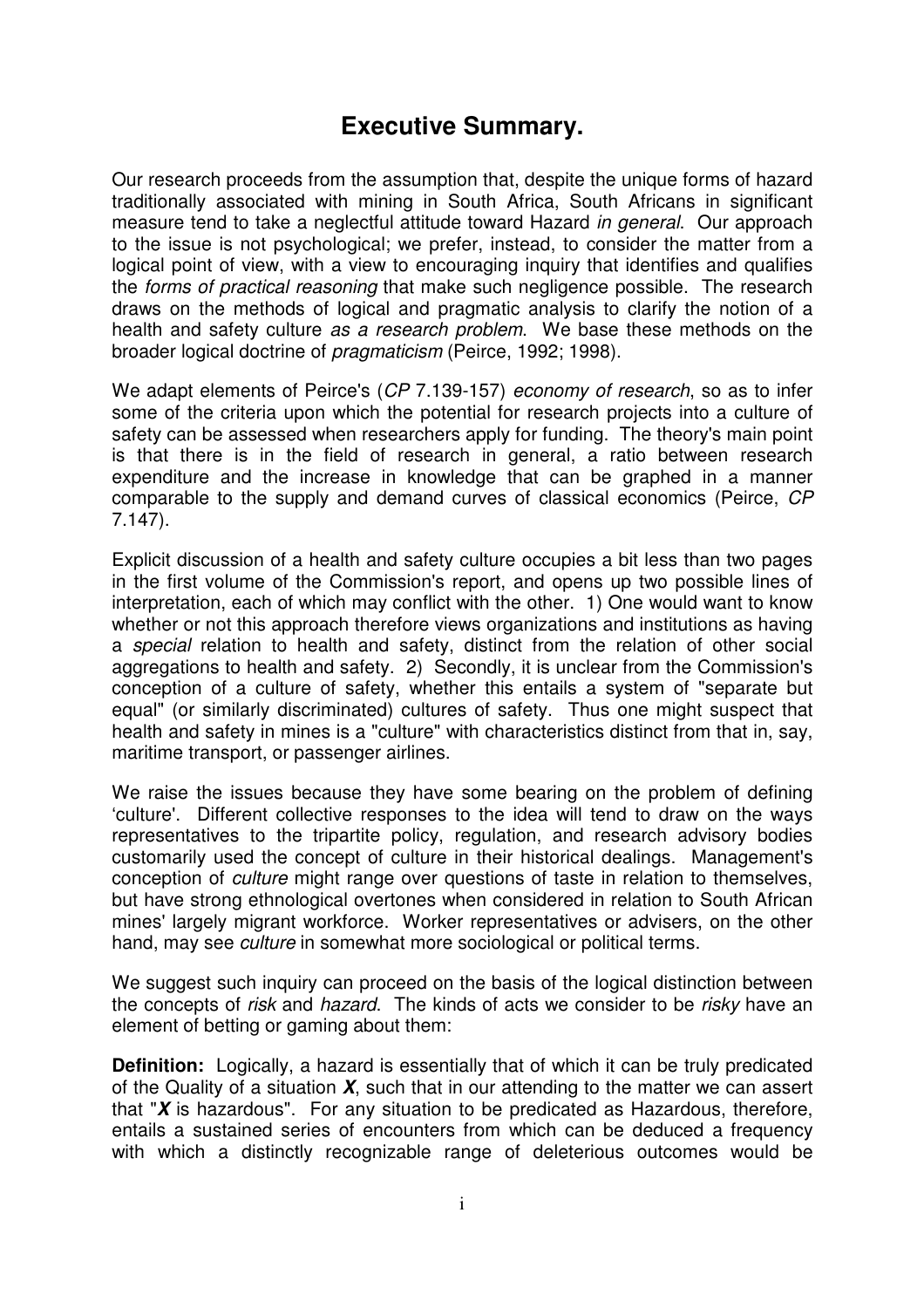experienced. If we are ignorant of such sustained sequences, we may predicate no more of such encounters than that they are *dangerous* or *risky*.

The initial research object of any managed health and safety programme, it follows, is twofold:

- 1) to study the record of relevant encounters in order to establish an initial estimate of the frequencies of various deleterious outcomes; and
- 2) to inquire into the mechanisms of such outcomes so as to establish means and procedures for reducing as far as possible their occurrence.

The subsequent object of research is to reduce progressively the "thumb-suck" factor involved in the estimation of hazard. An accident is what occurs under two possible sets of circumstances:

- 1) we reason correctly about the performance of a tool or equipment that malfunctions in the performance of the act; or
- 2) an apparently reasonable habit turns out to be unsuited to the context in which ordinarily functional procedures, tools, or equipment are being used.

If different classes of practical reasoning are then related to the *logical* constitution of the relevant hazards, the disjunctions between intentions and actions may be more clearly discerned and appropriate strategies devised to mitigate this.

The rationale behind the following recommendations is that taking on specificiable elements of the reality of hazards that affect safety and health, makes it possible to assess the feasibility of proposed research in terms of the Economy of Research.

- **We recommend** that consideration be given to supporting the establishment of a dedicated electronic archiving service at a university with an established record of mining-related research.
- We **recommend** further that the servers and administration be located at one of the universities, like Wits or Pretoria, with a long history of mine-related research. This should not exclude from consideration a centre like UKZN's Interdisciplinary Accident Research Centre.
- We **recommend** that the Leon Commission's call for the Inspectorate to incorporate a legal division be taken to *include a research function*.
- Finally, we **recommend** that the Mine Health and Safety Council, in conjunction with one or more research institution(s) carrying out established research projects, arrange an international conference on the Culture of Health and Safety in Mining, to be held at least 24-36 months *after* the pre-publication archive service has been commissioned.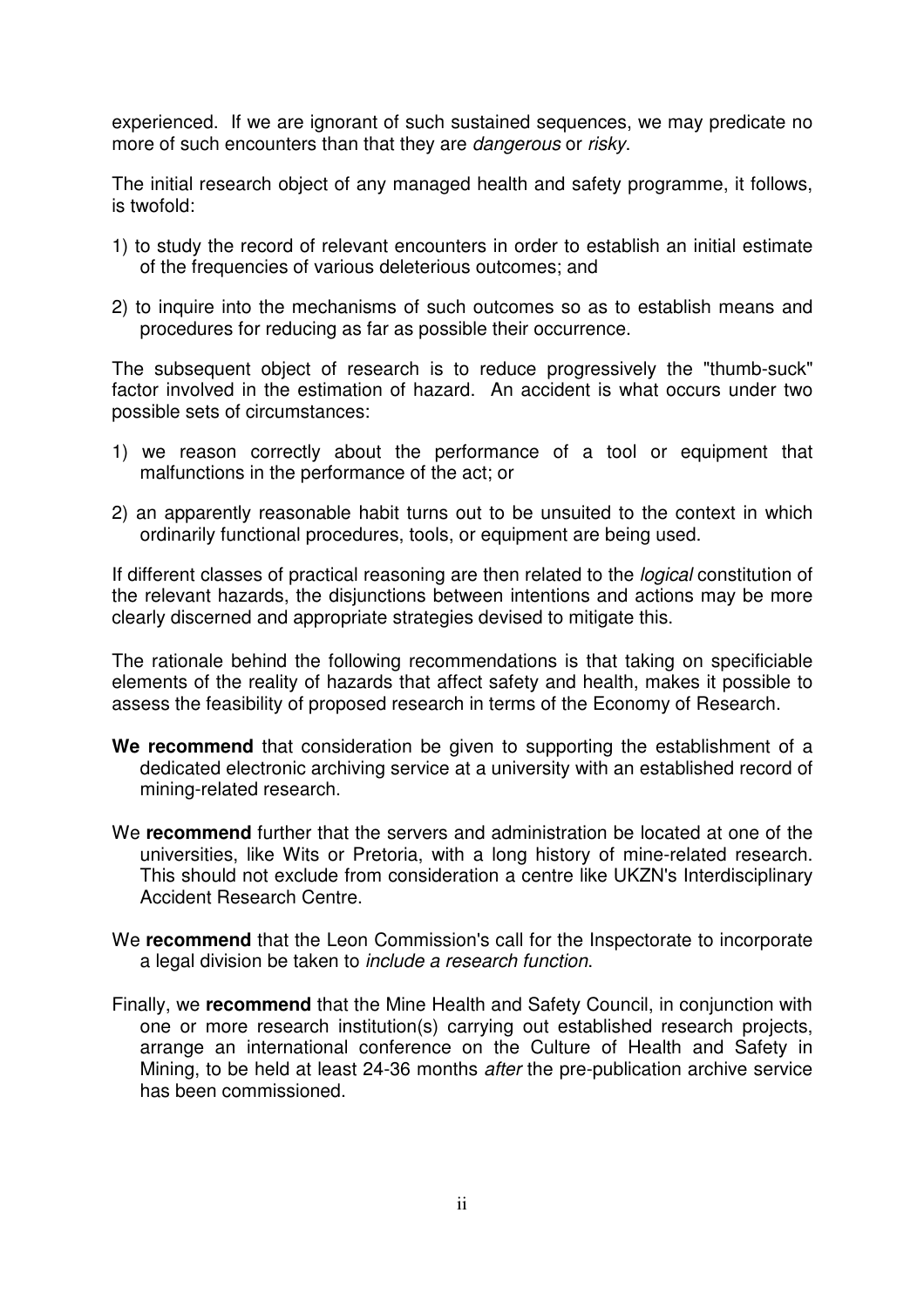#### **ACKNOWLEDGEMENTS.**

The following persons' and institutions' valuable contributions are acknowledged:

Professor James H. Wible

Professor Keyan G. Tomaselli

Department of Philosophy, Harvard University

Professor Emeritus Joseph M Ransdell

The many contributors to the Peirce-l online discussion forum who have drawn my attention to aspects of the theories used in this paper, are too many to acknowledge individually. It goes without saying that my use of their contributions, and those of the named individuals and institutions, is solely my own responsibility.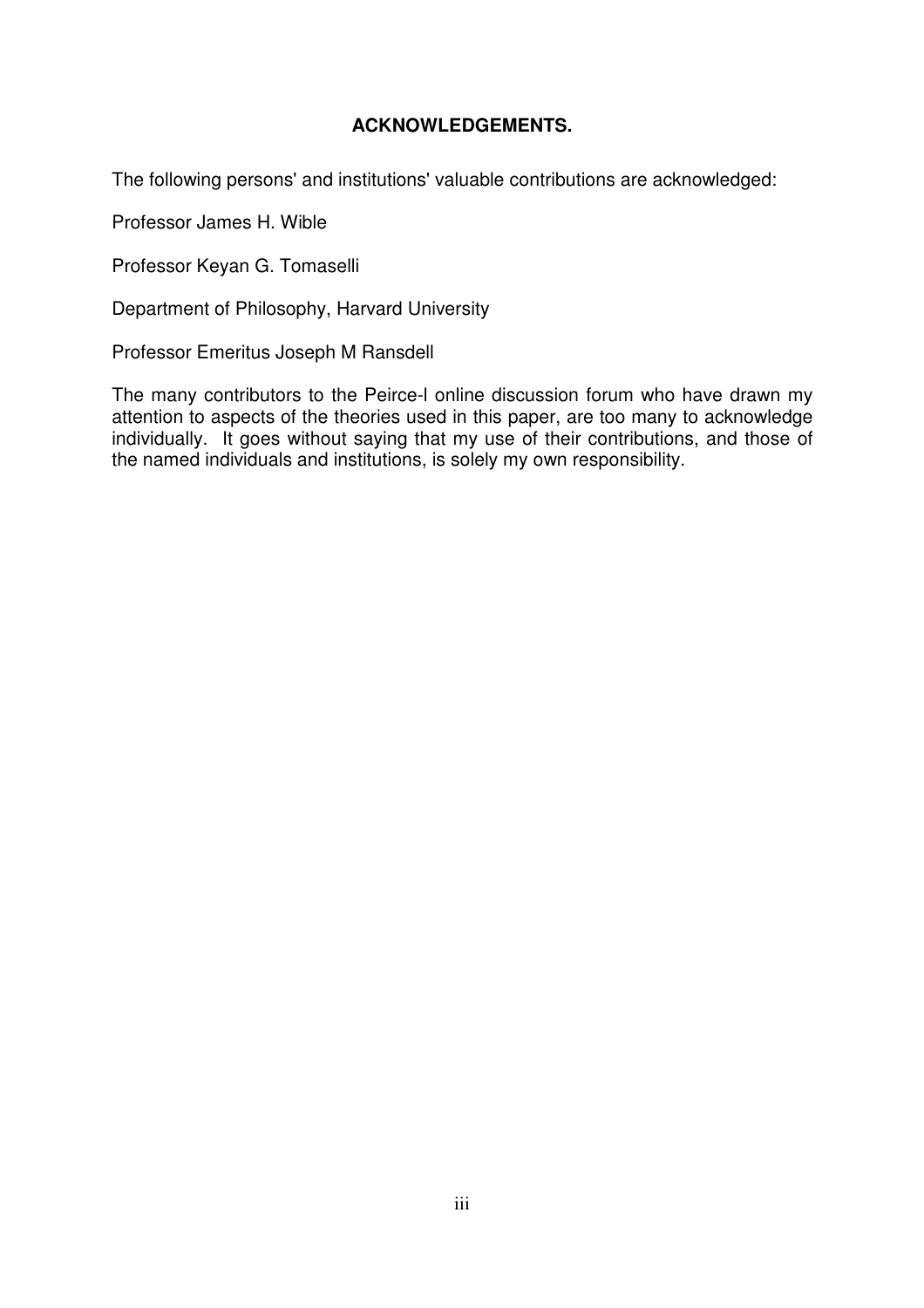## **TABLE of CONTENTS**

| <b>Executive Summary</b>                                         | Ť              |
|------------------------------------------------------------------|----------------|
| Acknowledgements                                                 | iii.           |
| Contents                                                         | iv             |
| 1. Introduction.                                                 | 1              |
| 2. Some contextual reservations on the population to be sampled. | $\overline{4}$ |
| 3. Methodology: on the predication "is hazardous".               | $\overline{7}$ |
| 4. Pragmatism and the economy of research.                       | 9              |
| 5. Health and safety culture in the Leon Report.                 | 17             |
| 6. The Modern Concept of 'Culture': A brief genealogy.           | 21             |
| 7. Contemporary Cultural Discourse: "A vague and baggy monster". | 26             |
| 8. Culture as Research Problem: the paradox of choice.           | 33             |
| 9. Cultures and the Economy of Research: Two paradigms.          | 38             |
| 10. Linking Culture and Safety: a Third Paradigm.                | 42             |
| 11. Hazard and Practical Reasoning.                              | 46             |
| 12. Conclusions.                                                 | 55             |
| 13. Recommendations.                                             | 59             |
|                                                                  |                |
| References.                                                      | 61             |
|                                                                  |                |

Appendices (A and B).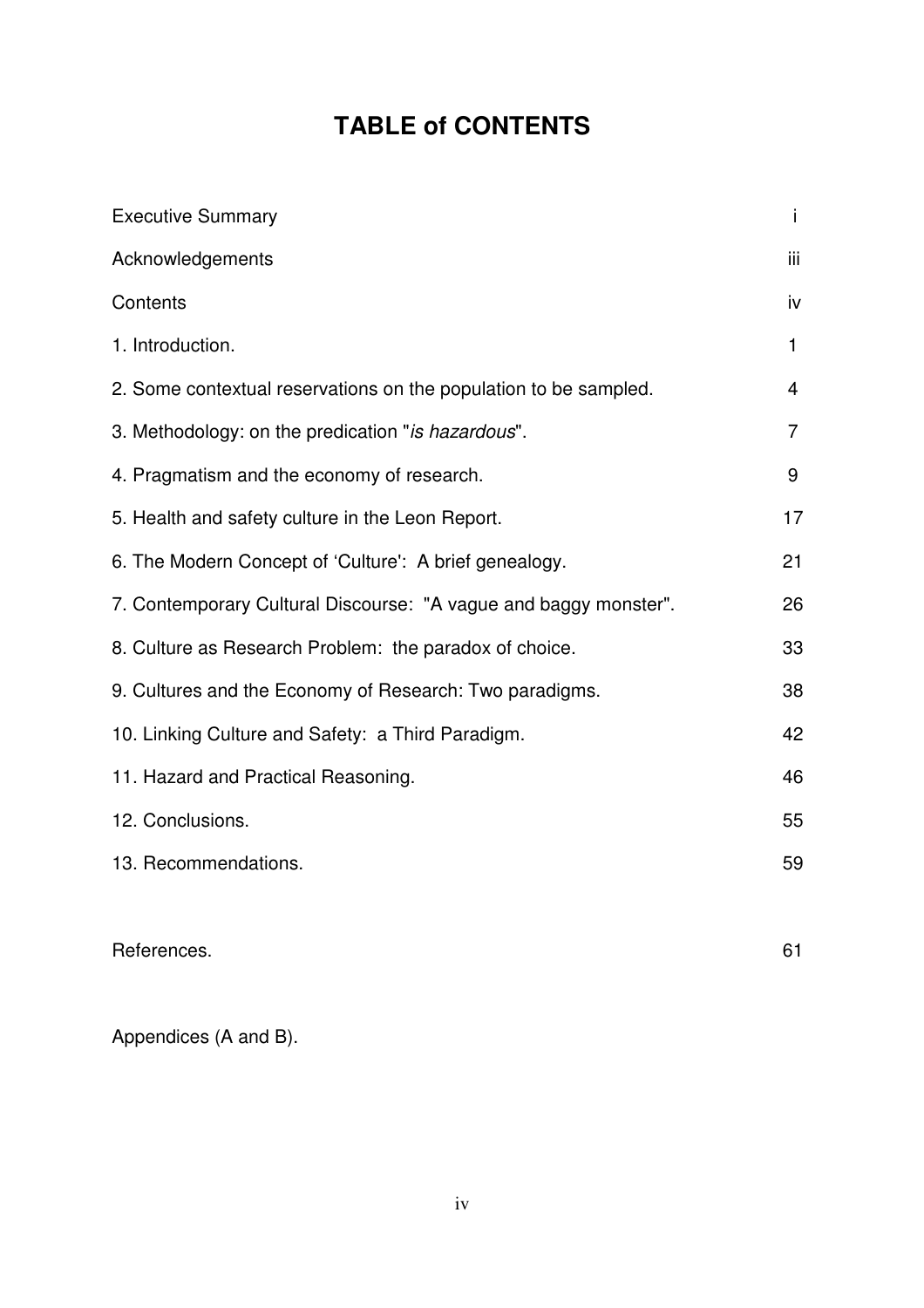#### **1. Introduction.**

We present this report in response to the Mine Health and Safety Council's "Culture of Health and Safety" research thrust. Our project is based on PhD research into the logical ground of the concept of hazard, and draws on some eighteen years' employment in mining (1967-1985), in a variety of technical occupations. On the basis of this experience, we believe it is quite sensible that the Mines Health and Safety Act should recommend that steps be taken to encourage "a pervasive occupational health and safety culture in the mining industry and the establishment of the relationships between risk-taking behaviour and lifestyles outside the industry and risk-taking behaviour and conformance in the workplace" (MHSC, 2003: 22). The public prominence of the Leon Commission of Inquiry into Safety and Health in Mining certainly gave, and continues to give, great authority to its findings. Indeed, it is common cause that South Africa's deep-level hard-rock gold and platinum operations are highly hazardous working environments, requiring concerted measures to maintain the safety and health of all who work at these great depths. We therefore base our analysis of the health and safety culture as a research problem on the discussion of this matter in the Report of the Leon Commission (Leon et al, 1995).

We proceed on the basis that the Commission's discussion of the culture and safety in mining, and the Mine Health and Safety Council's linkage of the latter to a broader social perspective, demands research conducted at a somewhat higher level of abstraction in its initial stages. We have, consequently, summarized the relevant aspects of the concept of *Culture*, both logically and genetically, that would impact on the manner in which research proposals might be compiled under the rubric of the SIMRAC Health and Safety Research Thrust. We have taken the position that, initially, such research will be prosecuted under a general sociological or ethnographical umbrella, and that as a result projects will be of a somewhat different nature to those that have been completed (or are underway) as `engineering solutions'.

The layout of the report is as follows:

1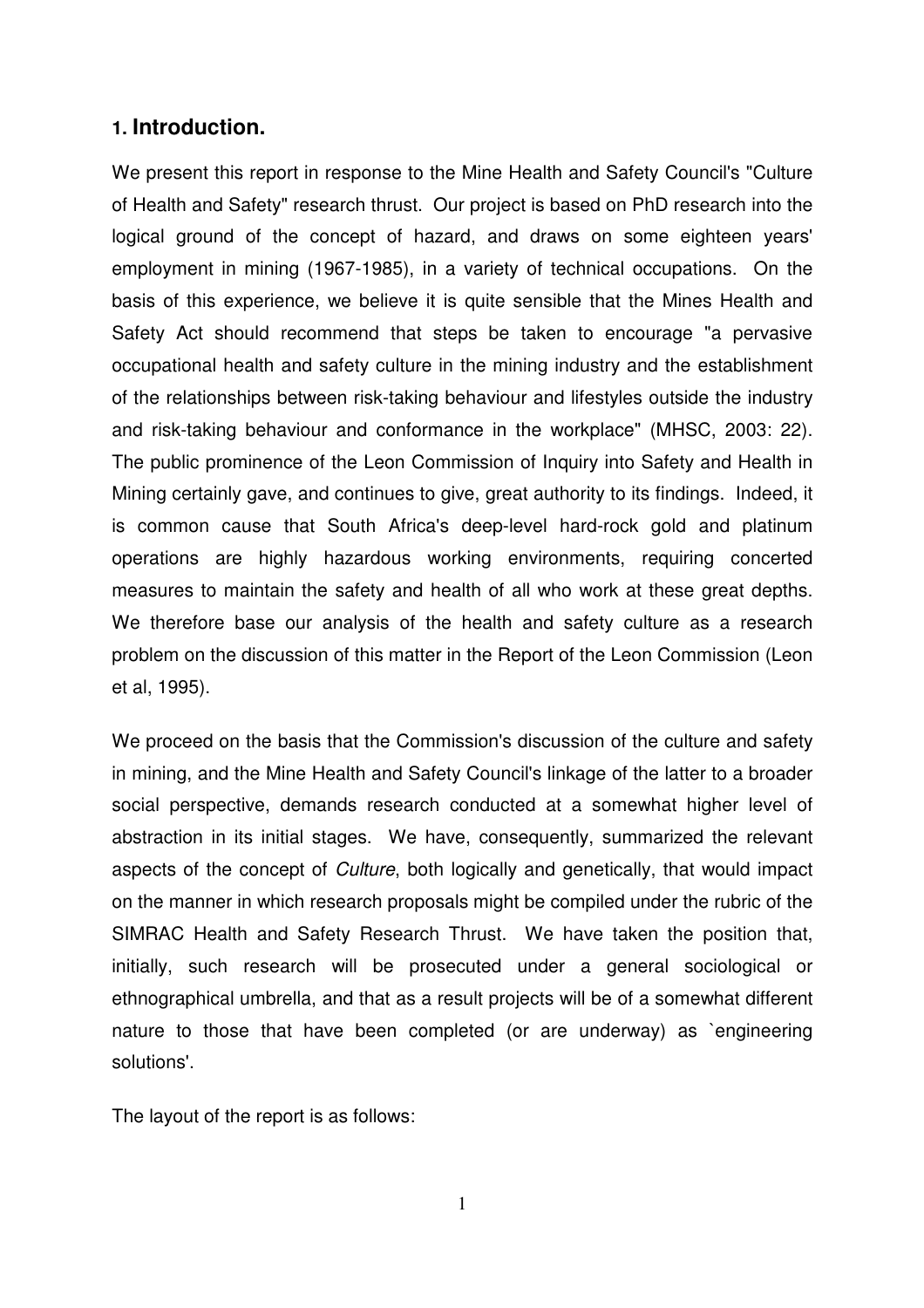*Section 2* offers a brief overview of the socio-cultural nature of South Africa's postapartheid mining environment. We note that although the safety record is hardly admirable, there are areas where the safety record is comparable. We will argue that this provides a context for comparative inquiry, with wider applicability in the global mining arena.

*Section 3* introduces the broad methodological umbrella of *pragmaticism*, serving to introduce the more detailed discussion that follows.

*Section 4* discusses pragmaticism and the approach to the economy of research developed under its doctrine.

In *Section 5* we return to the Leon Commission Report, and discuss some pertinent issues that arise from the discussion therein on a health and safety culture in mining. We note that certain ambiguities are possible in the ways this issue can be interpreted, despite the Commissioners' clear understanding of the complex nature of the matter.

*Section 6* comprises a brief summary of the genealogy of the modern concept of *Culture*. We note that there are cognate concepts, especially *Tradition* and *Custom*, that provide the prospective researcher with somewhat less vague topics of inquiry.

*Section 7* outlines four broad areas of contemporary discourse in which the term *culture* is commonly used. We briefly discuss the ways these meanings might affect deliberations in a tri-partite decision-making process.

*Section 8* draws on considerations in the economy of research to discuss formally some of the complexities arising when the various meanings of *culture* previously outlined, are treated as preference rankings. We use the problem of the *Voter Paradox* to illustrate the possibility that consensus in committee may well turn out not to present the representative view of the different parties' constituencies.

*Section 9* contrasts this research problem with the projects undertaken to develop new equipment and procedures that will improve the material conditions for safety and health in mining. We draw on the principles of the economy of research to show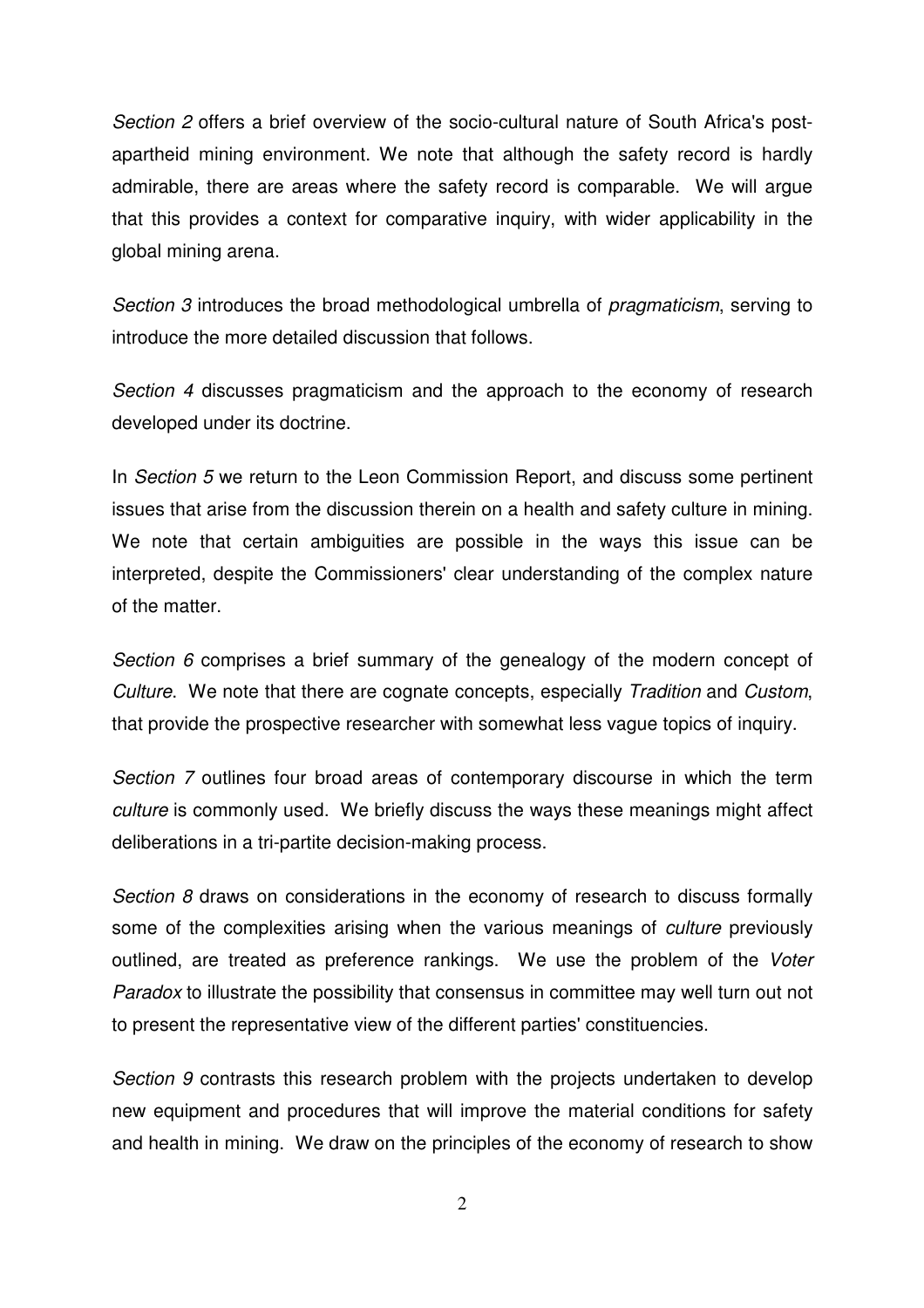that it is better to maintain the current the level of support for technical development research, since this will continue to yield more immediately useful results.

In *Section 10* we outline an alternative approach to the sociological and ethnographic context of safety research. This uses the logical aspect of the pragmatic doctrine to distinguish between *Risk* and *Hazard*, marking the distinction between these concepts in terms of *practical* and *formal* reasoning, respectively. We outline some of the directions in which the relevant research might be pursued in future.

In *Section 11* we develop this distinction logically. We clarify the empirical basis for a sensible initial research programme that will provide a way of classifying the habitual preferences people display in acting in hazardous situations that lead to accidents.

In *Sections 12 and 13* we conclude by offering recommendations as to what our analysis indicates would be the most effective immediate actions to kick-start the general inquiry into what we understand to be the topic of the idiomatic expression "health and safety culture in mining."

However, the Commission's implicit conclusion that the South African mining industry constitutes a special case (1995: 37-38), requiring unique attention from the research community, could ultimately lead to findings that conflict with safety and health issues in other sectors or in the social realm at large. Our research therefore proceeds from the assumption that, despite the unique forms of hazard traditionally associated with mining in South Africa, South Africans in significant measure tend to take a neglectful attitude toward Hazard *in general*. This we presume simply on the basis of commonly reported facts: road accident statistics that indicate a higher than average rate of death and injury; the commonly reported very high rate of HIV infection among South Africans; and the Leon Commission's own findings that the mining accident rate, both fatal and non-fatal, is never the less unacceptably high by international standards. Having acknowledged this, it is important to stress that our approach to the issue is not psychological; we prefer, instead, to consider the matter from a logical point of view, with a view to encouraging inquiry that identifies and qualifies the *forms of practical reasoning* that make such negligence possible (and,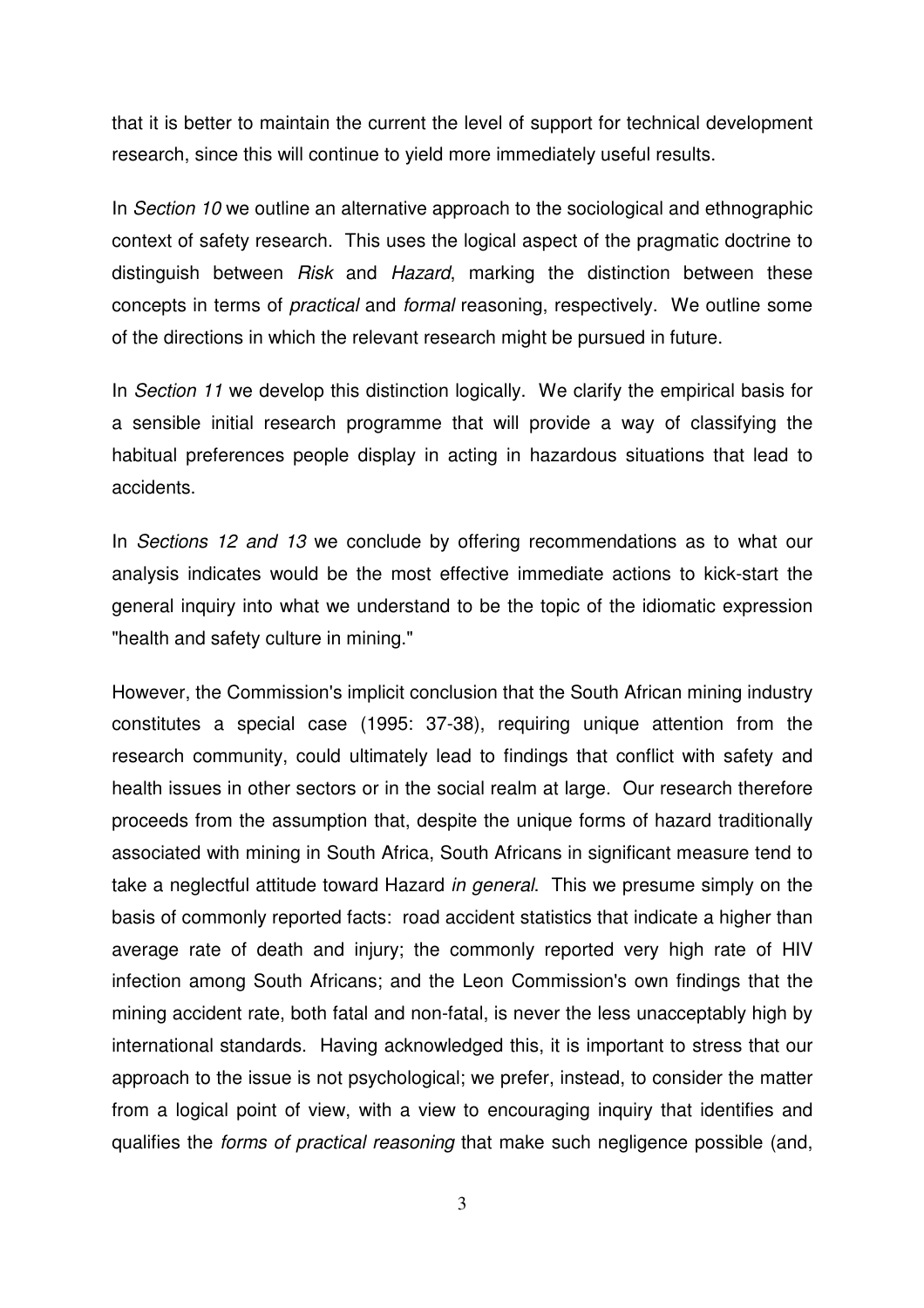perhaps, even *acceptable* in some quarters).

#### **2. Some Contextual Reservations on the Population to be sampled.**

We do qualify these assumptions, on the other hand, by recognizing that people who come to work in the mines today find themselves in a unique social and political position. We consequently concur with the Leon Commission's (1995, Vol 1: 69) observation that

The South African mining industry has two human problems that are not encountered by industries in more developed countries. Due to the unfortunate historical background of the country, the under privileged section of the population has received a spotty and, in many instances, very inadequate education. These effects are compounded by the fact that the labour force on the mines is recruited from many national and cultural backgrounds. As a result the employees do not have a common language of communication, but speak several African and European languages.

We also note that by far the greatest number of actual and potential mineworkers come from a population that is, as it were, in the midst of the transition from an erstwhile authoritarian form of life towards a dispensation grounded in widely recognized democratic norms. However, it is worth noting that the safety record of South African mines, although hardy admirable, is not the worst globally. The Leon Commission (1995, Vol 1: 15-16) noted that International Labour Organization (ILO) records for 1989 and 1991 had indicated that the South African record was better than those of Turkey, Yugoslavia, Papua New Guinea and Pakistan. Recently there have been frequent media reports of major accidents in the Chinese coal mining industry, involving tens and even hundreds of fatalities. The Leon Commission's comment on South Africa's labour force raises an echo in respect of the mining and industrial situation in China:

Township and village enterprises (TVEs) … are making a significant economic contribution, and their national industrial output exceeds the output of stateowned enterprises. They are also a major source of employment, creating more than 120 million jobs. However, their adverse impact on the environment has become a major concern both for the Government and the public. The protection of workers' safety and health also lags far behind the economic performance of TVEs. Causes include the general lack of awareness, low level of education of managers and workers, outdated technology, and non-availability of technical and financial support (Machida *et al*, 1998).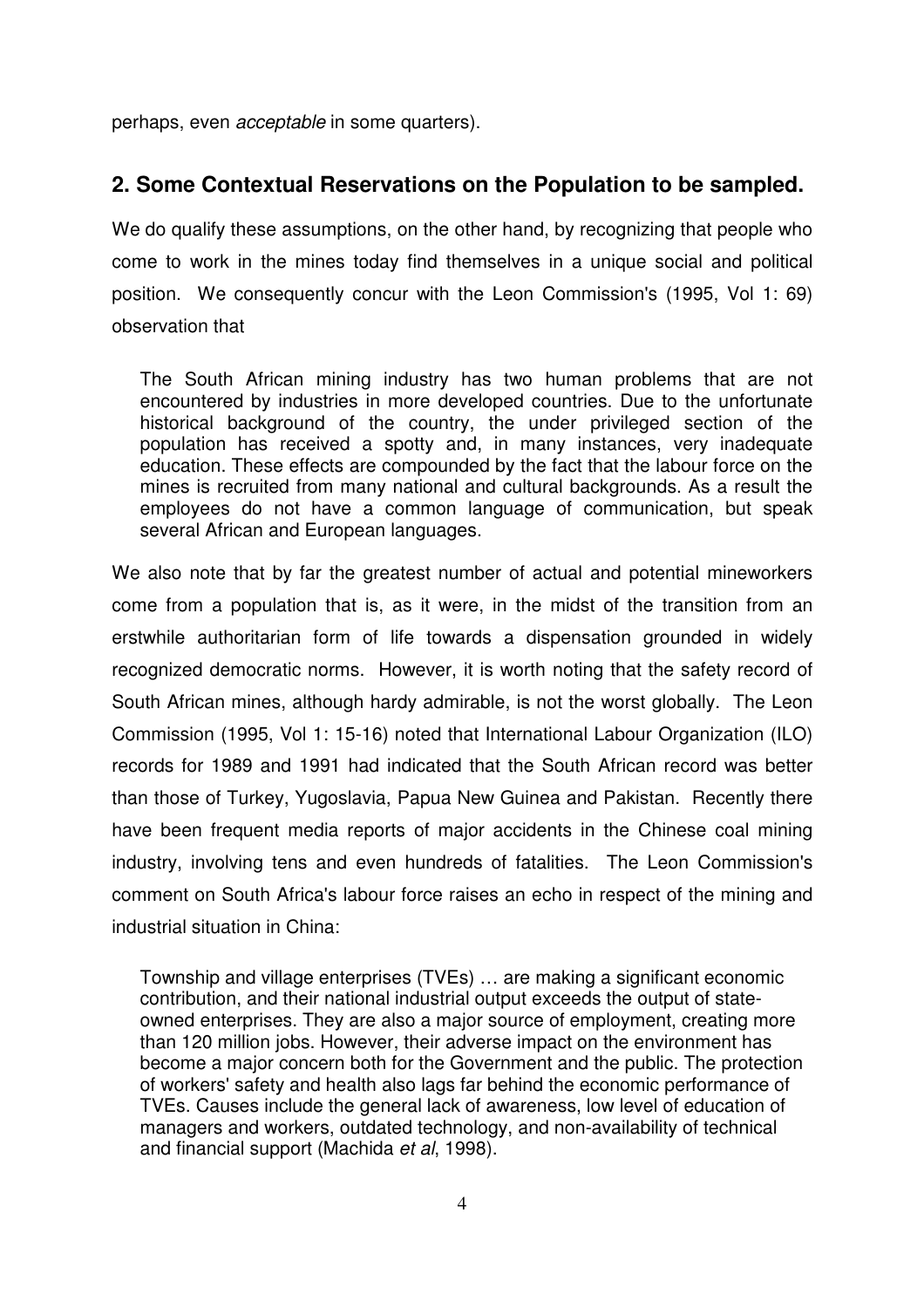It is arguable that there are political parallels between South Africa and China, on the basis of which one might think their health and safety environments are comparable. However, we do not believe that this ought to be pushed too far. The corporate industrial sector in South Africa is incomparably better organized historically, and, for all the impact that apartheid may have had in protecting this sector, those who work there (or may come to work there) can take recourse to a record of safety research and regulation of long provenance. We do not disagree with the Leon Commission's finding that South African mining (at least, up to 1995) had not succeeded in converting this record into the substance of a safe working environment.

This condition will not last forever, however, and we therefore accept that any regulations enacted on the basis of the findings of present-day research may themselves be of a transitional nature, given that many different kinds of relations in the wider social, political and economic environments are subject to the stresses of their own transitional status. This possibility, we will argue, does not exclude those managing the present transitional situation from recognizing that, in very general terms, safety and health are the consequences of forms of conduct based in clearly logical reasoning, applied to identifiably quantifiable conditions encountered in people's everyday going-on. Put differently, the fluidity of a given historical and political context does not affect the nature of the hazards associated with health and safety; such a situation merely provides an opportunity to change people's *relation to hazard* for the better. The present report analyses some of the paths along which health and safety culture research could be thus pursued. It is beyond our competence to predict how such opportunities would be exploited.

Yet the comparison with accident rates in developed nations like Sweden and Canada should not be dismissed on the grounds of development differentials. Although it is beyond argument that much of South Africa is underdeveloped, primarily as the economic result of previous racial separation policies, the mining industry here by no means takes the general Third-World form of isolated pockets of development in the midst of *broader* neglect. Indeed, most of South Africa's historical mining areas are located at the nodes of a nationwide network of transport, mining, industrial, agricultural, and commercial development that divides pockets of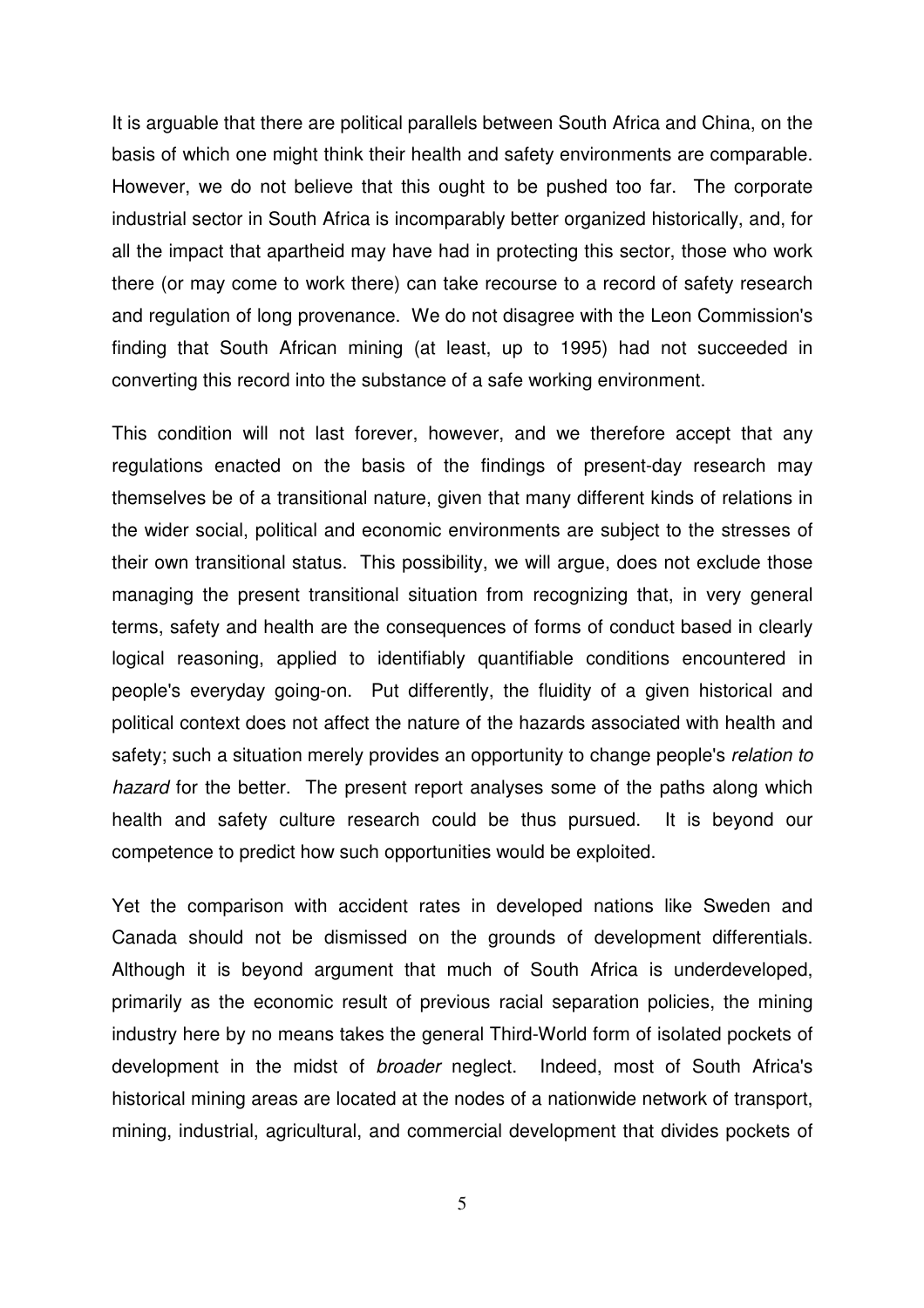more or less underdeveloped countryside from each other. While the country remains a major mineral exporter, a significant proportion of the mineral output is used domestically for metal production, electricity generation, and other industrial and commercial purposes. We understand that the main goal of the present transitional process is, in fact, to extend to all citizens access to employment in, and enjoyment of, the general system that exploits the products of South Africa's existing mining, industrial, agricultural, and commercial strength.

Given, then, that South African mining has developed into a sector that does rather more than "get materials out of the ground for their immediate use-value", and as such, in a developed environment, connects with the institutions of many other forms of economic and social activity, changes in one sector usually have consequences in the ways other sectors carry on their business. The development of mining *as we know it today* is coterminous with the rise of industrial society, its transportation technology, and the inherited financial and commercial customs, developed over generations, associated with this form of society. As the reach of the relations of industrial production, distribution and consumption have expanded into more spaces of social life, so the products of the beneficiation of mining commodities have expanded to fill these spaces. Conceptually, however, the inherent historical limit of any one industrial realm still tends to be the boundary of the national state. This is more than merely a linguistic and "cultural" limit, but one defined by considerations of *continuity in the affairs of everyday life*. Mining people and institutions can carry on precisely because they can assert (or display) some measure of confidence in quite non-mining matters such as the constancy of national currencies, railway gauge measurements, the rule of the road, the historical issues that both unite and divide national political formations, and many others. Despite the much-cited relegation of the idea of national identity to "imagined community" (Anderson 1983), the development *over several generations* of such structural and political factors results in a set of relatively coherent *inherited habits* within which citizens feel more or less at home (Tomaselli and Shepperson 1997: 212, 215). Thus the issue of a health and safety culture in mining must be examined in so far as it would be located within a technical, social, political and historical environment within which the community of citizens has *inherited* the technical practices, social relations, monetary forms,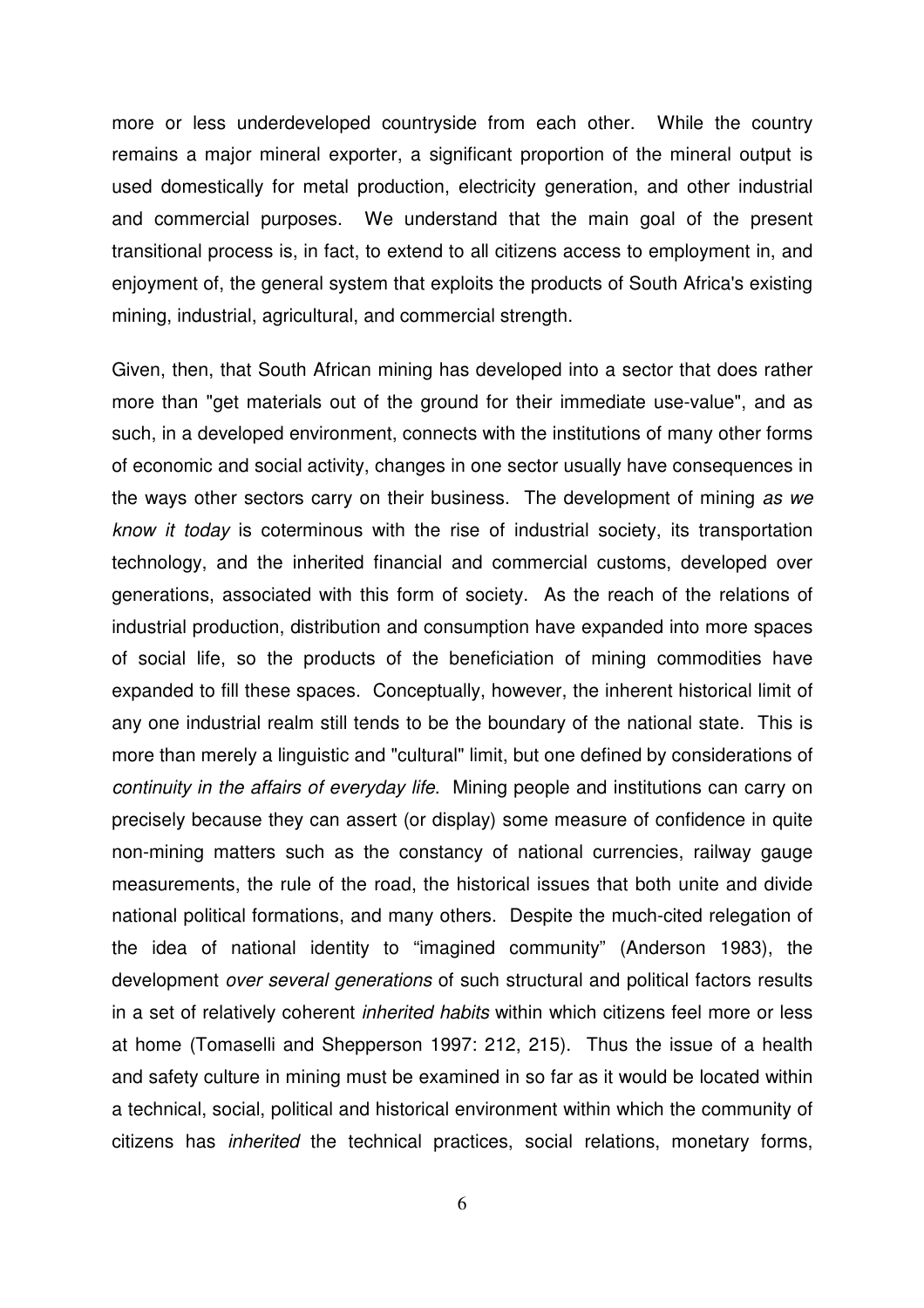political issues and historical narratives that they accept (or challenge) as *theirs*. We may be able to speak generally of health and safety in all kinds of contexts; but in relation to mining as we understand that business here, they are strictly understandable only within the ambit of the modern social realm.

To end this section, we must add that responsibility for the eradication of underdevelopment should not be made to rest primarily with the mining industry, irrespective of the historical economic advantages the sector enjoyed because of the presence of cheap migrant labour. The mining houses, and organized labour in the industry, can (and ought to) make significant contributions to this process, but the broader process has to include equal or more significant inputs from other business sectors (commerce, manufacturing, transport, agriculture, services, health, and so on), government, and the financial and investment sector. We stress this purely because the present-day success of these other sectors is very much a function of the historical success of South African mining, whatever the role of the latter's labour exploitation in the historical achievement of this success.

#### **3. Methodology: on the predication "***is hazardous***".**

There is a likelihood that some disagreement may arise over the precise manner in which one may define the term *culture*, and to avoid this the present research draws on the methods of logical and pragmatic analysis to clarify the notion of a health and safety culture *as a research problem*. We base these methods on the broader logical doctrine of *pragmaticism* (Peirce, 1992; 1998), the most frequently cited maxim of which asserts:

Consider what effects, that might conceivably have practical bearings, we conceive the object of our conception to have. Then, our conception of these effects is the whole of our conception of the object (Peirce, *EP* 1: 132; *CP* 5.402).

Our analysis indicates that there are four possibly conflicting classes of *practical bearings* inherent in the different ways people define culture today, and we therefore apply this maxim to two related issues regarding safety, on the understanding that our results will have a bearing on a comparable analysis of health in the workplace. Because our methods rely primarily on the logical development of concepts, we first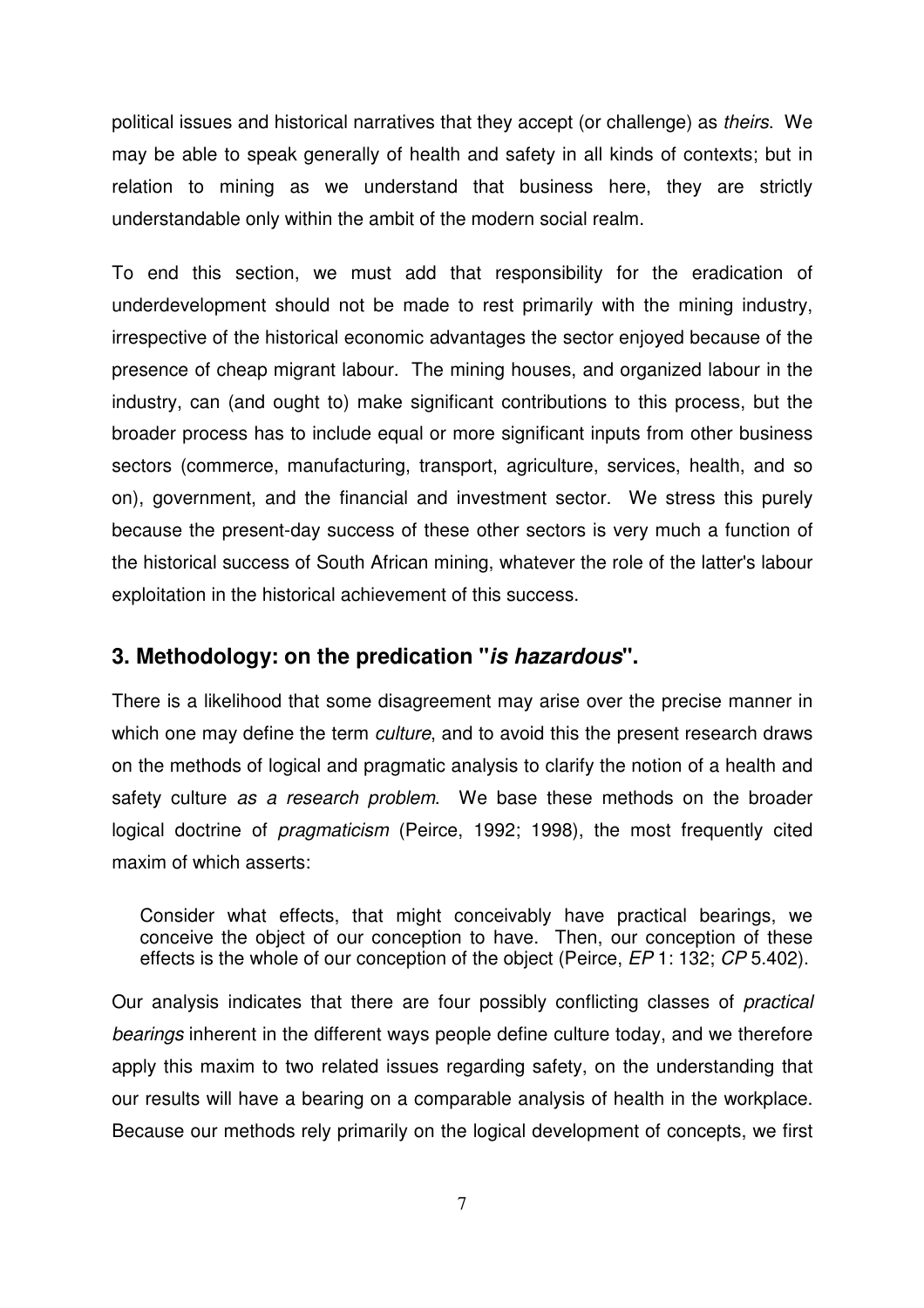provide a broad historical review of the relevant literature on the concept of culture. For brevity, we have taken the discussion on health and safety culture directly from Section 5.6 of the Leon Commission Report, Part 1, as the most readily comprehensible starting point from which to conceive the most immediately attainable research programmes.

Our focus in the present report is principally on safety, leaving aside the question of health for others to investigate; however, we anticipate that there will be considerable overlap between our discussion of safety hazard and the role of hazard in health. Later in the report we will define logically the concept of safety as the mitigation of *hazard*, for the present taking the term to refer to that quality in situations which, independent of our beliefs or purposes, has a quantifiable probability for causing harmful consequences when *not attended to rationally*. This approach enables us to consider safety issues from the point of view of institutions' readiness and capacity actively to address hazards associated with their endeavours. Never the less, there is no reason to believe that a similarly logical analysis of health as a hazard-related issue, is possible within broadly the same methodology. The approach further has the advantage of providing an analytical context within which formal reasoning about hazard can be addressed comparatively with the practical reasoning required for the day-to-day operations of institutions. As the basis for comparison, we employ the distinction between formal and practical reasoning, the Scholastic doctrinal distinction between *logica docens* and *logica utens*, as occasionally do logicians in the modern tradition; specifically, our method relies on Charles Sanders Peirce's association between formal logic and the discipline required for practising the sciences (Peirce MS 655; *EP* 2: 201; 340), and the *moral* basis of practical logic in the conducting of everyday affairs. Safety relies on the management of hazards that are *known*, and our conception is quite distinct from the currently fashionable (academically and politically) *precautionary principle*. The latter, when pursued strictly, *proscribes action* on the grounds of possible harm, with no further need to demonstrate the probability of harm than the fear that something *might* go wrong (Holm and Harris, 1999; Kurland, 2002). Similar considerations are applicable in respect of other quantifiable matters like productivity, efficiency, sales, distribution, and so on.

8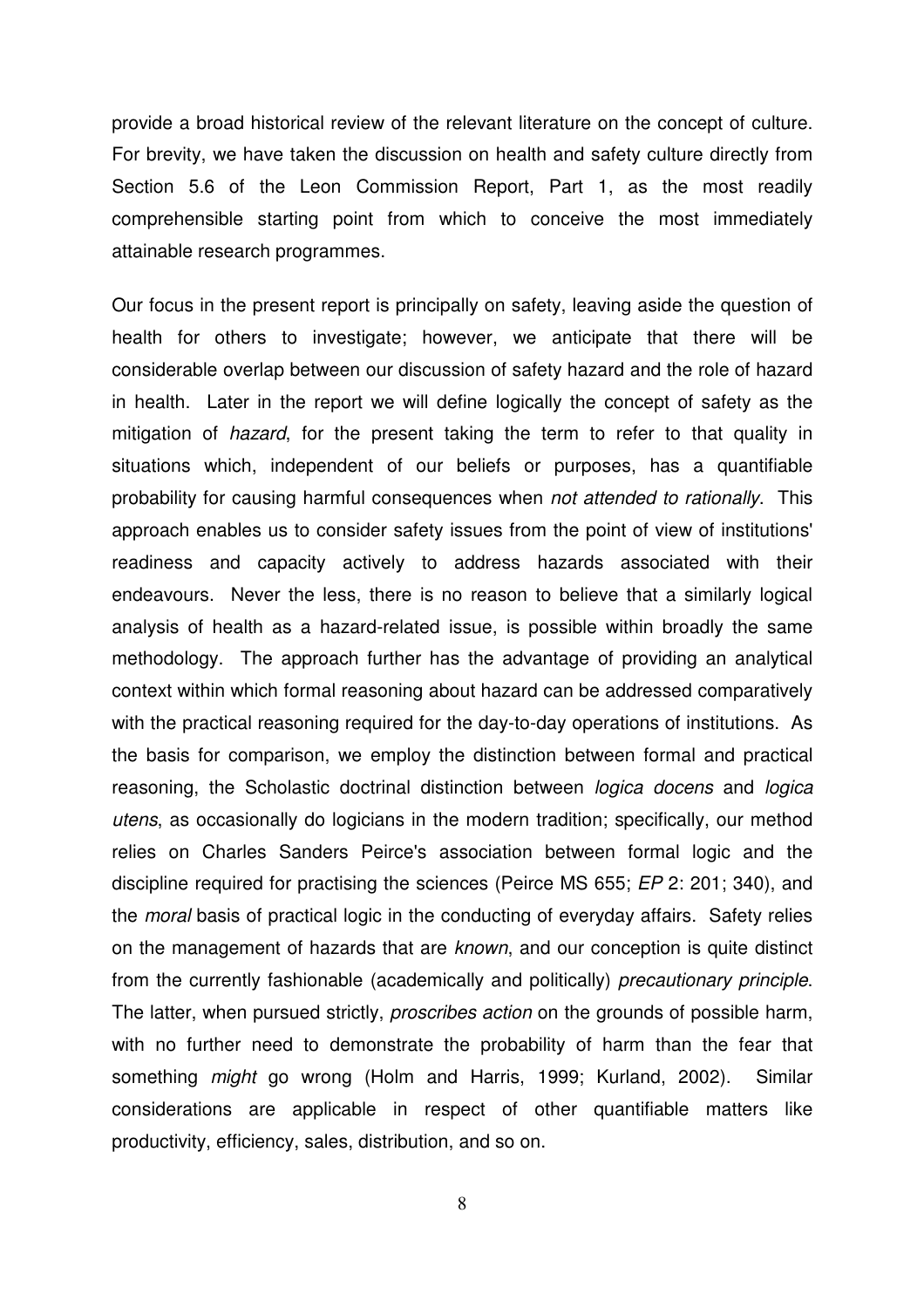Finally, we adapt elements of Peirce's (*CP* 7.139-157) pragmatically conceived *economy of research*, with a view to unifying the preceding methods so as to infer some of the criteria upon which the potential for research projects into a culture of safety can be assessed when researchers apply for funding. Written between 1876 and 1877, and included in the 1876 US Coast and Geodetic Survey Report (published in 1879), Peirce's theory is a radical development of Stanley Jevons's (1871/1957) mathematical political economy and Cournot's (1838/1929) theory of the firm. The paper is highly technical, with about one-third of its length taken up by Peirce's mathematical derivations of his bi-directional funding allocation function, which we explain in more detail below. We will focus more on application of this function, and leave study of the mathematics to those better qualified than we. We provide a copy of the *Note* as Appendix B. The intellectual background to the *Note* is quite relevant to the present situation, and we will summarize this briefly.

#### **4. Pragmaticism and the Economy of Research.**

Between 1867 and 1870, Peirce (1839-1914) published a series of highly technical mathematical papers that, in various ways, have had a lasting impact on the subsequent development of symbolic logic. Among the applied research he carried out using elements of this mathematical work, he developed a sophisticated version of the concept of *probable error* (a precursor in 19<sup>th</sup> century statistical theory that anticipates the modern *confidence interval*; Peirce, *W*3: 114-160; see Wible 1998). Of less immediate importance in detail, but central to the entire subsequent history of the philosophical pragmatism, the first of these mathematical papers offers a very philosophical argument for a three-way system of universal predicative categories that relates each successive category *ordinally* and *presuppositionally* to the others. This categorical principle tends to come across as rather complicated when first encountered. We suspect that this is the result of people commonly reasoning quantitatively in terms of cardinal abstractions, whereas Peirce abstracted his categories ordinally. This is merely a preliminary hypothesis, and not important for the present report. Since the principle is central to our method of analysing Hazard, and has implications affecting the distinction we employ between formal and practical reason, we offer the following brief introductory outline of Peirce's thinking.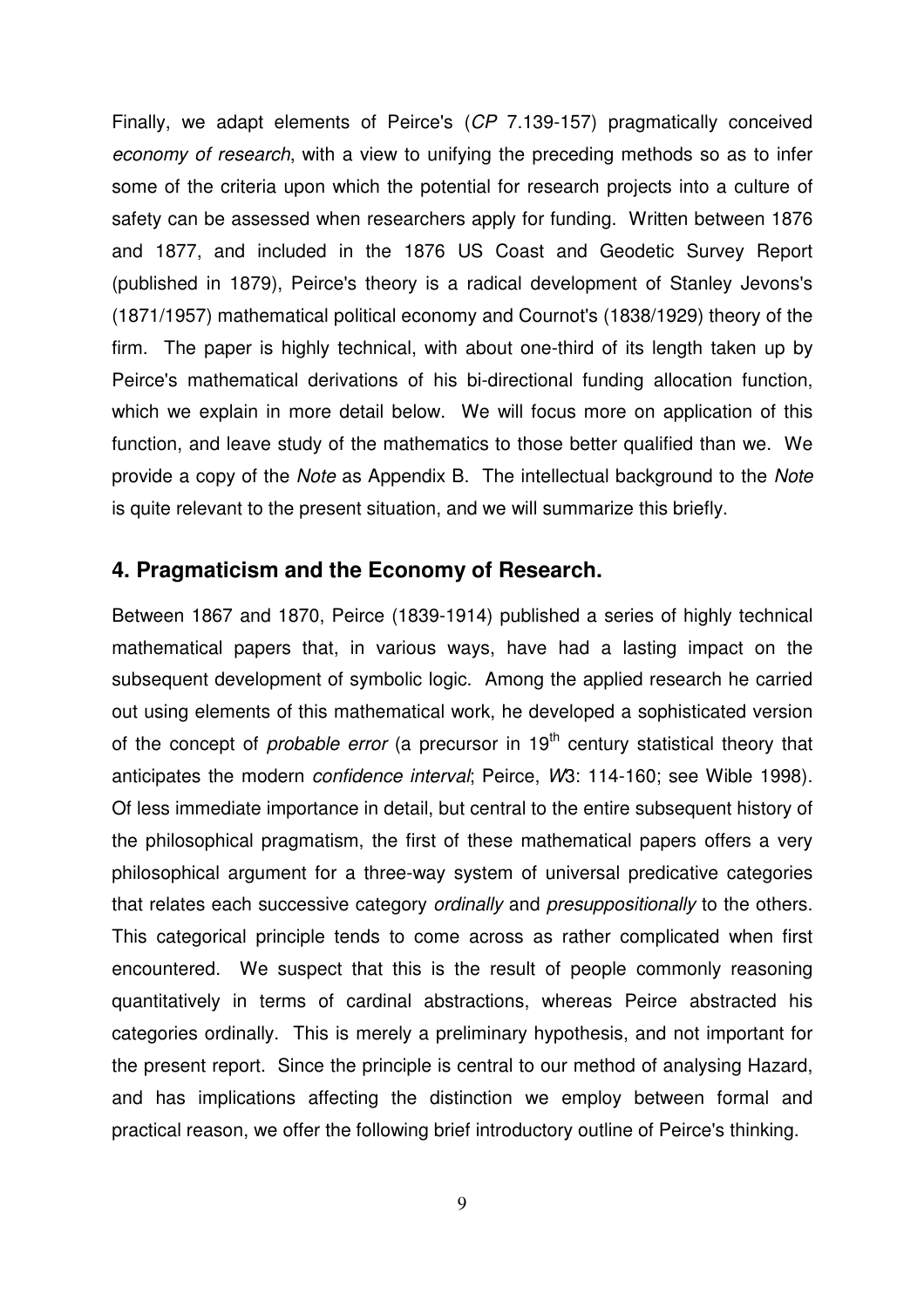Over a period beginning in the mid-1860s, until a very few weeks before his death in 1914, Peirce (pronounced 'purse') produced a prodigious amount of manuscript material covering a wide variety of scientific, logical, and philosophical topics. Widely respected in the early and middle years of his life, Peirce was effectively barred from further full-time research or teaching after a (somewhat manufactured) marital scandal in 1884-5 (see Brent, 1989). Never the less, he continued to pursue inquiries of extraordinary width and depth, even under the especially trying conditions following the economic depression of 1893. His posthumous papers, donated to the Harvard University Library, required two large cargo sleighs when transported from his home in Milford, Pennsylvania, USA. This very brief biographical note is offered to give readers an indication of the time Peirce devoted to his inquiry, the consistent logical and mathematical qualities of which are still being discovered some nine decades after his death. His output includes major writings on mathematics, metaphysics, geodesy, astronomy, economics, phenomenology, and logic; he also produced lesser but still-relevant work in physics, metrology, engineering, cartography, and lexicography, amongst others. His exclusion from the mainstream of American academic history may be one of the great scandals of the twentieth century; however, there was always a cadre of scholars who ensured that the work of preparing a definitive edition of his writings could finally be undertaken.

References to Peirce's writing are subject to some difficulty, principally because of the haphazard manner in which his papers were first edited by topic without reference to the date of writing. Because this original edition, *The Collected Papers of Charles Sanders Peirce*, published in eight volumes between 1936 and 1958, remained the standard reference for some decades, we adopt the convention agreed upon for this edition by citing by volume number, followed by paragraph number. A reference to Peirce, *CP* 7.138, therefore, indicates the source of our citation or material at Paragraph 138 of Volume 7 of the *Collected Papers*. Subsequently a project is underway at the University of Indiana in the USA, to produce a properly edited chronologically ordered collection of Peirce's writings. We refer to the new edition, *The Writings of Charles Sanders Peirce* (the final edition is projected to fill some twenty-five to thirty volumes) by volume and page number; for example *W2*: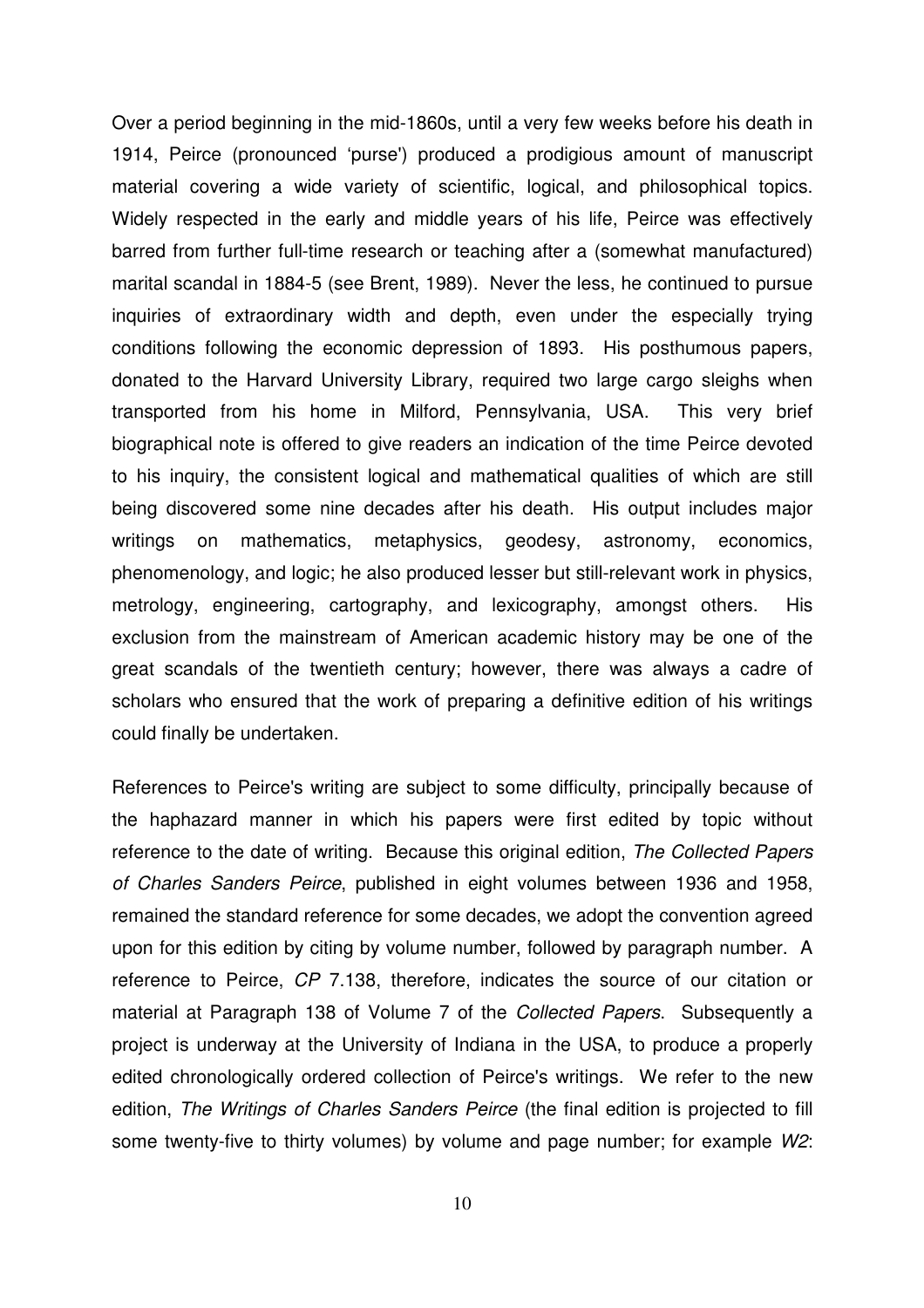221-5 refers to material found between pages 221 and 225 of Volume 2 of the *Writings*. In anticipation of the completed edition, the Chronological Edition editors have produced a two-volume chronological selection, *The Essential Peirce: Selected philosophical writings*, Volume 1 in 1992, and Volume 2 in 1998. These we reference as *EP*, followed by volume number and page(s). Other special editions, like Peirce's Cambridge Conference Lectures of 1898, we reference by the modern edition's publication details.

In brief, Peirce's overall *systematic philosophy* begins with the abstract deduction of three universal categories: Quality (of feeling); Reaction (of actualities); and Representation (of meaning and truth). These categories are ranked presuppositionally, in that it is possible to cognize a Quality without reference to anything else; however, to cognize an actuality presupposes an already cognizable Quality; finally, to Represent anything, or (more correctly) for anything to *represent itself*, presupposes already cognizable Actualities that in turn are presupposed by Qualities. Representation, that is to say, is the final term of a three-level *Ordinal Ranking* of modes of reality. Peirce, by the time of his mature writings, may be classified as possibly the most radical philosophical Realist since Mediaeval times. Indeed, as early as 1871 Peirce had declared that scientific logic was not strictly conceivable without accepting the thirteenth century doctrine of John Duns Scotus that general terms operate really in the universe, independently of the logician's opinion (*EP* 1: 83-105). This demand can be a bit hard to swallow for most people who were raised in modernist and postmodernist environments: both latter doctrines descend from the fourteenth century doctrine of William of Ockham, who (contrary to Scotus) tried to demonstrate that terms for general concepts are merely conveniences people apply to make sense of actualities that they experience as being alike in some manner relevant to their interests.

In analysing the various common definitions of the concept of *culture*, we follow Peirce's classification of modern philosophy, presented at a special lecture in 1903, on the basis of how the appeal of each different kind of system depends on its postulating that one or more of the three universal categories are really operative in the universe. Each category has its own peculiar *mode of reality*. In the case of

11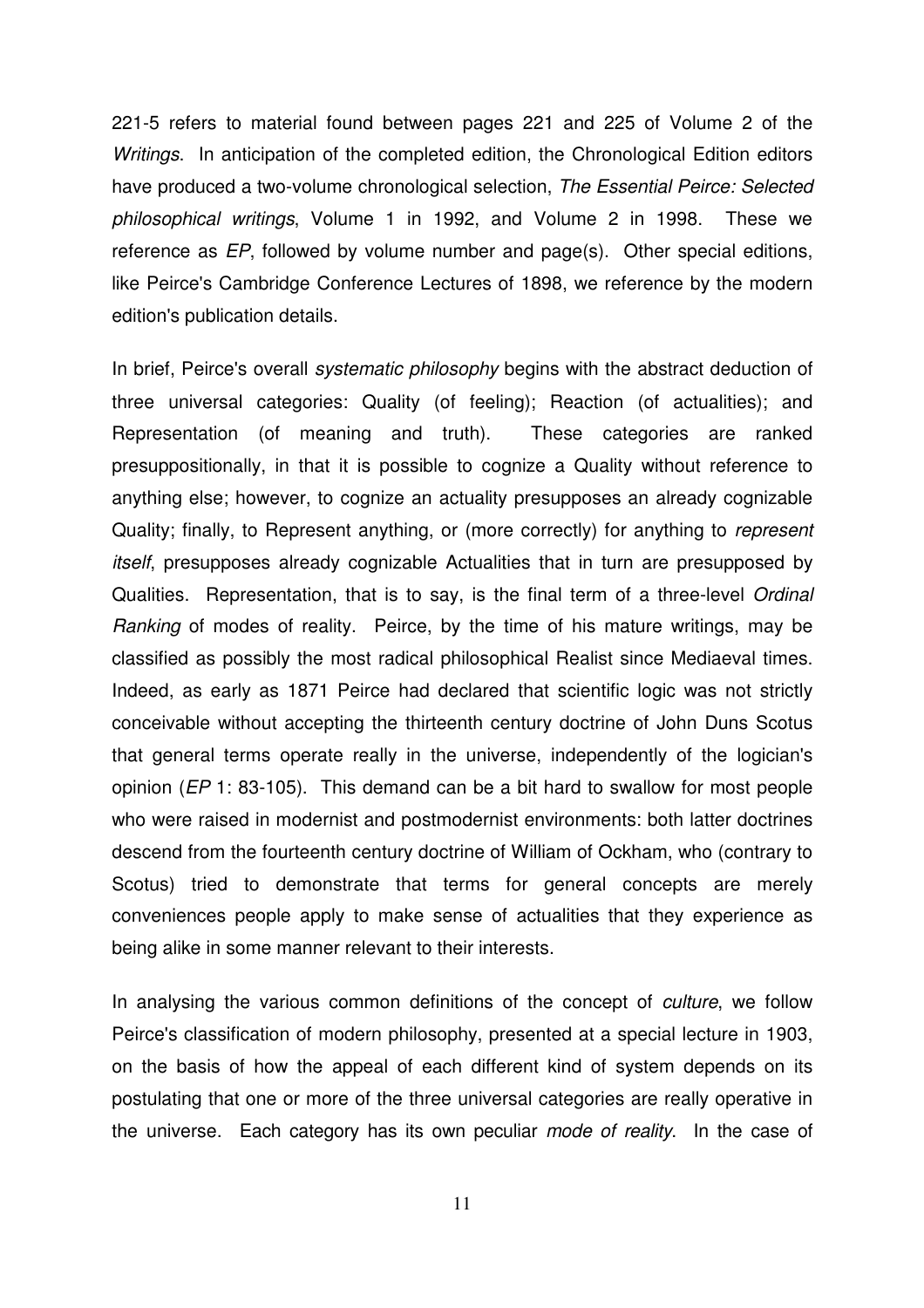Qualities, it is the mode of possibility, that something *could be* the case, no matter how vaguely this may be possible. Indeed, Peirce speaks of qualities as "Real vagues". In the category of Actuality, the mode of reality is that of *existence*, that which is predicable of the brute or blind clash of experience. In Representation, the proper mode of reality is that of what *would be* under the circumstances proper to its eventuation. In reverse order, Representation entails the reality of continuity in the Universe; Actuality that of materiality; and Quality that of Chance.

The two paradigms of research that must be accommodated in trying to establish a culture of safety, that of Humanities for culture and those of Engineering and Medicine for safety and health, appear to employ incompatible methodologies because of their distinct approaches to the reality of the categories. To clarify the logical ground for this apparent incommensurability, we turn to Peirce's assertion (*EP* 2: 160-195) that metaphysics at the beginning of the twentieth century could be broadly but accurately classified as to how any doctrine accepted individual categories or combinations thereof. Given his system of three categories, then, Peirce (*EP* 2: 180) identified and described seven broad types of metaphysical systems as follows (we have changed the order slightly for clarity, and added examples of our own):

- a) Category of Quality only: Nihilism and Idealistic Sensualism. These are doctrines that sometimes are mistakenly attributed to Friedrich Nietzsche, but may be detected in some of the arguments of Herder and Rousseau.
- b) Category of Actuality only: this is more properly attributable to Nietzsche, especially in his somewhat contestable later writings on the Will to Power. A recent version is to be found in Jean-Paul Sartre's early philosophy, especially *Being and Nothingness* (1989).
- c) Category of Representation only: Hegelianism of all shades. Largely selfexplanatory, referring to the totality of reality in the development of the Idea, as both Quality and Actuality are "sublimated" (*aufgehoben*).
- d) Categories of Quality and Actuality combined: Ordinary Nominalism. This is the doctrine of the great bulk of the academic Humanities in the present, and is the evolution of the doctrine of Ockham in the early fourteenth century. The defining modern philosopher is Thomas Hobbes (1651/1968).
- e) Categories of Quality and Representation combined: Berkeley's doctrine, in which Actualities are only possible when they are perceived.
- f) Categories of Actuality and Representation combined: the dualism of Rene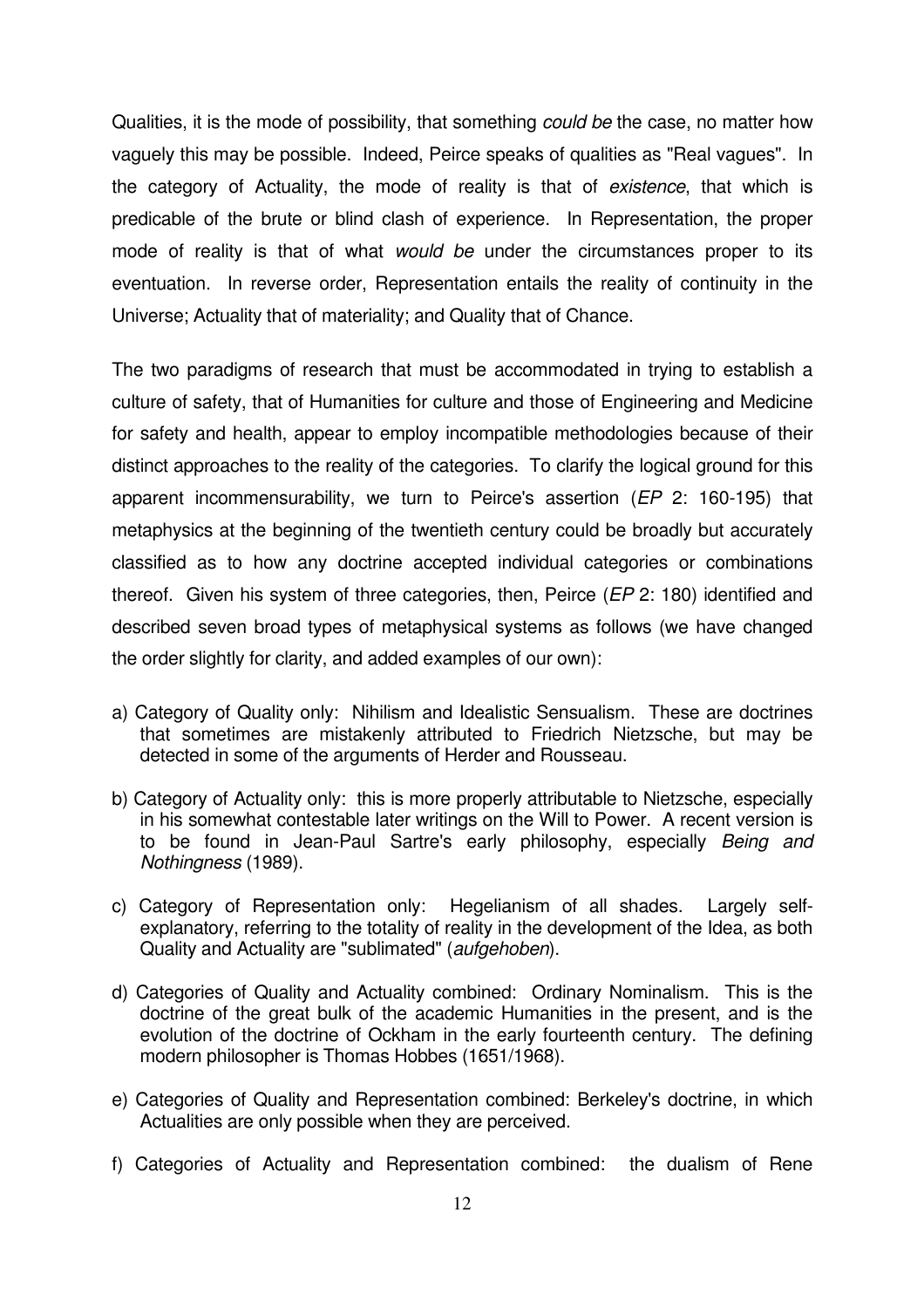Descartes, as also taken up by Leibniz and Spinoza. Many physicists, chemists, engineers, and other natural scientists hold to this system, even if tacitly; the epistemology of the Philosophy of Science approach in the Analytic tradition.

g) All categories combined: This is more like a class of doctrines, which can be divided across Peirce's system, Kant's transcendental metaphysics, the Scottish Common Sense school of Reid and Stewart, and Aristotle's special developments of Plato's philosophy. We argue for the adoption of this approach in safety and health inquiry.

One can readily note how Humanities and engineering/medicine subscribe (however implicitly) to different modes of predicating the reality of the subject-matter. The former follow tradition d), the latter belong to tradition f). The Humanities position, in the main, is that law, regularity, and representation are inoperative in the Universe, being essentially constructed as an arbitrary convenience in a given historical or cultural or linguistic context. The Engineering and Hard Sciences' historical paradigm, on the other hand, treats the reality of feeling or qualities as 'mere' accidents, and like classical physicists, chemists and geologists they treat these as capricious, individual and 'subjective', contributing little or nothing to truth. On the other hand, these disciplines' capacity for productive innovation is inconceivable without treating Representation as an independent reality embodied in scientific law revealed through research.

Peirce wrote the 1879 paper on the economy of research during the period that he was beginning to work through the implications of Scotist realism for his system, and in it he considers the different ordinal relations between utility, cost, and effort as grounds for judging how research funds should be divided between projects. Despite the highly technical nature of the paper, its conclusion is very relevant to our concerns:

It is to be remarked that the theory here given rests on the supposition that the object of the investigation is the ascertainment of truth. When an investigation is made for the purpose of attaining personal distinction, the economics of the problem are entirely different. But that seems to be well enough understood by those engaged in that sort of investigation (Peirce, *CP* 7.157).

What this conclusion suggests is that we may do well to distinguish between two broad areas of research in respect of mine safety in general. On the one hand, there is what we consider to be the more immediate research and development work necessary for creating the technology, systems, and procedures that can be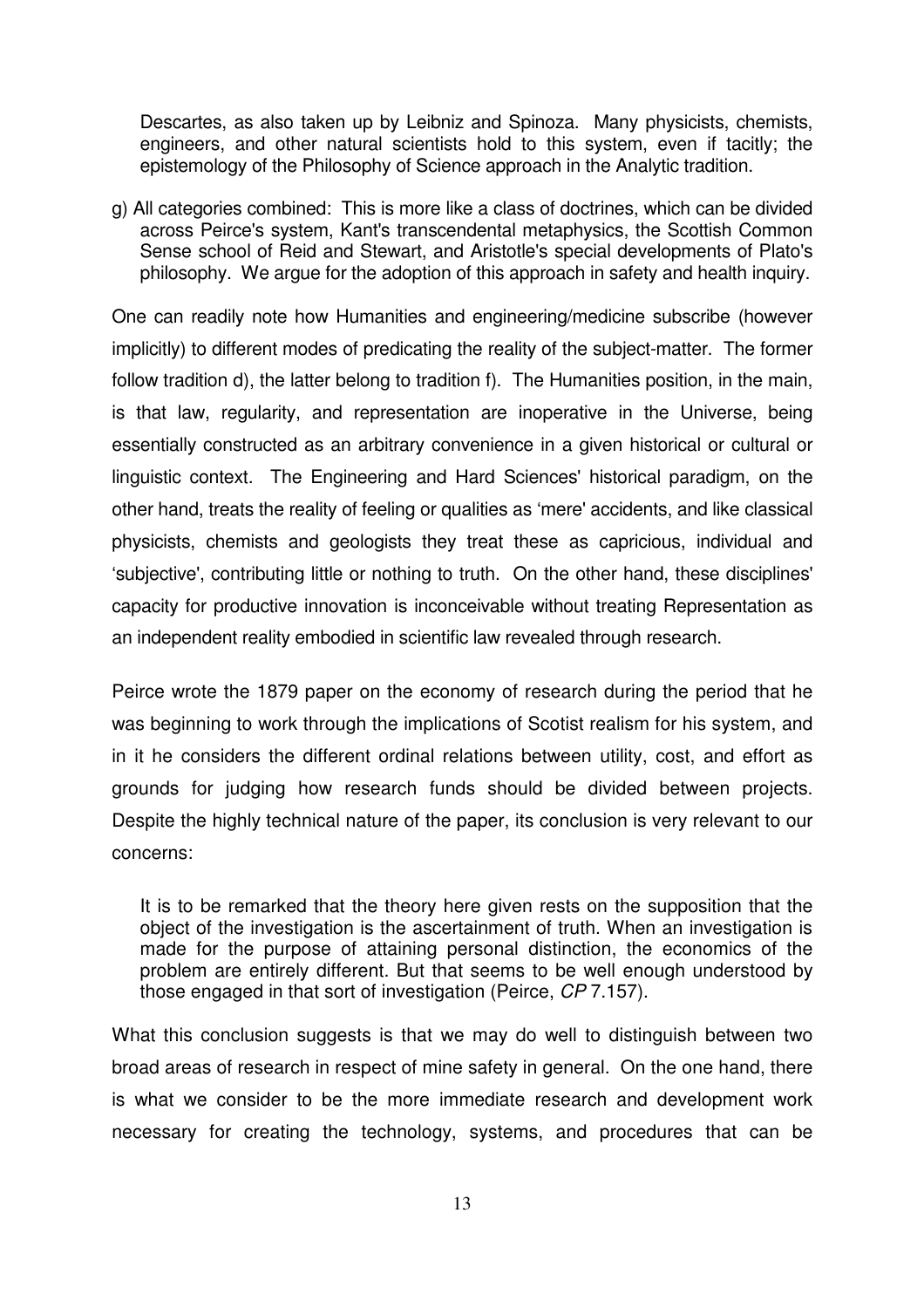implemented within a definable time limit. Already, much of the research into, say, low-noise drilling equipment, effective mobile hanging-wall support systems, or safer and ergonomically suitable underground transport, can be understood as directed towards the implementation of new practices, or new and safer ways of performing traditional work. As products developed in these projects enter service, the forms of conduct required for their everyday use will have some cultural impact, but only within a restricted sense that is infrequently used today. Other potential research, for example the cataloguing and preservation of remaining documents from accident inquests, and earlier Commissions of Inquiry, can contribute to a broadening of the base of a tradition in safety. This way it is possible to develop an enhanced safety tradition, so that safety training can be improved in the medium term, at not too great an initial outlay.

On the other hand, we see a parallel need for blue-sky research, in the sense that it is carried out with *no deadlines for implementation* in view. This need is the basis for the single substantive disagreement we can raise against the Leon Commission's recommendations. The broader logic of social development suggests that the mitigation of social inequalities seems to be accompanied by increased safety in society at large. We do not really have any specific data to suggest that this correlation is well understood as a causal process. In this context we suggest that research be instituted at a more abstract level, and the means for managing this using the economy of research involves a form of cost-benefit analysis that the Commission viewed as inapplicable. We provide the Commission's comments on Research Management as Appendix A to the present report. Given the nature of the divisions between the developed and underdeveloped parts of South Africa, however, and the rather obvious link this has with the migrant labour system, there is considerable room for research that reviews the available material in this field. This would form the basis, or part of the basis, of conceptual inquiry aimed at elaborating a synthesis that looks into long-term outcomes across several areas of safety, all from a more general point of view. We return to the distinction between applied and abstract research later; for the present, we must note that when a multi-party decision process is implemented, there is a clear opportunity for researchers more concerned with advocacy than truth to propose projects designed to support the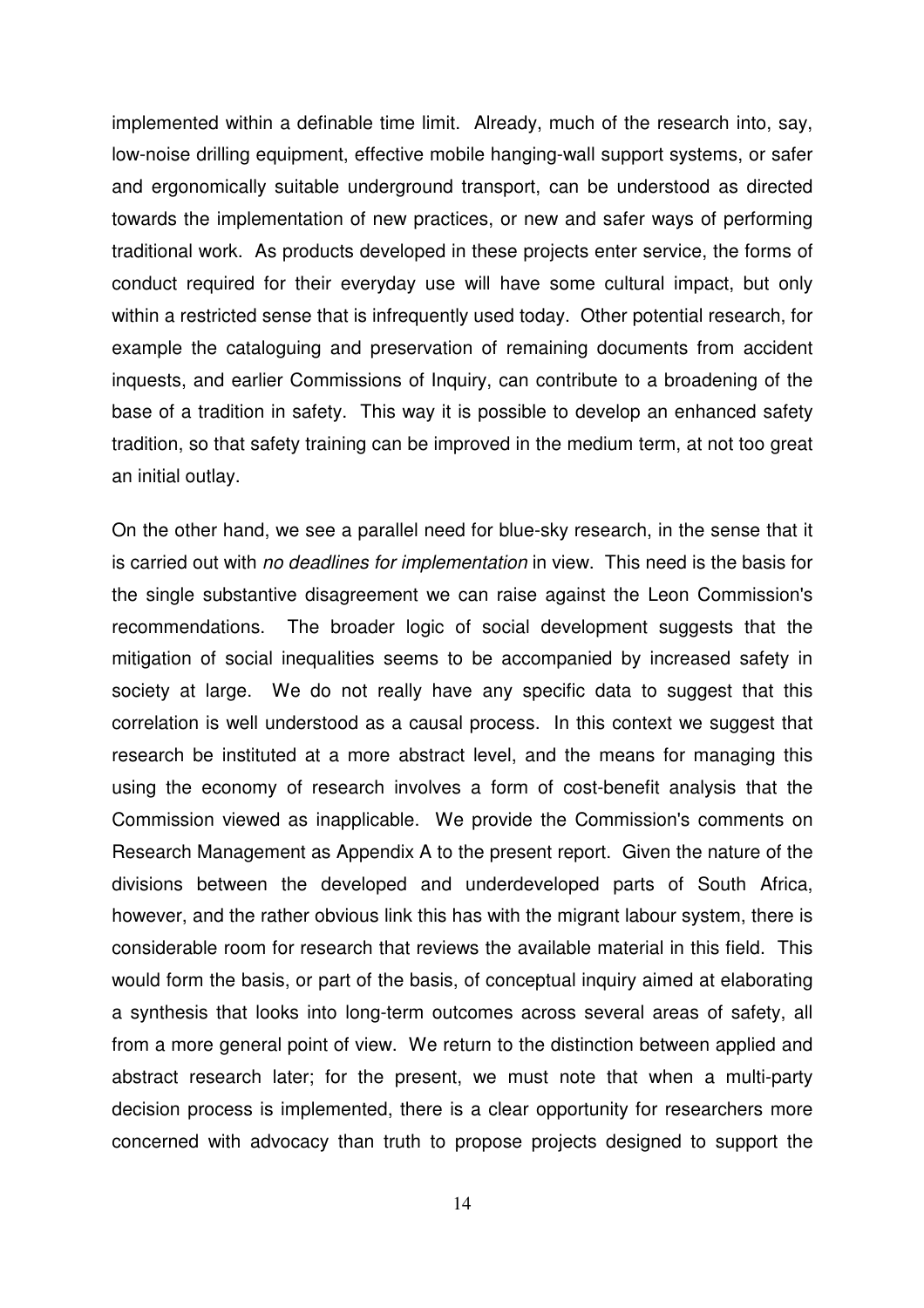conceptual positions of one party involved in the process, or to undermine the positions of other parties. In the context of the necessary blue-sky inquiry, we consider it quite essential that the benefits of advocacy research be studied very closely as to their long-term costs. At the applied level, on the other hand, this consideration is well managed through ordinary technical judgements, and the Commission's recommendation that suitable expert consultants be employed should, for the most part, obviate egregious clashes of interest (see Appendix A).

The more relevant point in indicating this distinction, however, is that bodies like SIMRAC, MOHAC, and MHSC, amongst others, must ultimately "get the most bang for the buck" out of the budgets allocated to them for disbursement to research projects. Peirce's Theory of the Economy of Research proposes a concise and quantifiable basis for deciding on the allocation of funds. More importantly, in its later form it also considers the distinction between the discovery of knowledge, that is to say, scientific inquiry, and the distribution of knowledge. In the terminology of political economy, Peirce considers the economy of research as the ratio of research cost to research utility. Cost, on the one hand, is measured in the number of repeated experiments and/or observations necessary before a result is obtained. Utility, on the other hand, is measured as the reduction of probable error. The latter, in effect, corresponds with the improvement of precision in knowledge.

The theory's main point, however, is that there is in the field of research in general, a ratio between research expenditure and the increase in knowledge that can be graphed in a manner comparable to the supply and demand curves of classical economics (Peirce, *CP* 7.147). Thus the law of diminishing returns is just as applicable in research as it is in, say, manufacturing or mining. Using a variation on the principle of transitivity, and abstracting from the cardinal quantities of cost to the ordinal relation of preference, Peirce derived the mathematical basis for a bidirectional marginal utility curve that would facilitate analysis of the cost-benefit ratios of multiple projects. We now provide a brief description, and verbal outline of the development, reproducing Peirce's two-function graphic for a two-project cost analysis (Figure 1).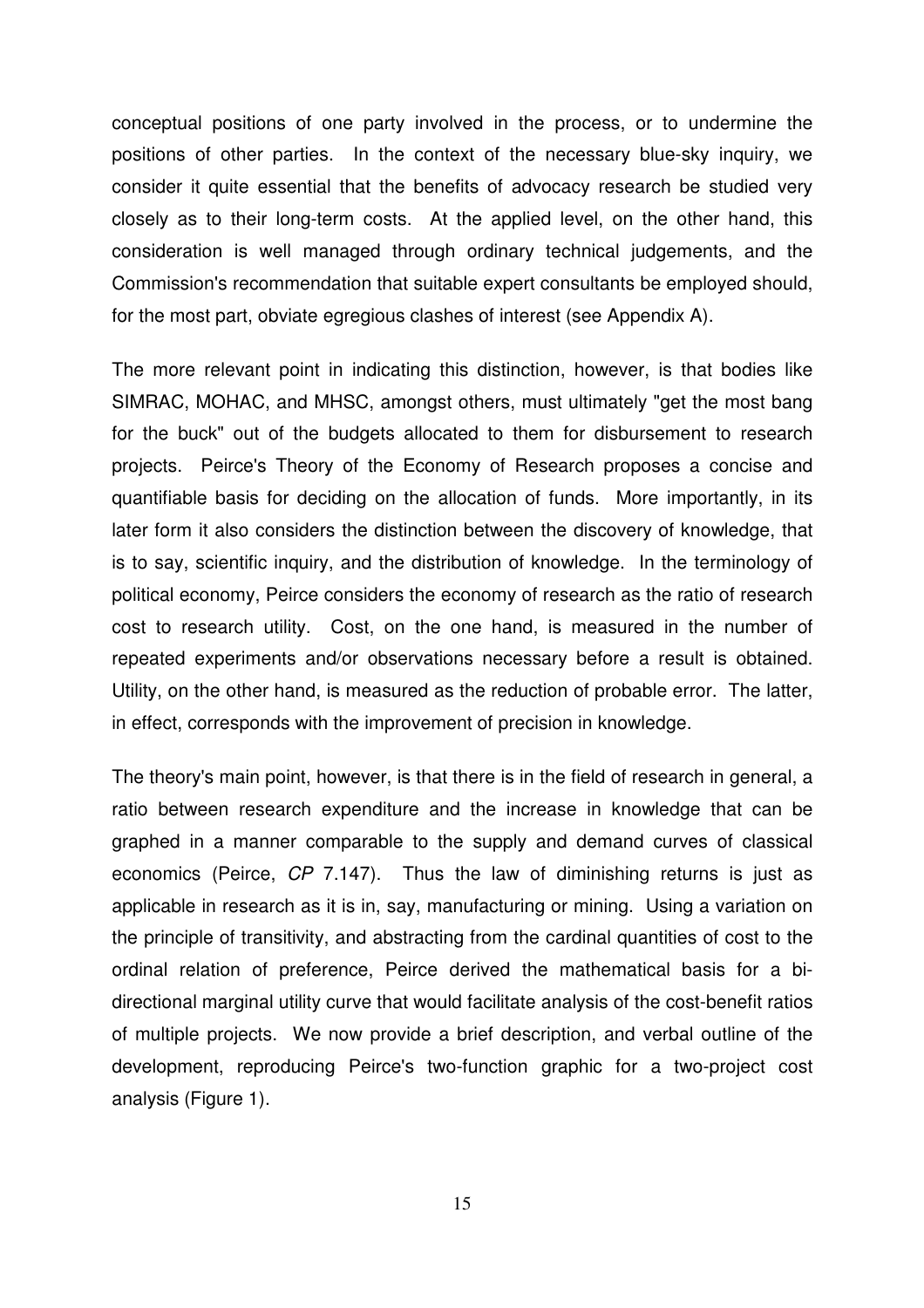

**Figure 1.** Peirce's bi-directional graphic representation of the cost to marginal utility functions for two research projects competing for allocations from the same funds (Peirce, *CP* 7.147. Reproduced with permission).

Let the horizontal line  $X_1 - X_2$  represent the funds available for the projects. The vertical lines  $Y_1$ - $O_1$  and  $Y_2$ - $O_2$  represent the *ratio* of marginal utility to marginal cost for each of the two projects. The cardinal value  $O_1$ - $O_2$  represents the total funding to be shared between the projects. The graph is essentially a development of Jevons's (1957/1871) *cardinal* representation of Diminishing Marginal utility for two competing commodities in the marketplace. Let the curves  $S_1$ - $T_1$  and  $S_2$ - $T_2$  represent the marginal utility to marginal cost ratios of each research project, each curve showing the *rate* at which marginal utility decreases over time for a given cost-effort input. Let us suppose, then, that the curve  $S_1 - T_1$  represents the rate at which a proposed research programme will yield immediate positive results in a relatively unexplored area of knowledge;  $S_2$ - $T_2$  is the line for a competing project that proposes to add knowledge to an already well-explored field. It follows from Peirce's derivations, reading off the abscissa from where the two curves intersect, that Project  $S_1 - T_1$ should receive the smaller proportion of the overall research funding allocation.

We suggest that the overall tenor of Peirce's theory permits us to approach the question of research into a culture of safety from a more economically manageable direction. Funding for safety and health research in South African mines tends to be allocated to the distribution agencies, like SIMRAC and MOHAC, on the basis of the collection levies, Fiscal allocations, and more or less specifically dedicated amounts from other research donor agencies. Once allocated, these funds tend to be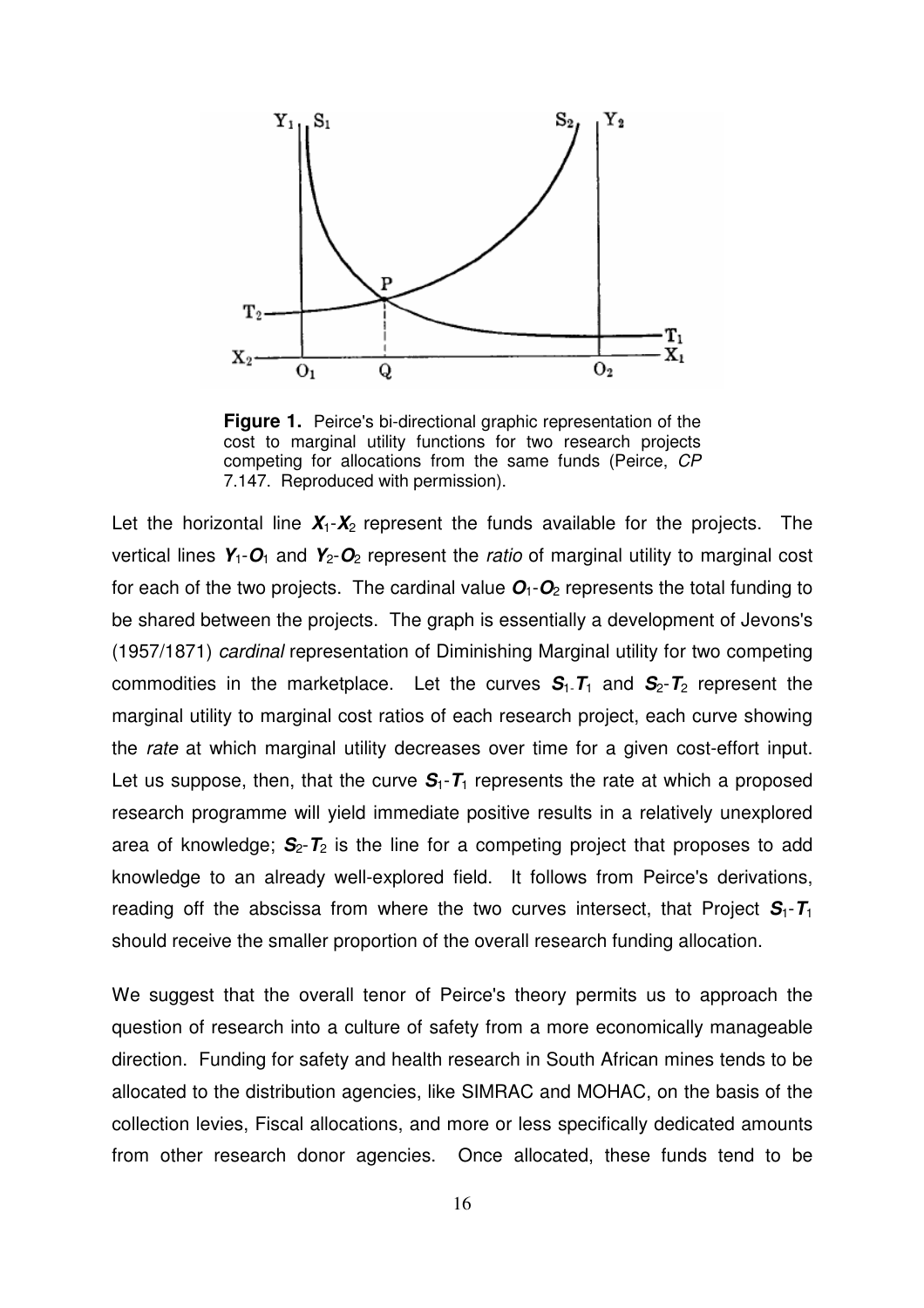disbursed according to the relative urgency perceived for the different areas in which research can mitigate or eliminate certain hazards to the average worker's life and limb. Before employing this concept on the present research problem, especially in relation to the possibly partisan ways that parties to the research management process may demand that *culture* be understood, we review the Leon Commission's discussion (Section 6.5 of Volume I of the Report) of a health and safety culture. We then raise some questions about its possible interpretation in practice.

#### **5. Health and Safety Culture in the Leon Report.**

Explicit discussion of a health and safety culture occupies a bit less than two pages in the first volume of the Commission's report (Leon et al 1995: 66-67). This follows five detailed sections in which the Commission discusses and analyses the full range of submissions made to it during its sittings. The tone of this section clearly reflects the Commission's view (and, we suspect, exasperation) that the sum total of the evidence presented warranted some formal comment (more than an *obiter dictum*) on the general inattention toward health and safety in mines, and an equally formal statement about how to address this lack. We reproduce Section 6.5 of the Report in its entirety (edited slightly to enhance reading continuity), followed briefly by our initial assessment of how these considerations affect the research and legislation aspects a decade after the Commission sat:

#### **HEALTH AND SAFETY CULTURE AND THE HIERARCHY OF MANAGEMENT**

An acceptable health and safety culture at a mine, or in a mining company, can only be achieved by the management, from the top down committing itself to managing health and safety actively. This aspect of management must come before the other management functions, such as production or marketing. It represents an understanding by management that the people who work for the organisation are its most important asset. The concept of a health and safety culture is increasingly accepted in organisations that give a high priority to the health and safety of the persons they employ. The first requirement of such a culture is that it must start with a deep and visible commitment from the very top of the company - the Chairman and Managing Director of the organisation, down through all the ranks of management. Health and safety should be managed like all the other functions of the organisation, such as production or marketing, and receive priority attention. The most successful firms commercially are often the ones with the strongest health and safety culture. The concentration is on people as the route to excellence, both in the commercial and the health and safety field. The actions or omissions of people account for over 90 per cent of accidents and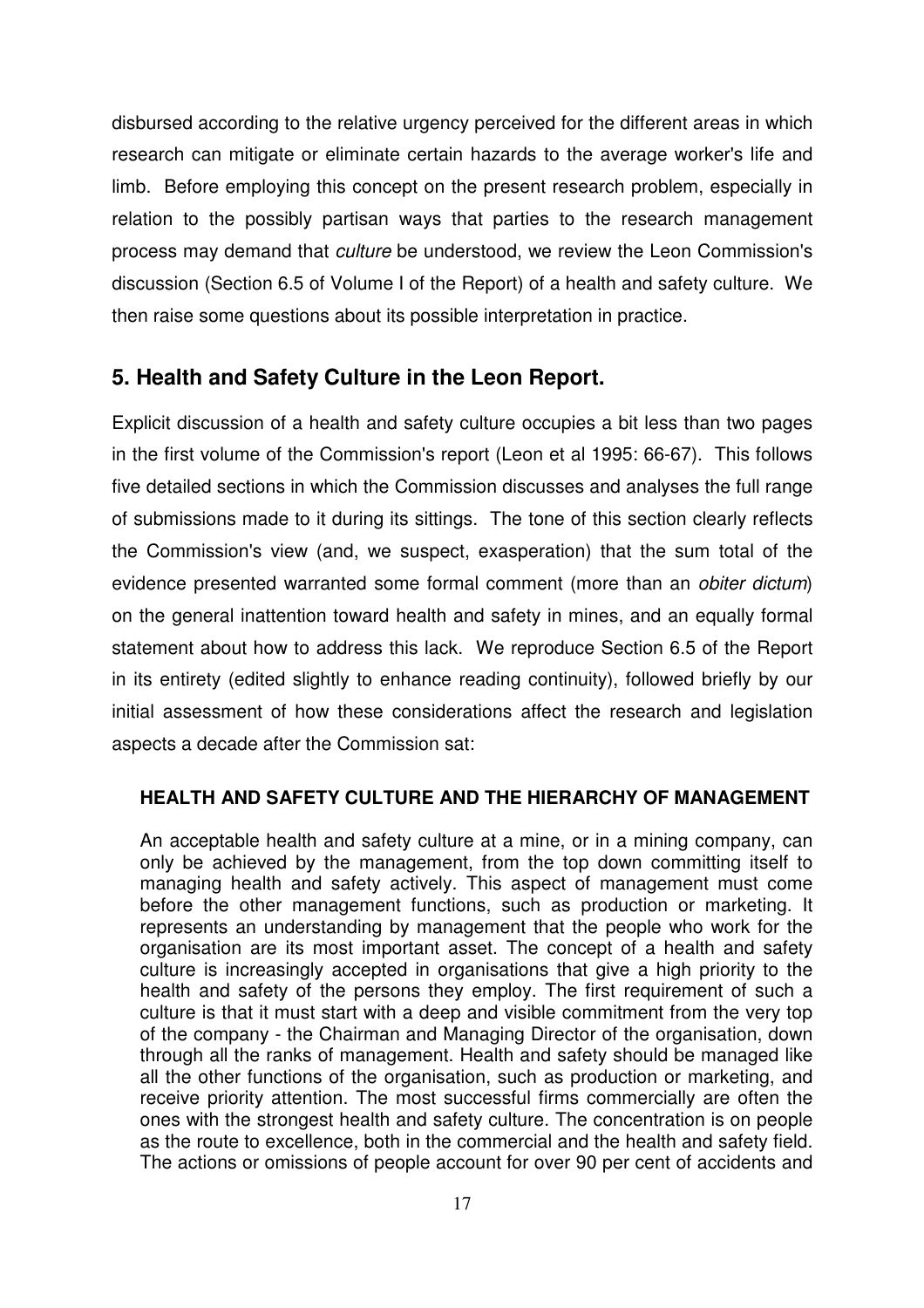ill health, so a strong health and safety culture concentrates on people and their actions. Policy statements on health and safety form part of this culture. When such policy statements are a statutory requirement they often become voluminous and full of legal jargon and have little impact on the organisation. Simple statements of the commitment of chairpersons or managers to the health and safety of the work force are far more effective in conveying a genuine commitment to the welfare of the people employed by an organisation. The organisation of health and safety must be the same structure that runs all the other functions, such as production. The health and safety committee within the normal management hierarchy must establish sound policies for improving health and safety, provide manpower, resources, materials and motivation for the task, and review progress at frequent intervals. Good information is essential for this culture to be established. Health and safety issues can not be delegated to safety specialists and Government Inspectors. A Company safety organisation, headed by the most senior official must demand accountability, and provide resources to implement its policies. Health and safety accountability can not be compartmentalised into Safety Departments, or left to safety specialists. Health and safety is line management's responsibility. It can be managed in the same way as the other functions of an organisation. Health and safety is an integral part of every supervisor's and every manager's job. Every person who is responsible for the activity of people must accept responsibility for their health and safety. Each member of the management team should have well defined health and safety responsibilities, and each member of management should find time to be involved in and support the health and safety effort of his subordinates. Each level of management should continually show its commitment to health and safety, and hold more junior levels accountable, or praise them for a good performance. Salary increases and promotion should take into account health and safety performance.

Objectives should be set for health and safety achievements as they are for production, and safety performance in terms of accident reduction, and health performance in terms of work days lost through ill health and other suitable criteria should be continually monitored. The Commission heard suggestions that an annual improvement in fatality rates of 3,4 per cent over a thirty year period would have provided a satisfactory situation in South African mining today … This objective would be considered very modest by many companies today. In the much neglected situation now existing in South Africa substantial improvements should be looked for in the coming years. The Commission noted evidence that showed that the value of a strong health and safety culture was well understood in some quarters … , but there was also evidence that in some major mining companies the safety culture was still developing …

This discussion seems to take the view that there is a special authority vested in industrial organizations or institutions, under which health and safety culture falls. This opens up two possible lines of interpretation, each of which may conflict with the other. 1) One would want to know whether or not this approach therefore views organizations and institutions as having a *special* relation to health and safety,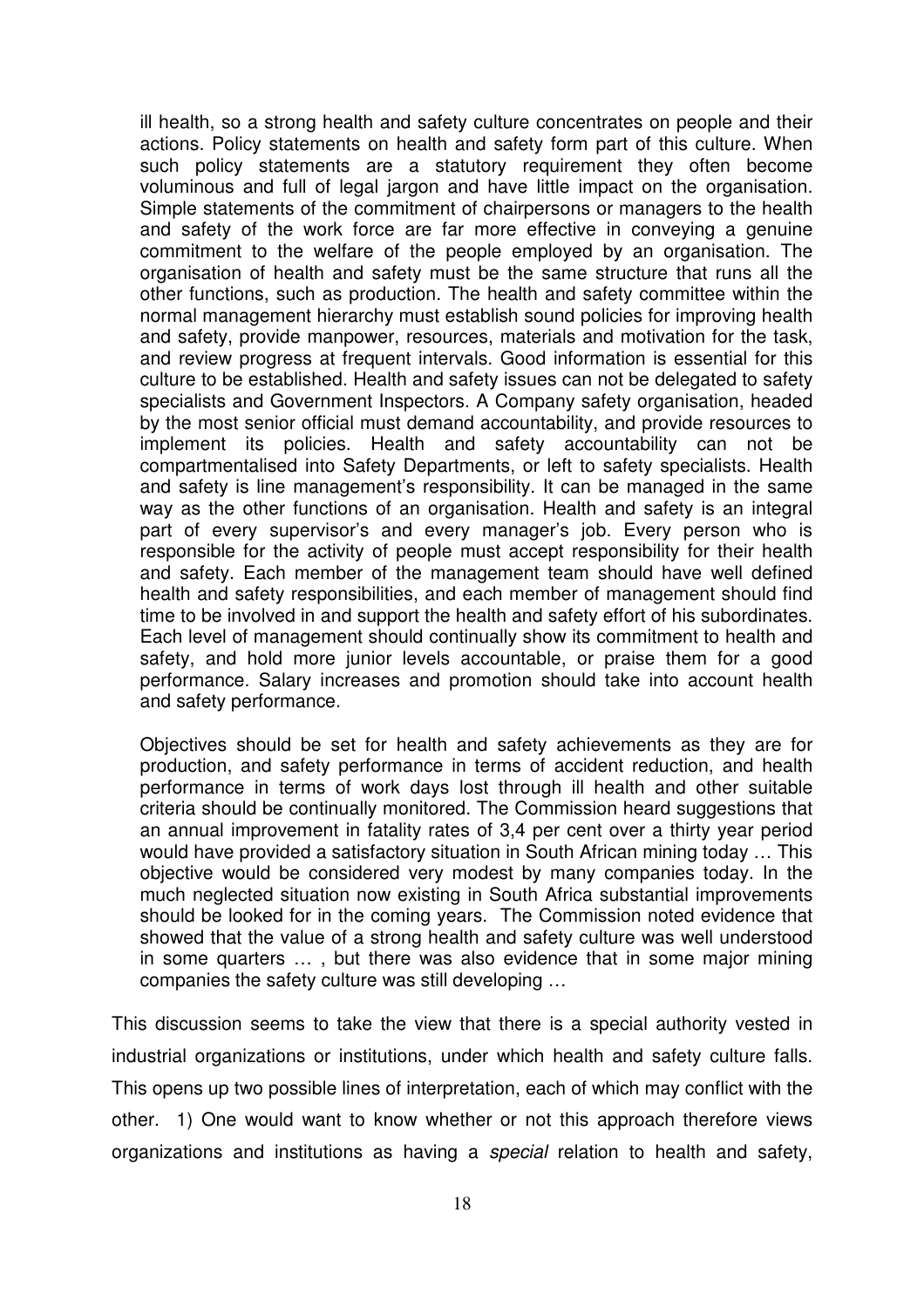distinct from the relation of other social aggregations to health and safety. Such an exceptionalist conception creates the possibility that organizations or institutions are either *especially burdened* with health and safety duties common to society at large, on the one hand, or burdened on the other with *special duties* in respect of health and safety distinct from those of society at large. Either way, an industrial sector like mining, which covers a range of institutions and organizations, becomes subject to the public reasoning that it has some special dispensation associated with it, so that working in that sector either a) places especially onerous requirements on its members or functionaries, thus encouraging the inference that working there is not a desirable option; or b) demands exceptional training in health and safety, placing members or functionaries in a socially elevated sphere compared with their compatriots in other sectors or institutions. A comparable example of this kind of ambivalence may be seen in relation to the skills and discipline associated with a career in the Military (we are not arbitrarily constituting mining as the *equivalent* of a military career; we simply choose the military as an institution organized on lines sufficiently distinct from 'civvy street' so as to require a greater or lesser degree of adjustment in the recruits' ways of life on enrolment). On the one hand, a soldier's life may be perceived as subject to high levels of discipline and obedience, and thus at odds with a general perception that people should have the critical freedom to make life choices with greater latitude. Inside the military, on the other hand, trained and experienced personnel may reasonably conclude that the duties and skills of their calling confer on them a special status that elevates them above what they might come to perceive as the 'undisciplined masses' or 'self-interested Mob' it is their duty to defend. These are not so much mutually exclusive positions, as they may be taken as the termini of a continuum of possible relations between special institutions and society at large. Thus any individual citizen or soldier whatsoever may draw either inference, but their individual acts based on such a premise do not necessarily define the character of society at large. Reasoning of this kind does, however, come to assert a *stereotypical* quality; this may be of supreme importance in so far as later generations uncritically base their conduct on these representations. On the other hand, there is no *necessary* drawback to this. We will discuss this very thorny issue later in the report.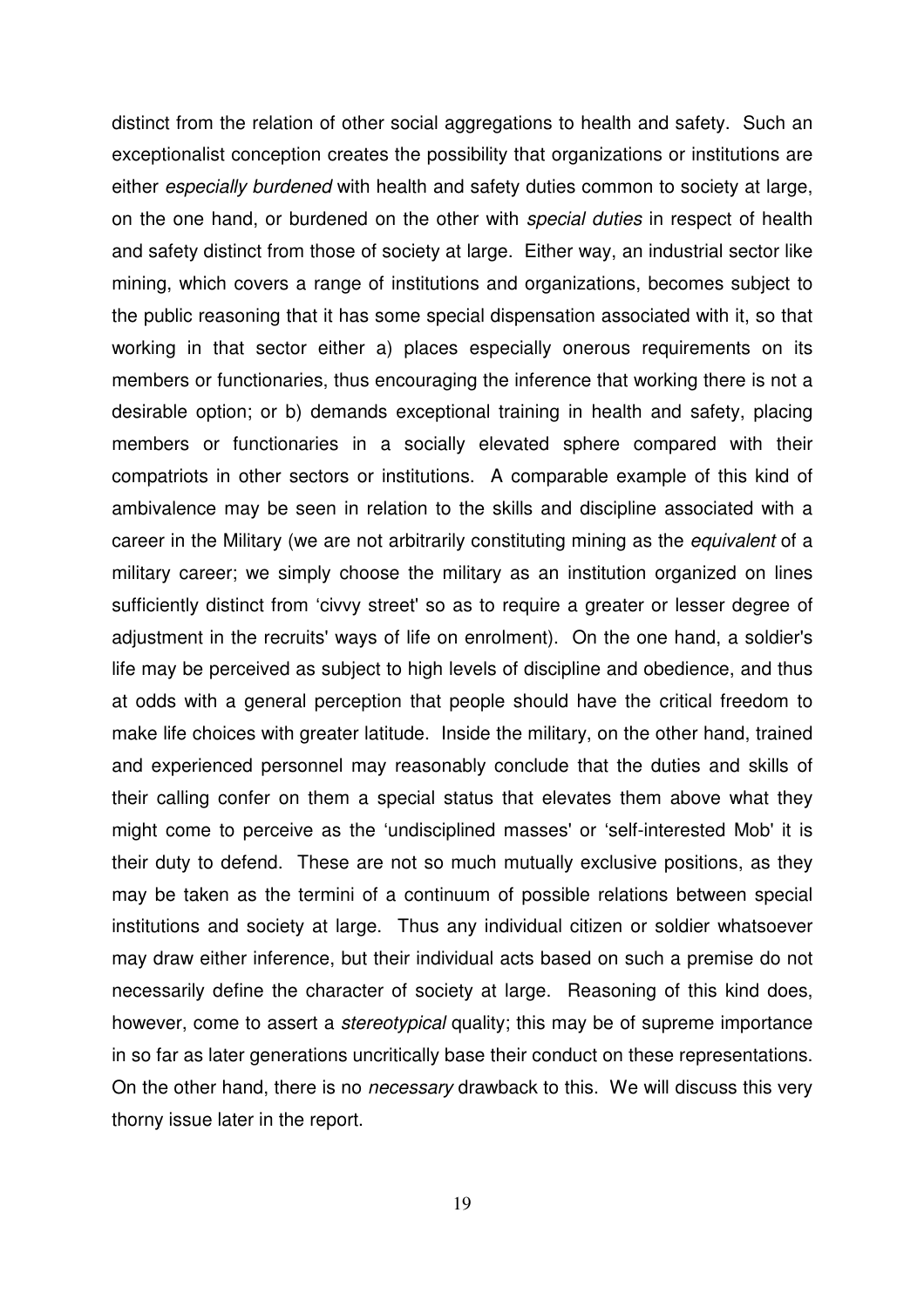2) Secondly, it is unclear from the Commission's conception of a culture of safety, whether this entails a system of "separate but equal" (or similarly discriminated) cultures of safety. Thus one might suspect that health and safety in mines is a "culture" with characteristics distinct from that in, say, maritime transport, or passenger airlines. It is possible to construe the Commission recommendation that the Inspectorate of Mines be split into two distinct services, as based on reasoning of this kind. The Commission suggested that the larger and better-resourced of the two inspectorates would serve underground mines, while the much smaller quarries division would employ inspectors of lower grade. Two reasons were offered. First, that quarries employ a small fraction of the mining workforce, and by their opencast nature are less hazardous than deep or ultra-deep hard-rock mines. Secondly, and we feel that this is possibly the only viable justification for the division, the quarries inspectorate would serve as a transitional springboard from which those previously disadvantaged under apartheid could be introduced to, and gain the qualifications for, the technical skills and competencies of the envisioned health and safety inspection regime.

Neither of these points arises from our special understanding of mining. Rather, we raise the issues because they have some bearing on the problem of defining 'culture'. Different collective responses to the idea will tend to draw on the ways representatives to the tripartite policy, regulation, and research advisory bodies customarily used the concept of culture in their historical dealings. Put differently, management's conception of *culture* might range over questions of taste in relation to themselves, but have strong ethnological overtones when considered in relation to South African mines' largely migrant workforce. Worker representatives or advisers, on the other hand, may see *culture* in somewhat more sociological or political terms. In respect of the "Bosses" they may represent culture in the language of (for example) class hegemony; in reference to their own constituency, they speak of culture as their birthright from the struggle for human rights. These are merely observations based on long experience with the debates of the late-apartheid period, and by no means should be taken as *predictions* for post-apartheid debates. We merely wish to indicate how it may be possible for the Commission's undoubtedly *affirmative* general intention in making this recommendation to become submerged

20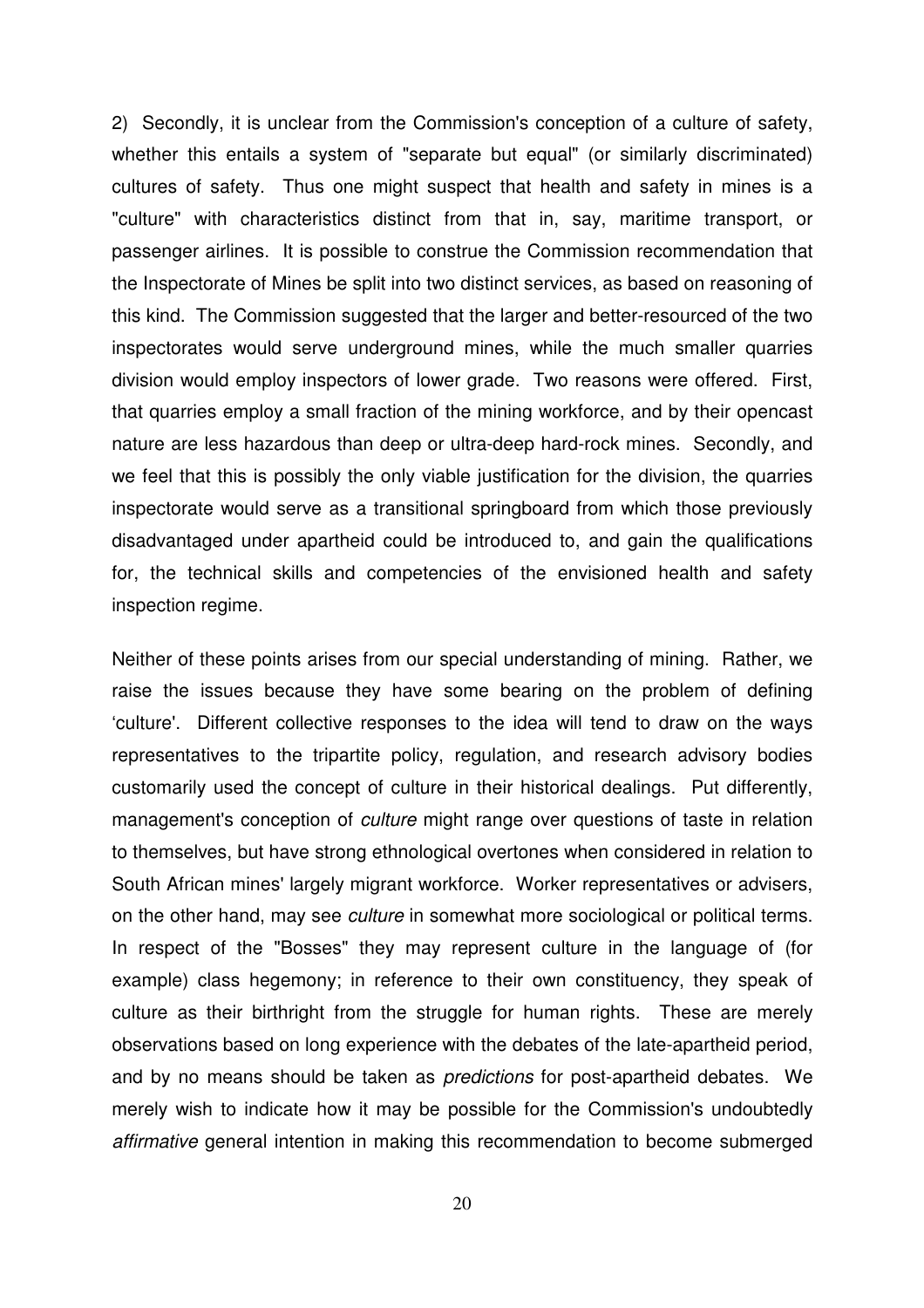in extended debates on, or disagreements over, how to define *culture* for legislative, regulatory, or research funding purposes, so as to represent participants' respective constituencies' interests. We do not take the position that the Leon Commission was particularly negligent in its choice of terminology; the text of the report makes it clear that the brief discussion of a culture of safety in Section 6.5, was not hastily thrown in as a result of special-interest lobbying, or as an afterthought. However, the history of the concept of culture, which we proceed to discuss below, has tended as often to divide as to unite; any infelicities arising from the *interpretation* of the recommendation, therefore, need to be sought in how different parties infer that it should be *implemented*, and not in the recommendation itself.

#### **6. The Modern Concept of 'Culture': A brief genealogy.**

The term 'culture' originates from the Latin term *cultum est*, which is the past perfect participle of the indicative verb *colo, colere*. Modern cognate terms of the latter verb include *bucolic*, *colony*, *colonize*, and *colonial*, suggesting the possibility for a rather infelicitous conceptual relationship with some contemporary notions of *culture*. In particular, we note this relationship in the light of the frequent advocacy of *culture* as the preferred conceptual ground for creating engaged, democratic, and empathetic policies for global social development. Etymologically, however, it appears that the root syllable *kol-* referred in antiquity to verbs that had anything to do with farming or husbandry. In abstraction, therefore, the concept should be seen as covering the broader business of *bringing something from its germination or birth, to maturity*. Thus one of the classical Latin words for a farm was *colonia*, which one might translate as a "place of growing or raising" at which crops, sheep or cattle, or orchards were tended or brought to productive fullness. Indeed, the original idea for what we understand as a "colony" was for the Greeks of classical antiquity merely the establishment of farming communities in areas with better soil than that of Attica or Peloponnesus. A major source of both income and political power among the Republican Romans was an individual's demonstrable competence at managing *coloniae* in the territory of Sicily, where soil conditions guaranteed better wheat supplies to the millers and bakers of urban Rome. Later Romans similarly 'colonized' the North African coast (modern Egypt, Libya, and parts of Tunisia) to *cultivate* food for the growing population of the post-Augustan Empire's urban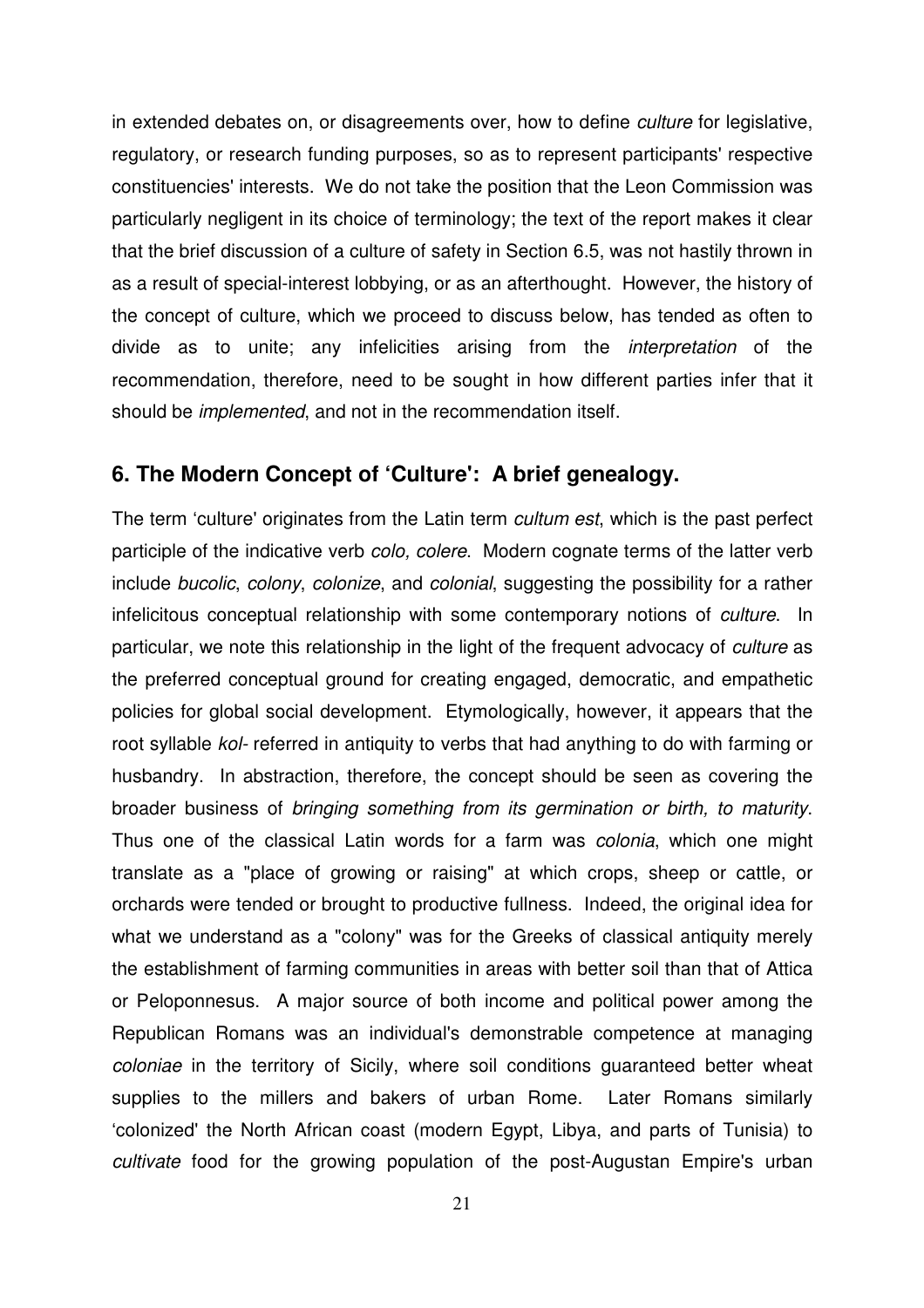centres. Toward the end of the Republican era the eminent orator, lawyer and philosopher Marcus Tullius Cicero left an early record of the first abstraction of the business of the *colonia*. In a letter to his brother in about 55-50 BC, Cicero warns the latter that Romans' *cultura nostra* ("our culture") places moral limits on the lengths to which an aspiring politician may go in assuring enough votes to get himself elected.

However, the modern concept as implied in the Leon Commission Report, originated in the political and philosophical debates regarding social and political problems brought on by the outcomes of the Enlightenment (lasting roughly from 1650 to 1790). Conceptually, early theorists would seem to have adopted the term with full cognizance of its etymology. In brief, our readings indicate that the concept was developed to provide a conceptual ground for providing an alternative intellectual environment to the sometimes rigid and highly authoritarian 'rationalist' Enlightenment states of continental Europe (Schiller, 1793/1910, Letter VI). The monarchies of Enlightenment Europe, France being prominent in this regard, had translated rationalist philosophy (we identify some of the key sources below) into a political system that tended to enforce rationality in selected spheres where aristocratic authority most readily lent itself to this end. Critics noted that this inevitably occurred at the expense of the emotional and practical stresses such enforcement visited on civilization's supposed beneficiaries (for example, Herder, 1770/1969). The popular literature of the period, from opera and theatre to various polemical tracts both religious and secular, all indicate an ongoing concern with the disjunction between the rationalism of strategic reasoning and the (occasionally brutal) opportunism of everyday life.

Succinctly put, as a concept culture seemed to offer critics a solution to the problems of the Enlightenment applications of the concept of civilization. In general, this criticism veered between a demand for the abandonment or replacement of contemporary civilization (Rousseau, 1973), to calls for moderation of its breakneck growth (Coleridge, 1829/1976). Historically, then, the modern use of the terms *culture* and *civilization* complement each other under the broader problem of managing the development of human personality and society, respectively, from a

22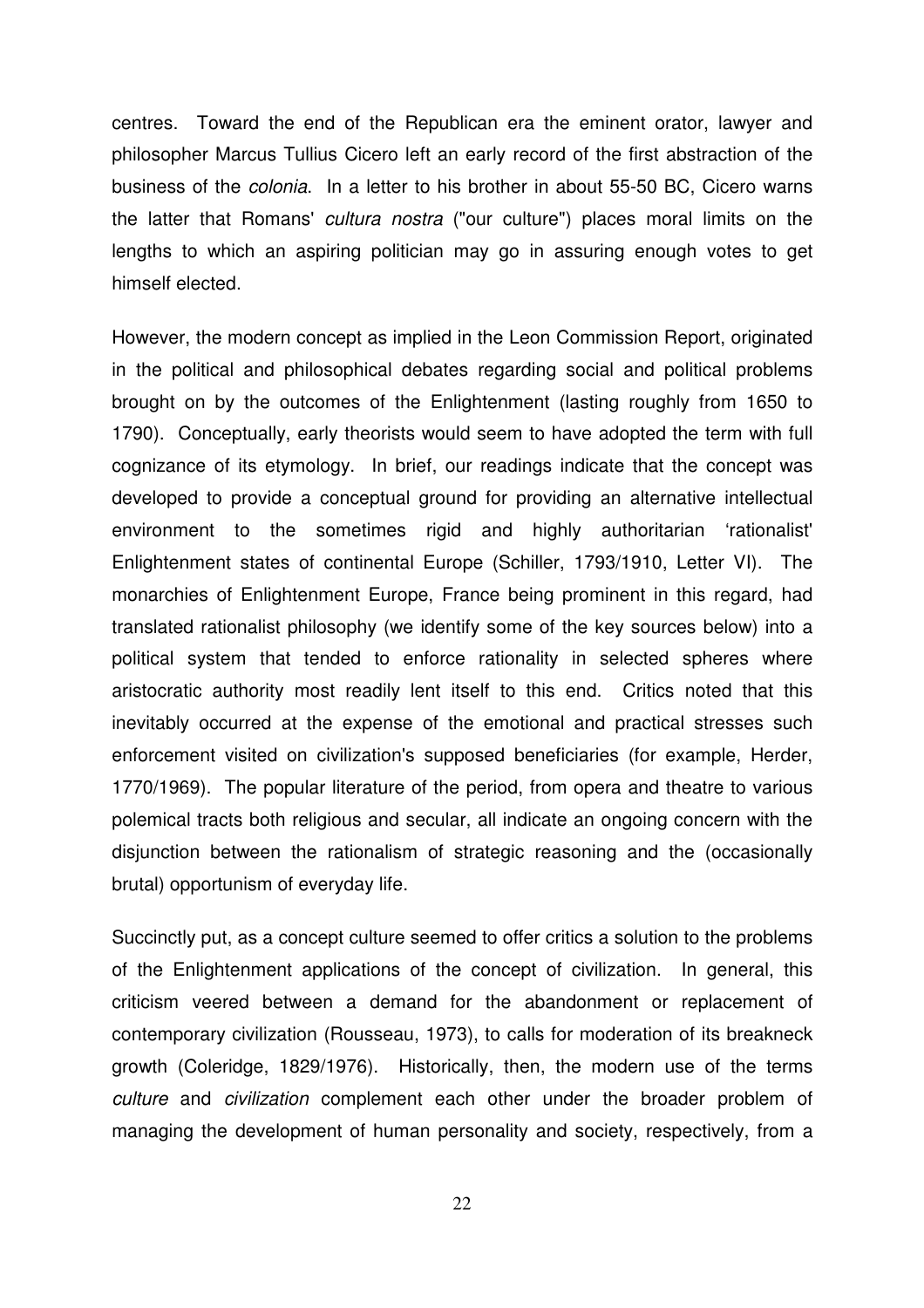less-organized condition to one more organized (see Coleridge 1976; see also extracts collected in Rundell and Mennell, 1998). It is worth remarking in this regard that an early recorded English meaning of *civilization* was the "assimilation of the Common Law into the Civil Law" (1812; see *Shorter Oxford English Dictionary*). Immanuel Kant (1784/1998: 44), realising the importance of the related concepts of *freedom* and the *primacy of individual conscience*, held that people would need to be *civilized* "in all sorts of social grace and decorum" merely in as much as they were members of states; in a perfectly free world, they would be in "large degree …, through art and science, *cultured*." We will return below to some of the unexpected outcomes of Kant's prescriptions.

Gottfried Herder's (1770/1929) original German formulation adopted the term 'kultur' to explain conceptually the common qualities that linguistically homogeneous peoples shared. Responses to this noted that *kultur* tended (a) to submerge what was common to all humanity in favour of what were in fact wholly local and contingent circumstances (Kant, 1794/1998); and (b) to restrict human reason to the realm of expressive action at the expense of the species' well documented history of intellectual and scientific accomplishment (Schiller, 1793/1910). In English, Samuel Taylor Coleridge (1829) translated the German 'kultur' into 'cultivation' (basing his discussion on both Kant's and Schiller's responses to Herder). The more or less direct transliteration 'culture' soon became commonplace in English. Because at the time there were many German-speaking people, fragmented politically along mostly either religious lines, or geographically among the supra-national empires of Austria, Russia, and the nominal Holy Roman Empire, we read Herder as arguing in justification for the formation of a politically distinct German national state. The German language had become codified in the aftermath of Martin Luther's adoption of a vernacular translation of Christian Scripture, developing into a distinct oral and literary form that persisted from one generation to the next in the same manner *but in a different social and political environment* to those of the English or French nations.

The problem for the German speaking peoples of the broader European region, therefore, was to explain an apparent *unity* (in artistic creation, scientific and philosophical thought, and in religious matters) across this wide area. All these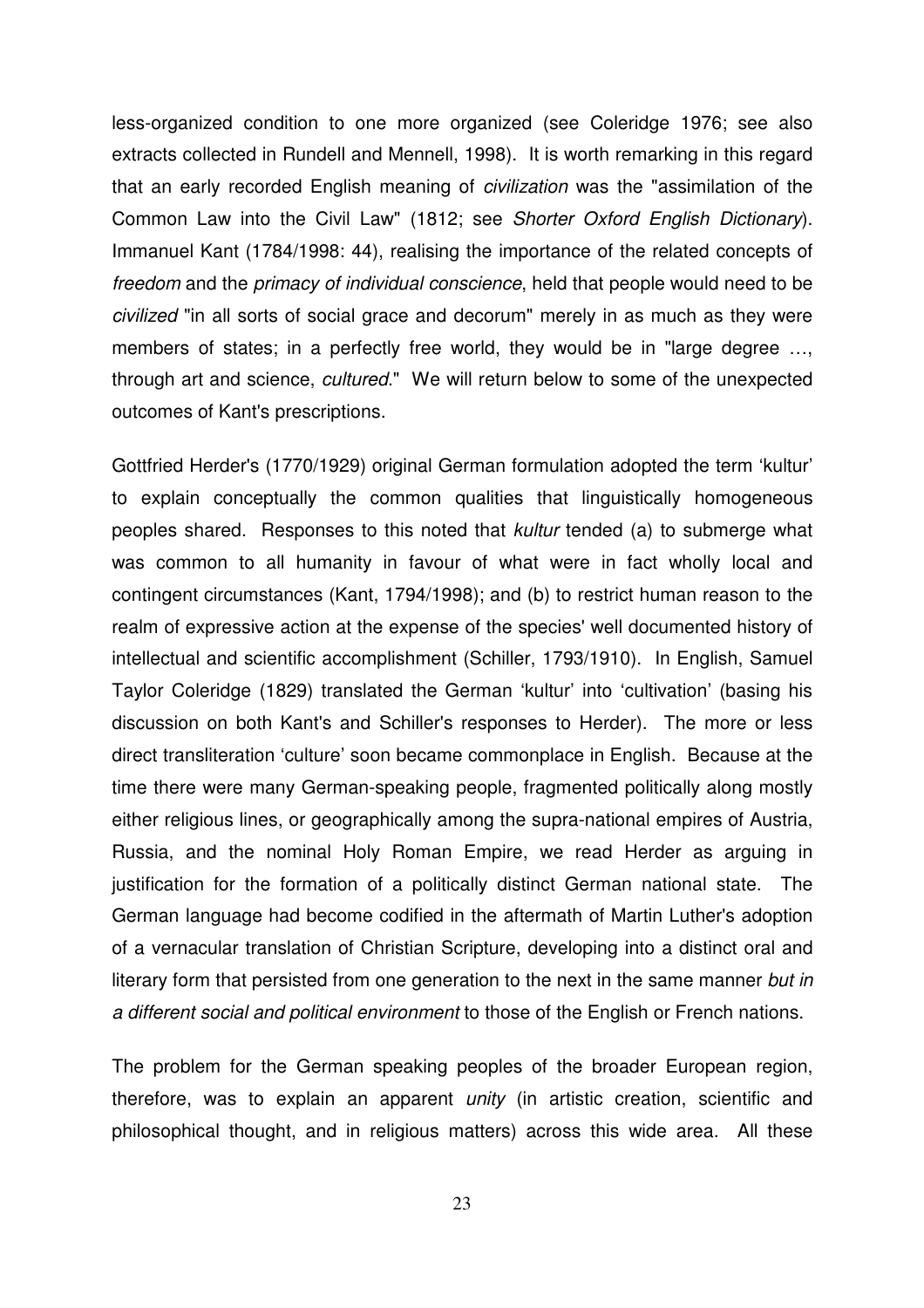indicators should, the basic reasoning proposed, effectively *entitle* German-speaking peoples to a national body equivalent to that of the Dutch, French and Englishspeaking worlds. Culture, it was argued, was that quality of identity (or feeling, or authenticity, as we will elaborate below) *carried across* generations through the languages unique to every society that had developed to the level of *nationhood*. In short, the logic of German nationhood was based on that people's possession of *culture*, in contrast with other nations' possession of *civilization* (Elias, 1989/1998: 226-7).

As the concept became absorbed into common discourse, it served to make rational the common *feelings* that being a member of a coherent society conferred on its members. Both Herder's and Schiller's arguments were, therefore, based on a criticism of rationalist philosophies current at the time, most of which held that the category of Quality had no independent reality, and that reason could only comprehend the categories of Actuality and Representation. These philosophies, derived pre-eminently from Leibniz, Descartes, and Spinoza, place a strong emphasis on the universality of the material and rational realms. In reaction, Herder and his contemporaries among the so-called German Romantics argued that the mode of reality ascribable to common feelings, proper to the category of Quality, was primary. In a further contrast, they held that the mode of reality of the universal, the category of Representation, was something ascribed merely on the basis of how societies judged relations between their emotional and material realities, on the one hand, and on the other the clash between societies when their respective ascriptions of Universal reality contradicted each other. The concept of *tradition* thus becomes comprehensible in the context of how such judgements are transferred across generations.

Strictly speaking, tradition is the body of knowledge passed over from one generation to the next in the maintenance of *culture* (from the Latin *trans* – across, and *dare* – to give). In many instances tradition is also taken to include written texts, but a very influential understanding of the concept is that it means *orally transmitted* knowledge (Ong, 1982; Sienaert and Bells, 1988). The sometimes common-sense identification of culture with tradition could thus obstruct inquiry into safety culture,

24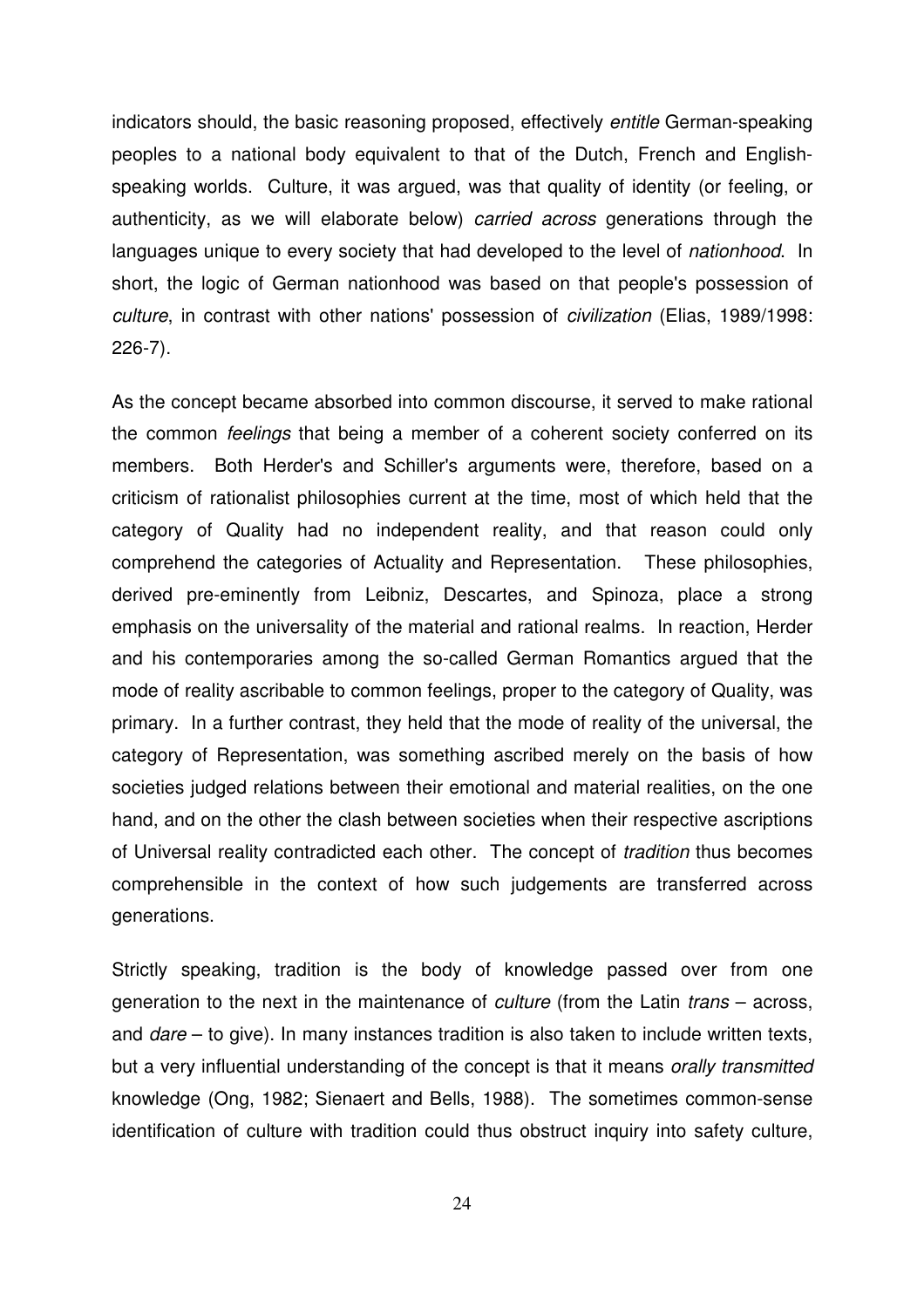unless it is specified early whether a specific project is to include or exclude written knowledge in the form of records. In this report we will always consider tradition as both oral and written in content, and indicate any deviations from this usage. Generally, the idiomatic identification of culture and tradition stems from the role, whether positive or negative, that traditional knowledge plays in the broader business of culture (as the latter is idiomatically used). However, traditions operate whether a society is civilizing or not, whereas culture, as noted, is more properly conceived as a moderating factor in societies undergoing the disruption of rapid political, social, technological-economic, and scientific changes. The modern and late-modern (often mistakenly self-ascribed as 'post-modern') theoretical milieu has come to consider tradition as a concept that accommodates the principle, taken from structural linguistics, that specific habits of modern intellectual reasoning can only be taken as assigning Universal Characters (category of Representation) on the basis that the latter represent arbitrary conventions adopted because such characters work for those who use them (see, for example, Macintyre, 1988).

Finally, many claims to cultural identity are made in relation to *forms of conduct* that are better understood as *custom*. The latter is properly applied to actual forms of conduct that present generations take up as a form of *inheritance* from earlier generations, and which may be valued on these grounds alone, irrespective of any real contemporary utility. As forms of conduct, the actions that we might conceive as customary are essentially routine performances specified in the course of community members' growing up into their social environments. As such, individuals who may question custom will have the contested routine or action explained in terms of tradition. Thus an explanation for as thoroughly modern a custom of personal hygiene as washing one's hands before eating, may take the form of a reason couched in traditional idiom. In general, though, the relation between tradition and custom is one of rationalization: tradition offers reasons for the pragmatic necessity or moral goodness of the performance of customary actions. Thus where early conceptualisations of Culture stressed the category of Quality, the concepts of Tradition and Custom may be seen to stress in practical idiom the categories of Representation and Actuality, respectively.

25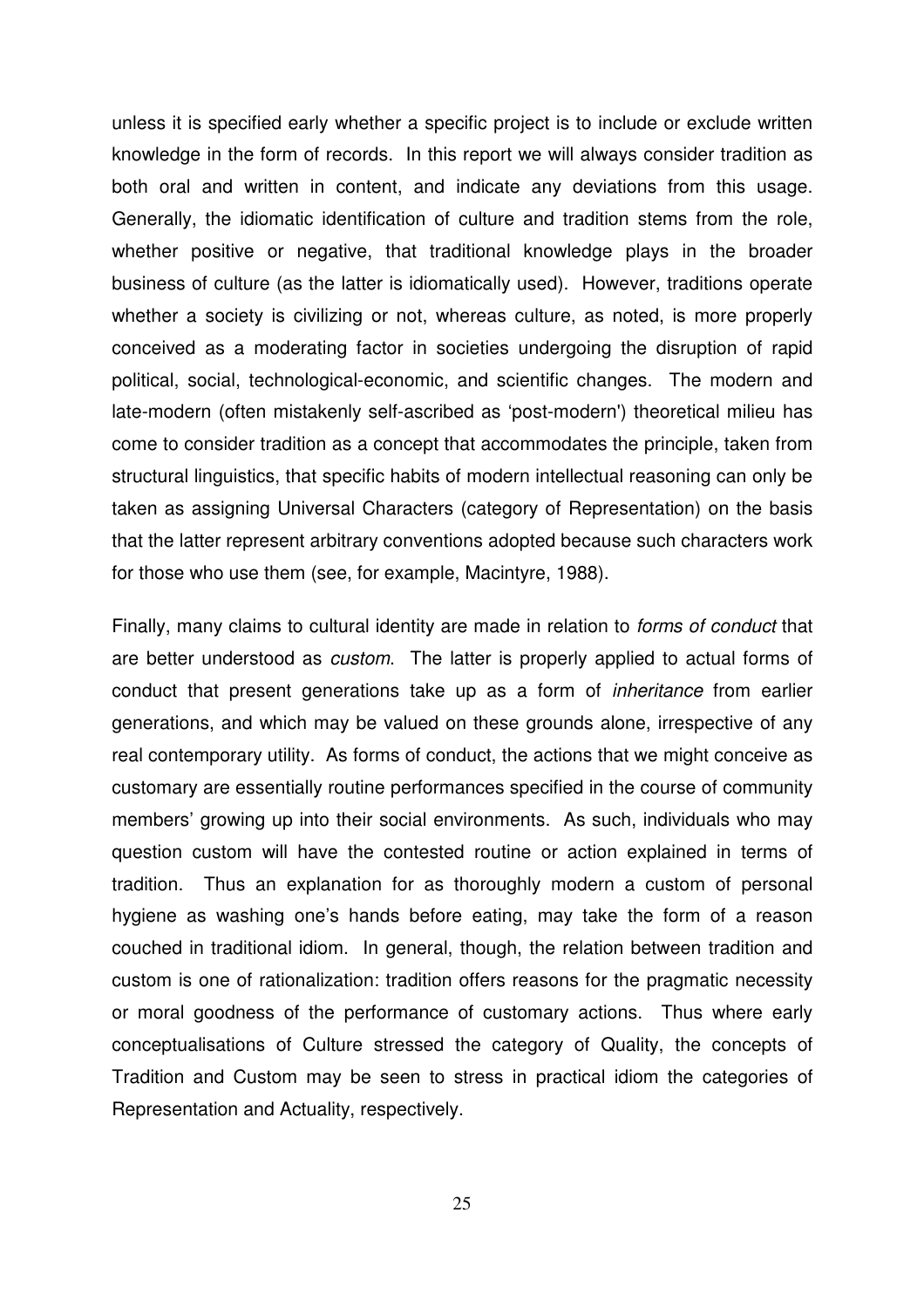From the viewpoint of a culture of safety, it should be noted that *culture*, *tradition* and *custom* all refer to qualities of education, knowledge, and conduct that are *already* established; each may be understood as a facet or dimension of *past reality* interpreted in relation to *present conditions*. For the purpose of facilitating consideration of the cultural aspect of proposed research topics, we will outline in the following section four principal groups of meanings into which the concept of culture has developed since the early nineteenth century, and which could be used in debate on a health and safety culture. It is important to ascertain, for any proposed research under the culture of safety rubric, firstly how far two or more of these four meanings of the concept may be present; and, secondly, to note the extent to which ascriptions of 'culture' may be more readily interpreted in terms of tradition or custom. This is because in any of these cases the recourse to one or other term (whether explicitly or under the general rubric of "culture") will always indicate that *in logic* the concept is a reference to past realities. As such, therefore, culture, tradition and custom generally assert some *determinate character* about some or other state of affairs in the present based on causal (or quasi-causal) influence of the past.

#### **7. Contemporary Cultural Discourse: "A vague and baggy monster".**

Critical theorist Raymond Williams (1989: 158) first used the appellation "vague and baggy monster" to describe *cultural studies*, many practitioners of which accept Williams as one of the 'founding fathers' of their field. Williams (1988: 87) had described the word *culture* as "one of the two or three most difficult words in the English language", and subsequently noted how the academic field of Cultural Studies had fragmented very quickly into numerous squabbling factions. We have borrowed Williams's epithet as a heading, because a relatively quick study of the historical and disciplinary ways that people have spoken of 'culture' shows that the ascription is also very apt in respect of that concept itself. Naturally enough, from the research point of view, the general project of a health and safety culture in mining could depend significantly on how precisely or loosely the concept of *culture* is defined.

The literature offers definitions that appear to refer to several apparently quite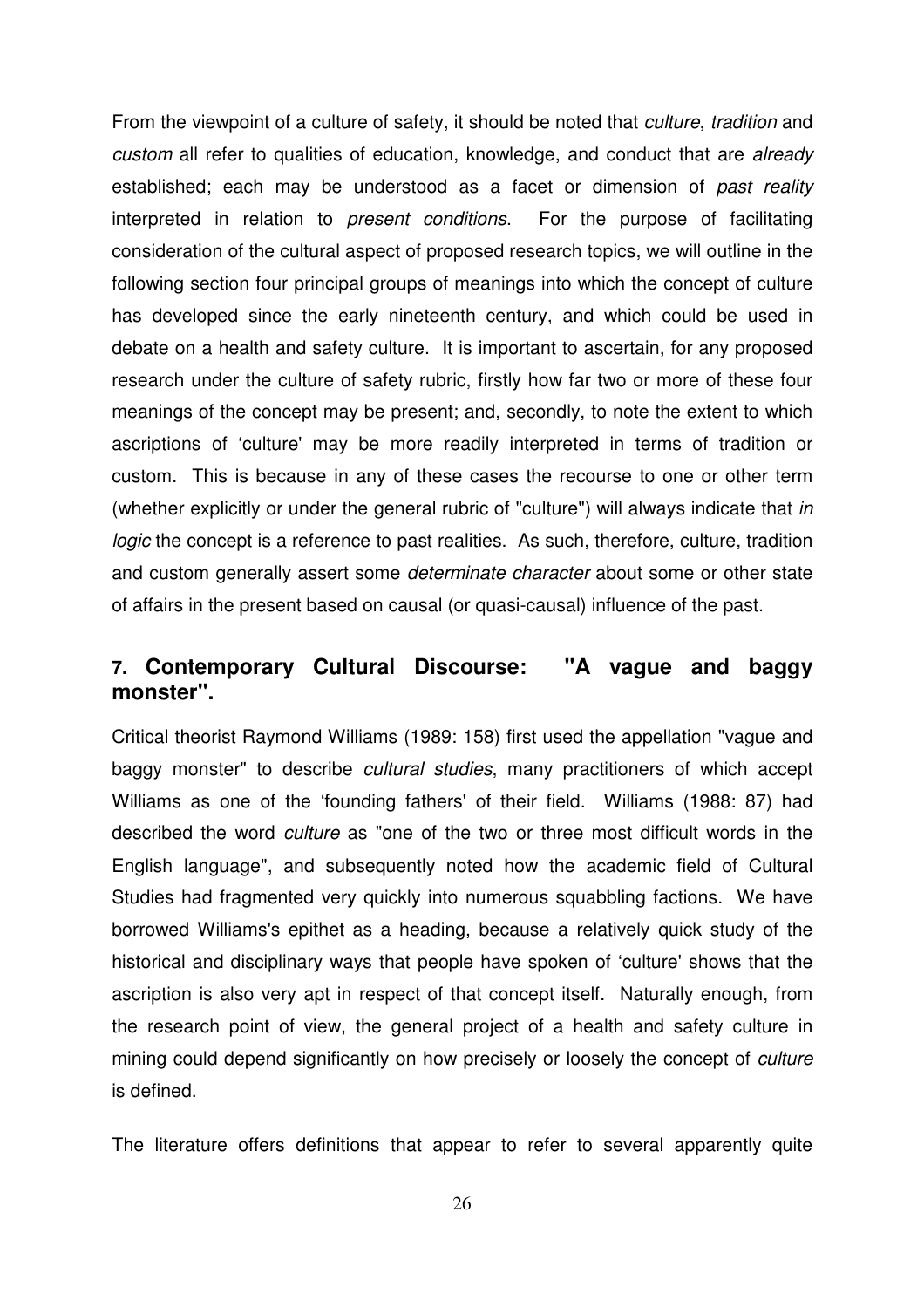distinct concepts. For general readers trying to improve their grasp of the notion, this may lead to some confusion as to how to decide to act. We provide the following broad breakdown of the most common classes into which various definitions may fall:

- 1. Culture treated as the customary logical, institutionalized, and material practices associated with a definable group of people in the environment of a distinct tradition of tool-using behaviour.
- 2. Culture applied as a collective noun for a distinct grouping of people, defined by national, ethnic, or religious category.
- 3. Culture as referring to the *symbolic identity markers* adopted by minority populations in theologically, ethnically, or linguistically pluralistic national societies.
- 4. Culture divided into high, low, or popular forms, especially in respect of literary or entertainment forms.

To clarify some possible consequences of these distinct classes of definitions, we proceed to examine how each represents the cognate concepts of civilization, tradition, and custom, under Peirce's system of categories. Needless to say, it would be essentially self-defeating to end the analysis at that point; the following is therefore merely an all-too-brief prolegomena to our more specific treatment of the relation between the culture of safety as a research project, on the one hand, and the general economy of research, on the other.

The *first definition* is no longer common in contemporary cultural discourse, but there are several sources in the literature that support the view that it was influential up to about half a century ago. In line with much nineteenth century research practice, this approach accepts the reality of Actuality (in the form of customary practices) and of Representation (in the form of tradition). The meaning developed from American anthropologist Edward Tylor's (1871) definition of culture in terms of the artefacts, tools and weapons that a community or people produced and used in the pursuit of their everyday lives. Possibly the first anthropologist to incorporate the concept of *culture* into the discipline, Tylor conceived of it as the expression of peoples tradition and custom, in the form of tools like "hand shuttles, crossbows, blowguns, drills, screws, water wheels, and other instruments, tools and weapons" found in different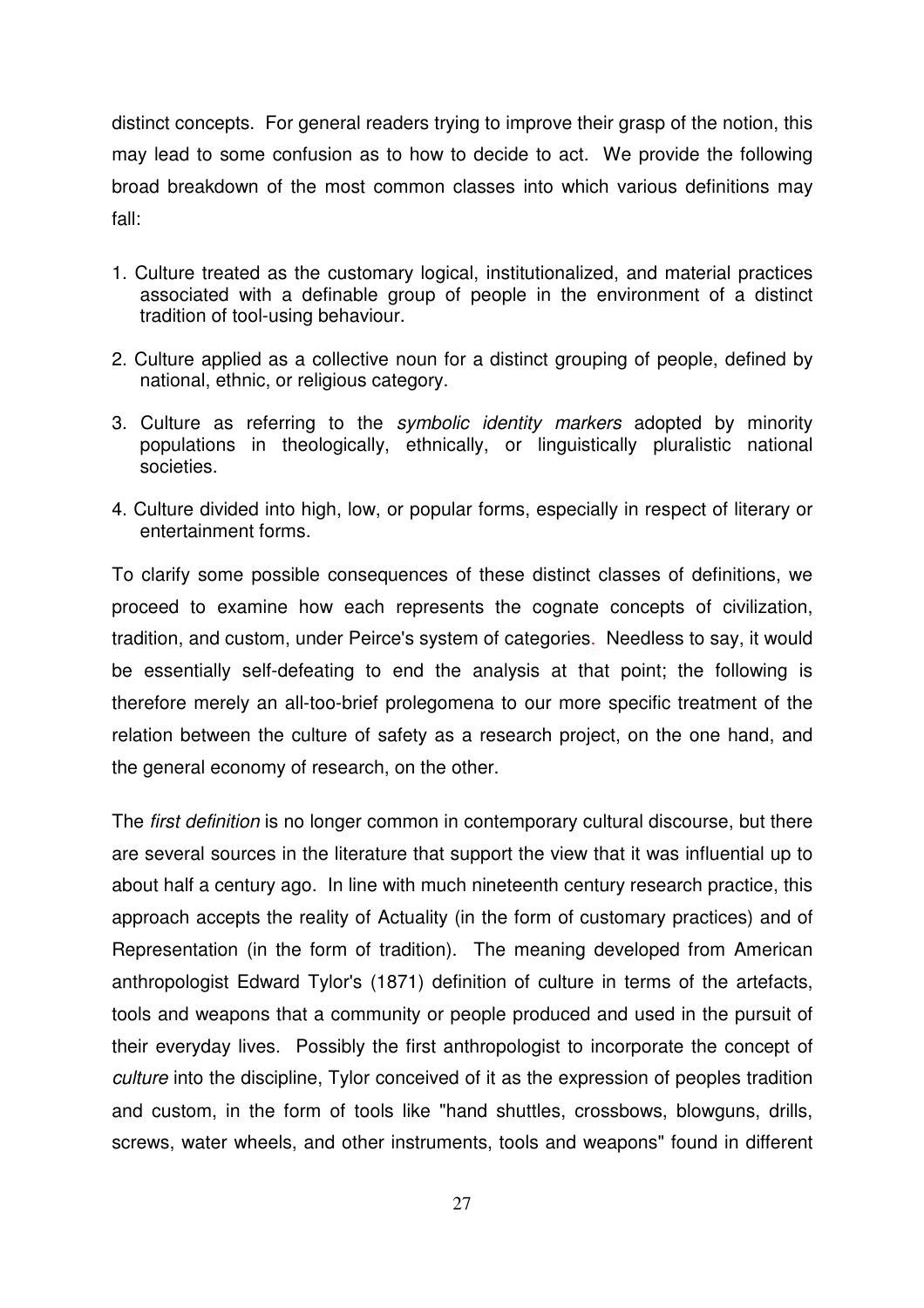societies (Harris, 1979: 279). In so far as these artefacts may be construed as applications of a form of *scientific* reasoning, Tylor may be interpreted as having drawn on the Kantian postulate that people are cultured by science. The corollary of this, naturally, is that the folklore and traditional tales of the studied communities constitute the philosophical impulse in the culture of the people. A prominent recent development of Tylor's thought is to be found in the revised Marxist research methodology of Marvin Harris (1979). On a more abstract philosophical level, Charles S Peirce has inspired Karl Popper (1972) to propose that people think not merely *in* words or pictures, but also *with* the tools or tool-like properties of the various kinds of equipment and artefacts that are available in their worlds (see also Skagestad, 1993, 1996; Sowa, 1984, 2000).

In general, this first group of meanings relates to what can be seen as the accomplishment of civilization predicable of a society, a people, or a community. In the nineteenth century, of course, there was much research (both serious and ideological) into matters like the criteria of or for civilized behaviour, the demarcation of the civilized from the barbaric, and the like. In the latter half of that century, many tracts using more or less ideologically slanted readings of the concept of Evolution appeared (Newcomb, 1886; Spencer, 1958; Eliot, 1856; Pearson, 1900) to bolster assertions about the evolutionary necessity for (nineteenth century) industrial society. This entailed a system of *ranking* civilization forms, with principles of comparison based on "survival of the fittest" indices that marked societies as "more evolved" or "less evolved" as the case might be. $^1$  Under the circumstances, given the comparison between, for example, Northern and Western Europe, on the one hand, and Russia or the Ottoman Empire on the other, it may have seemed sensible in some quarters to assign as an index of civilization the degree of theological authority present in relation to the level of industrial progress. One consequence of this is that colonial administrators often had to implement policy based on an appreciation that customs based on, for example, ancestral authority through animistic traditions, represented a principal obstacle to efficient control. Among the historical solutions attempted in Africa and South America was the importation of labour from non-animist traditions, especially China and India. Naturally enough, local populations already alienated as a result of their religious and moral concepts'

<sup>28</sup> <sup>1</sup> The "survival of the fittest" conception is Spencer's, although often mistakenly attributed to Darwin.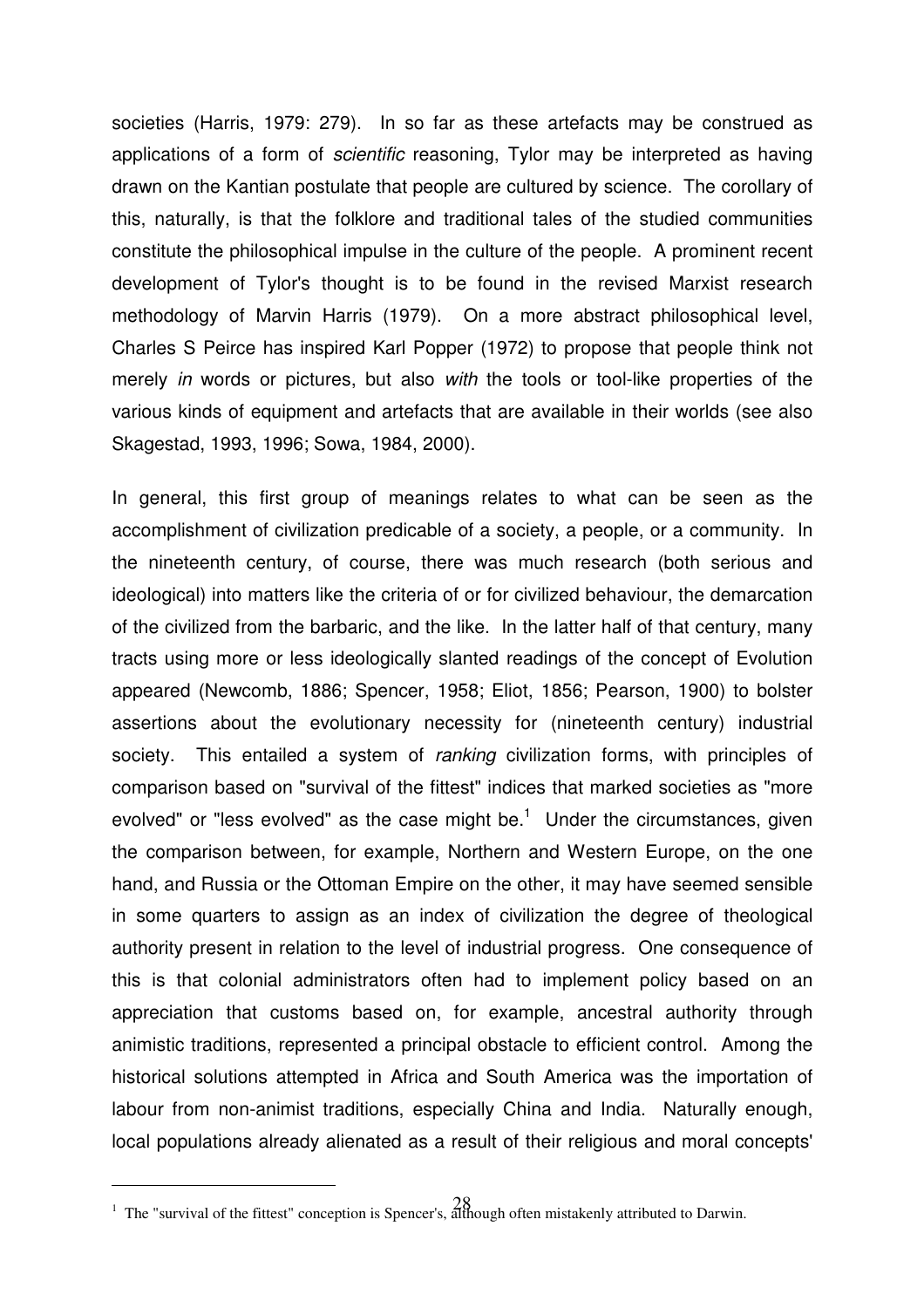rejection on the basis of animism, found this development a rich source of further grievances as a consequence.

Culture's *second* class of meanings emerged as improved transport and communication made relations between the corners of the globe more regular and reliable, making such discrimination appear less and less ethically tenable. Tylor's student, Franz Boas (1940), responded to these developments by incorporating Herder's concept into anthropology, developing field-work methods to establish how much people's cultures are essentially autonomous and sovereign, analogous with the *political* sovereignty of nations. As such, this meaning accepts the reality of the categories of Quality and Actuality, but holds that Representation is situational and historical in nature. One of the most illustrious later exponents of this trend was Margaret Mead (1928). In Africa, this meaning has entered the philosophical and political discourses of liberation movements, by way of the debates triggered when the missionary Placide Tempels first published his book *Bantu Philosophy* (Tempels, 1945/1969). Tempels argued, on the basis of having learned and spoken the languages of the communities of the then-Belgian Congo in which he had practised, that the Bantu Group of languages had a series of common conceptual words and sounds that warranted the inference that people who spoke such languages naturally, experienced a different form of reality to that encoded in European languages. Tempels's work led to much comparable ontological analysis, breaking new ground in the study of African religious thought (see especially Mbiti, 1969, 1970, 1971, 1975). Subsequent work has shown many shortcomings in the ethnological basis Tempels had assumed in making his claims (Eboussi-Boulaga, 1968; Hountondji, 1983; Mudimbe, 1989; Masolo, 1994). Herder's postulate that spoken language and conceptual structures correlate with people's cultures and customs was clearly an influence, however indirectly some one-hundred and fifty years after the idea gained currency, and continues to crop up in popular discourse. Since 1990, some South African academics have taken up this discourse as part of the transformation process (for example, Shutte, 1993), but it has yet to gain broad currency. The principal objection remains that of Paulin Hountondji (1970), for whom the broader "ethnophilosophical" exercise set in train by Tempels remains addressed to colonial administrators and not to Africans trying to confront their worldly condition.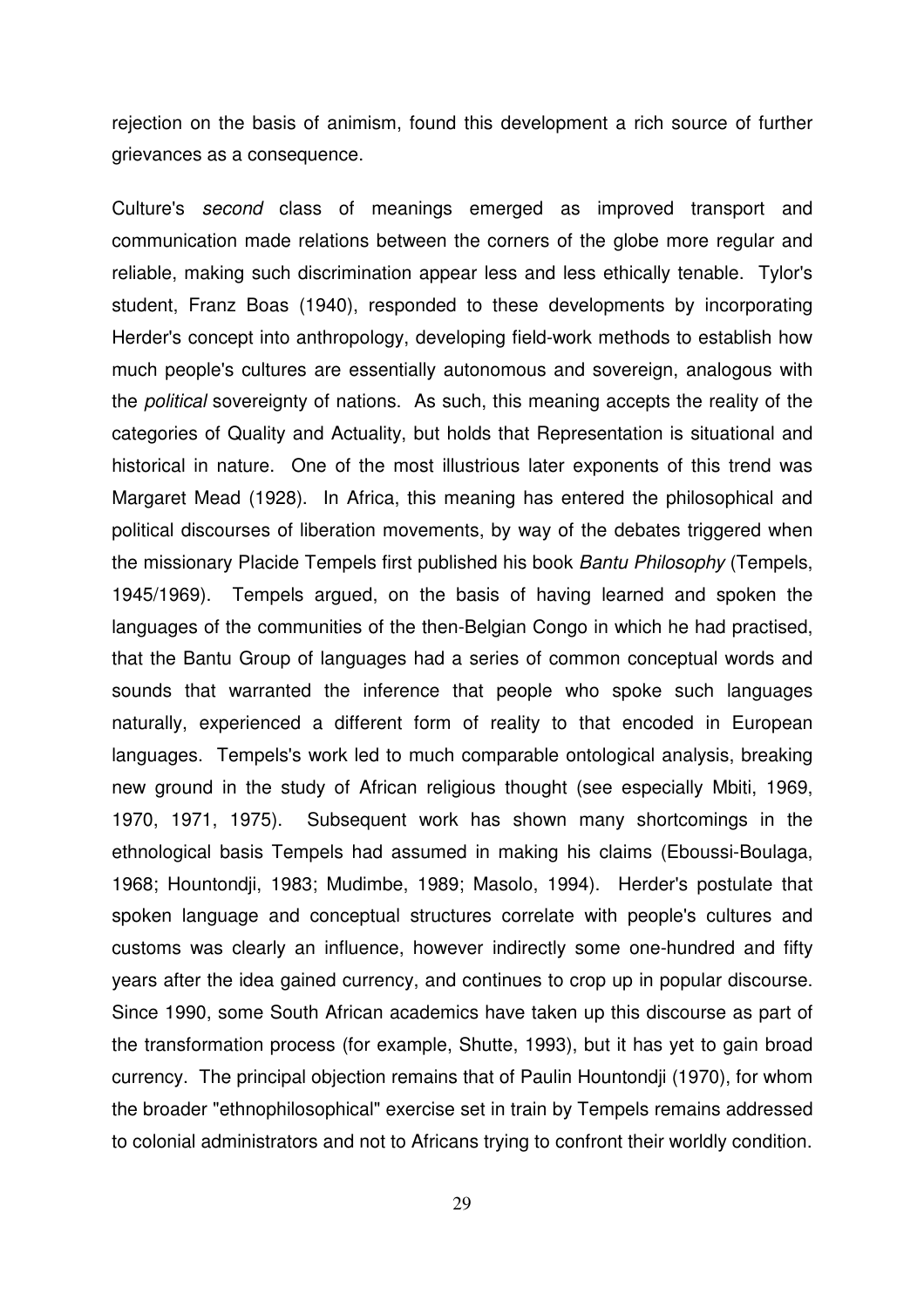A very common recent use of this conception of culture has been to extend it to 'hyphenated' minority community identities. The sheer weight of US media may suggest this logic is common only in the United States, but it is becoming increasingly common elsewhere. The identity claims of African-Americans, Hispanic-Americans, Asian-Americans, Caribbean-Americans, and so on, apply an ethnographic marker to a social grouping that is itself not ethnographic but political and sociological in its general meaning. In South Africa, the approach also influences some local cultural debates, with people using racial-ethnographic markers to ascribe identity (whether by the self or by outsiders) to the country's historical 'groups'. In general, this concept makes much of the distinctness and authenticity of tradition, with a strong emphasis on the veracity of indigenous forms of storytelling and moral fables (reasoning that derives largely from the work of a follower of Herder, the linguistic anthropologist Jakob Grimm). A people may thus be said to follow their culture in so far as they revere particular mores and folkways, and the degree to which they ensure that such behaviour is transmitted more or less untainted by outside influences to succeeding generations. It follows, therefore, that if the *culture* so defined comes under critical scrutiny in terms of a non-indigenous moral or other framework (for example, the Declaration of Human Rights), then this conception of culture validates a defence of the relevant practices based on a notion of cultural sovereignty; the sometimes explicit justification may be offered that such scrutiny is a form of interference in an internal affair. The influence of this version of the concept on contemporary political and sociological theorists cannot be overestimated (Taylor, 1989: 368-392).

The *third* form of meaning for 'culture', as a *symbolic identity marker* for minority populations, evolved from geo-political trends evident in the latter half of the previous century. As such, it is the outcome of some four decades of *critical cultural theory* originating in criticism of the first two concepts, being essentially a radical development of Boas's model (see for example Winch 1958, 1970; contributors to Hymes 1972). In a reaction to the events that accompanied the withdrawal of the Imperial powers from the colonial world after 1945, anthropologists sought critically to account for the apparent failure of their profession to foresee and explain the ways that post-colonial peoples managed (or, tragically, failed to manage) their transition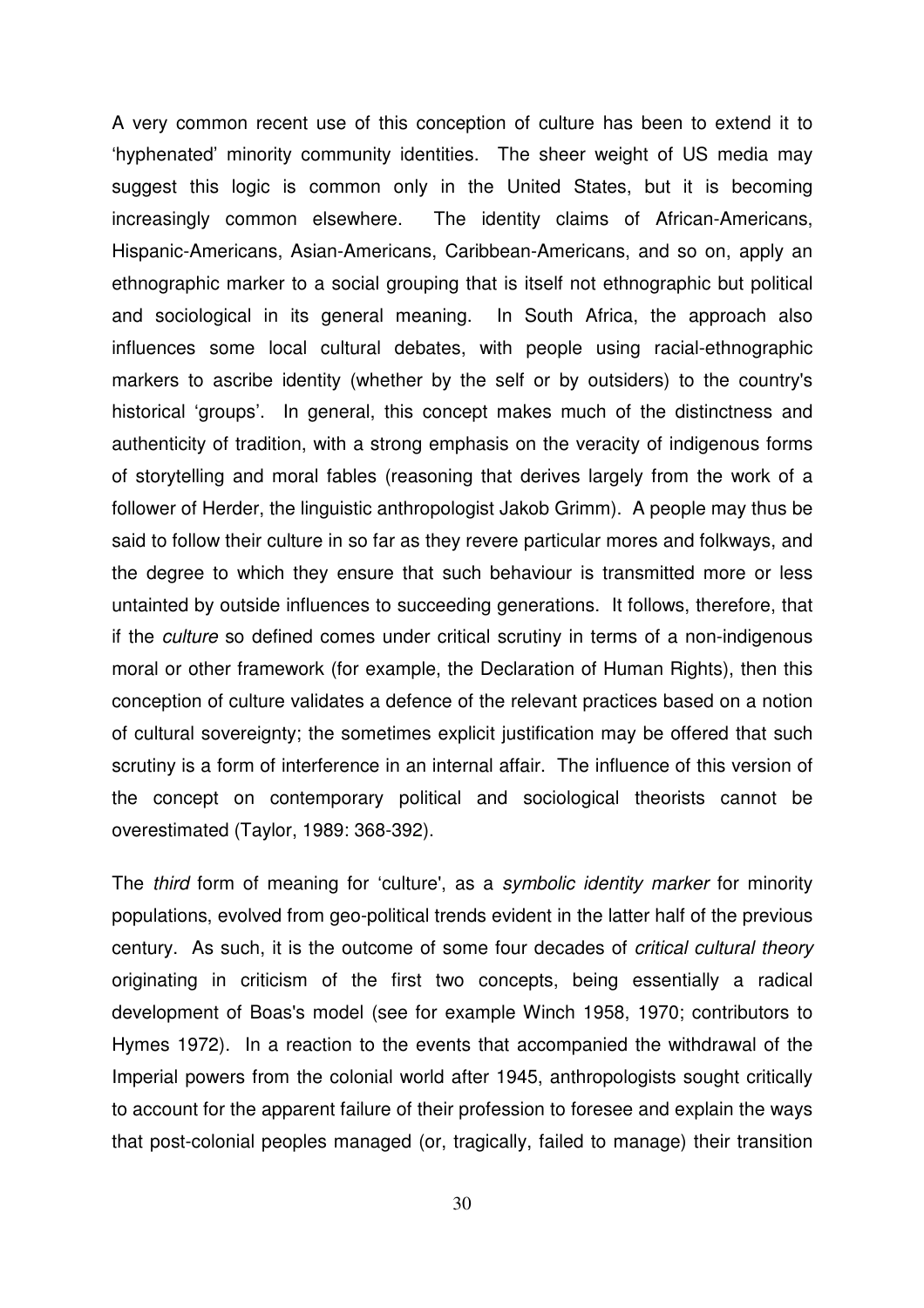to national sovereignty. In brief, the consensus was that the concepts of development enshrined in the policy documents of the multilateral institutions (the World Bank, UNESCO, the International Human Rights Declaration, and so on) overlooked or, worse, ignored the 'cultural context' within which formerly subjugated peoples had defined their collective identities (Melkote and Steeves, 2001; Servaes, 1999; Said, 1978). With the subsequent migration of people from the developing to the developed world, immigrant communities adopt various customary practices as *expressing* their separate community status in their new abodes.

The general intellectual response to these criticisms has been to remodel the methodological basis of anthropology, with a concomitant shift in the ways that development strategies in the non-industrialised world should be formulated (Melkote and Steeves, 2001; Servaes, 1999). The latter trend was much influenced by the primacy of Structuralist Linguistics (Saussure, 1916/1974; Levi-Strauss, 1968) in the middle decades of the twentieth century. One of this paradigm's central postulates is that the semantic dimension of language consists of nothing more than the arbitrary ascription of a verbal symbol to Actualities. In effect, this development radicalised the nominalist doctrine that reality inheres only in the categories of Quality and Actuality; it became common practice to treat the *arbitrary* relation between sign (word, gesture, and so on) and object as one that could only be enforced by an Authority of some kind (Foucault; Bourdieu; Laclau). In abstraction, this Authority has often been ascribed to 'Culture', and this ascription marks the main distinction between this meaning and that derived from Boas.

Marvin Harris (1979: 279-82) traces an additional factor in the origin of this approach, noting the formal academic separation of anthropology from sociology implemented following a suggestion by anthropologist Alfred Kroeber and sociologist Talcott Parsons (1958). Because early American anthropology largely followed the first form of the concept, some doubt arose as to just what in fact separated the two disciplines. After considerable debate, Parsons and Kroeber (1958: 582-3) concluded that it would be "... useful to define the concept of culture for most usages more narrowly than has been the case in the American anthropological tradition, restricting its reference to transmitted and created content and patterns of values,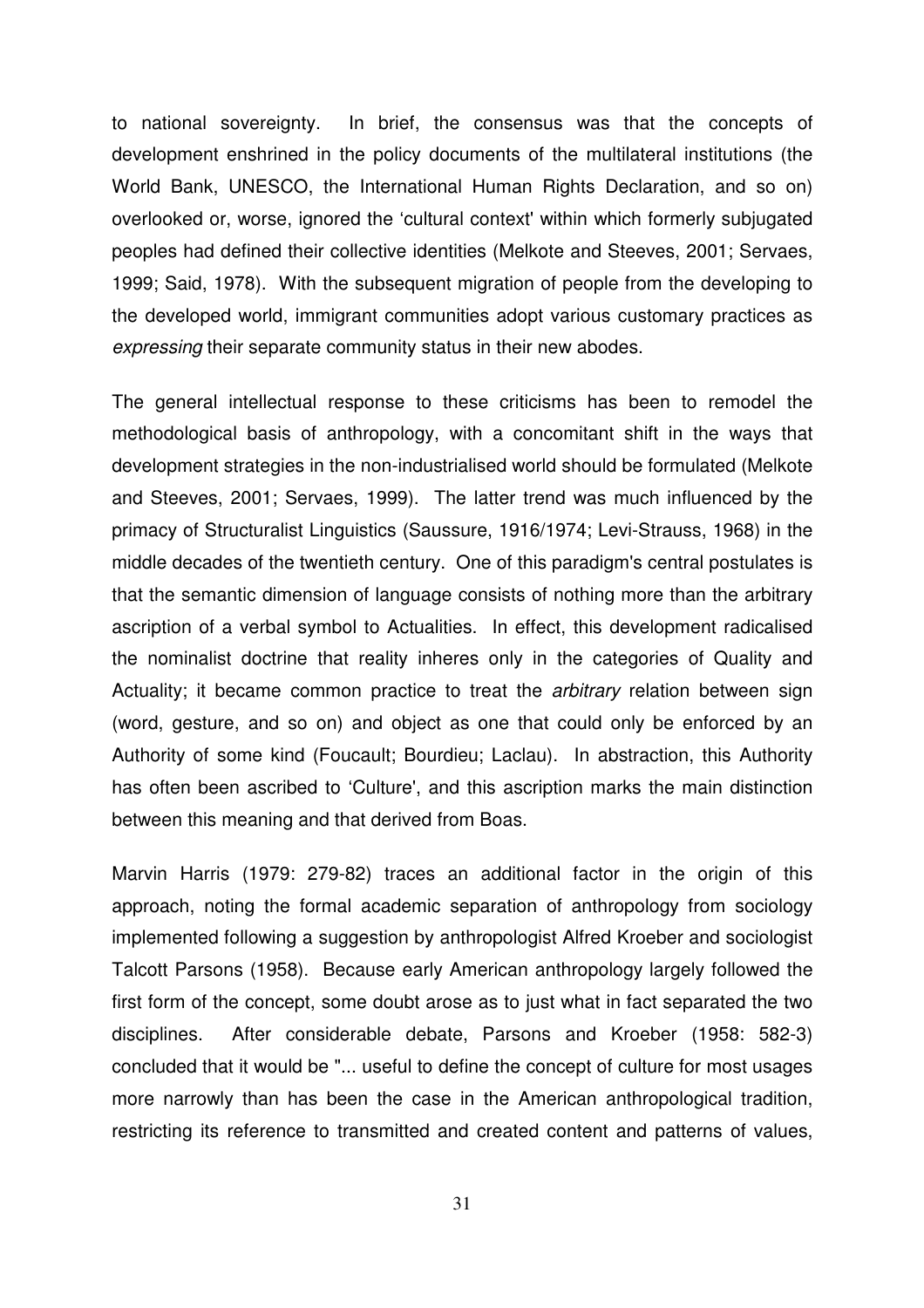ideas, and other symbolic-meaningful systems as factors in the shaping of human behavior and the artifacts produced through behavior." The leading early practitioner of this approach was Clifford Geertz (1973), who interpreted the "transmitted and created content and patterns of values, ideas, and other symbolic-meaningful systems" as constituting cultures as "texts to be interpreted" semiotically (Geertz, 1973). Many subsequent researchers have elaborated on Geertz's dictum, often drawing on the High Theory of late-20th century styles of literary criticism (see Hardt, 1993; Comaroff and Comaroff, 1992; Starfield and Gardiner, 2000).

One outcome of these developments has been for policy-makers to proceed on the assumption that every community that marks itself as distinct from others, must possess a culture that is wholly unique in the authority it exerts on members' experience of Actualities. Recent British and European Union (EU) enactments in education, health and social welfare policies, and even in relation to civil and common law, have begun to treat minority or immigrant communities as culturally sovereign. By making the concept applicable to more and more local groups, the critical paradigm of culture comes more and more to emphasize *customs* as analytically equivalent to linguistic identity. This development would suggest that the South African mining industry may need to consider not merely a single or perhaps coherent 'culture of safety', but the management of a greater or lesser plurality of distinct autonomously developed cultures of safety.

*Finally*, the division of *culture* into forms of 'high culture', 'low culture', or 'popular culture' remains influential. Because of the influence of this interpretation in British and colonial education policy, it is occasionally mistaken among post-colonial writers as a basic postulate in the logic of culture (see, for example, Hayman, 1982; Steadman, 1982; Vaughan, 1984). The original classification of culture into 'high' and 'low' is frequently ascribed to the thinking of 19<sup>th</sup> century commentators like Matthew Arnold (1935), John Ruskin, and William Morris (see Williams 1958), and is a development of Schiller's (1793/1910: Letters XII-XV) classification of human reasoning into instinctive drives for Play, Action, and Reflection. However, these writers largely followed on the work of Samuel Taylor Coleridge (1976), who held that the *business* of culture was to be entrusted to a secular "Clerisy" or special class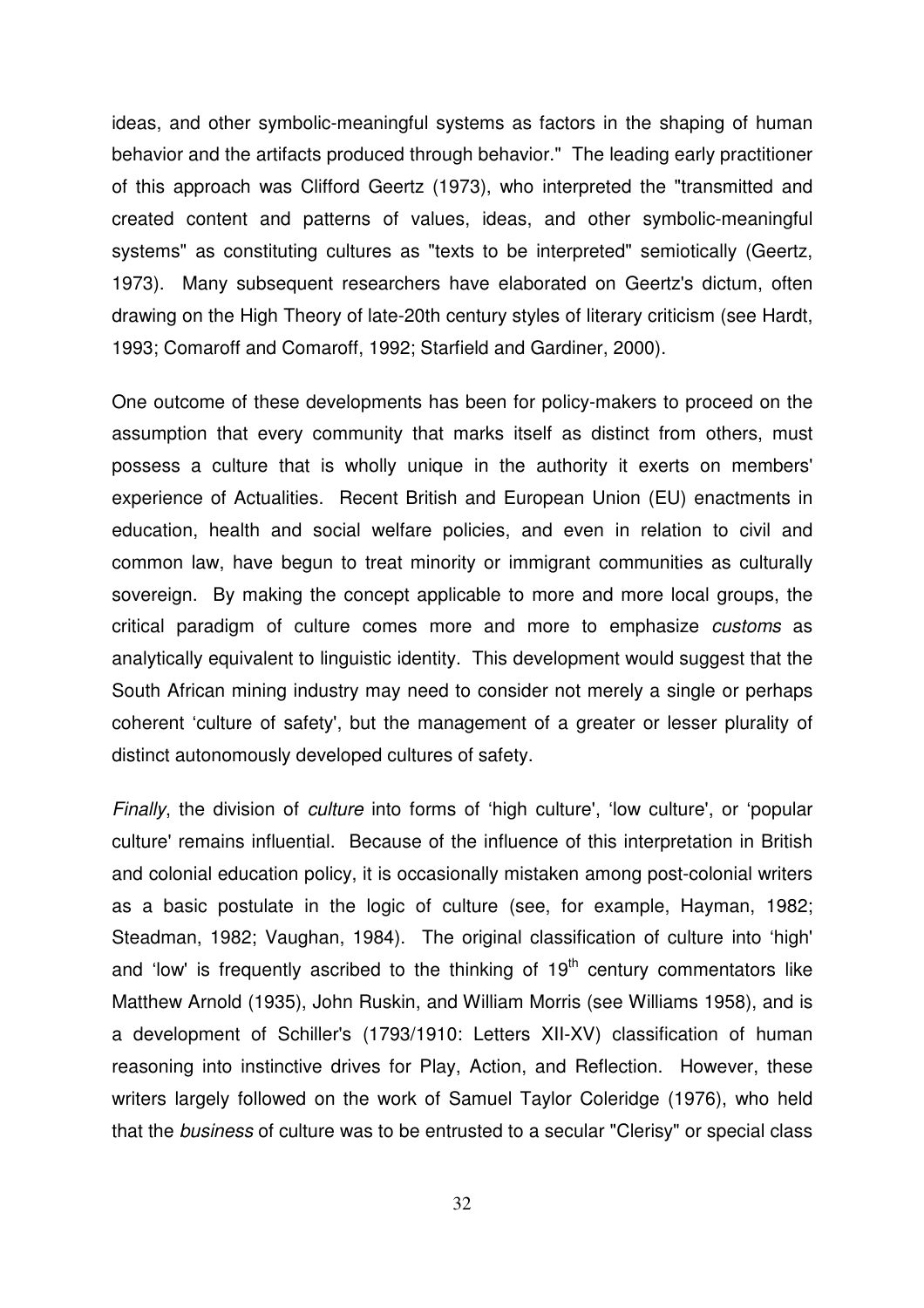of intellectual, independently of State or Church. Although the actual terminology of classification varies somewhat from one theoretical school to the next, the distinction between 'high' (elite, aristocratic, hegemonic, and so on) and 'low' (working-class, popular, mass, majority, and so on) remains highly influential in South Africa nearly a century after Union in 1910. Most commonly, the classification is applied to the forms of communication and entertainment that appeal to the different parts of a given society.

Criticism of these classifications arises principally from the view that they are based on a hierarchical system of social, economic, and political authority that mirrors both the English class system *and* the relation between colonial administrators and the indigenous populations of the Empire. The Marxist tradition often finds this approach quite compelling, given the association of the classifications with the industrial division of labour. It is important to note, however, that the approach was also highly influential in South Africa's nationalist liberation movement, where 'popular culture' became a forum for anti-apartheid activism (Klitgaard, 1993; Wright and Mazel, 1991; Pfordresher, 1986; Vaughan, 1984). Many former activists, presently in Government and civil society, continue to employ this concept in various ways. In many respects, contemporary versions of this approach tend to assign one of the three other classical accounts of culture to the different levels. The criteria for this assignment may, of course, be couched in terms of any of the classical approaches: thus the authenticity of a particular set of customs common to a certain class of people in a country may be treated as an 'authentic' culture of the masses, or the 'popular' culture of the nation untainted by commercial ("MacDonaldization" or "Disneyfication") or elitist factors. Overall, this approach tends to divide populations more or less distinctively into these cultural attachments on the basis that High Culture treats formally of the Category of Representation; Middle Culture with Actuality; and Low Culture with Quality alone, usually assigning to the 'masses' a primacy of Feeling over Thought.

#### **8. Culture as Research Problem: the paradox of choice.**

To summarise the foregoing, we have noted that it is possible to consider the most common meanings of culture as actually reflecting an idiomatic approach to one of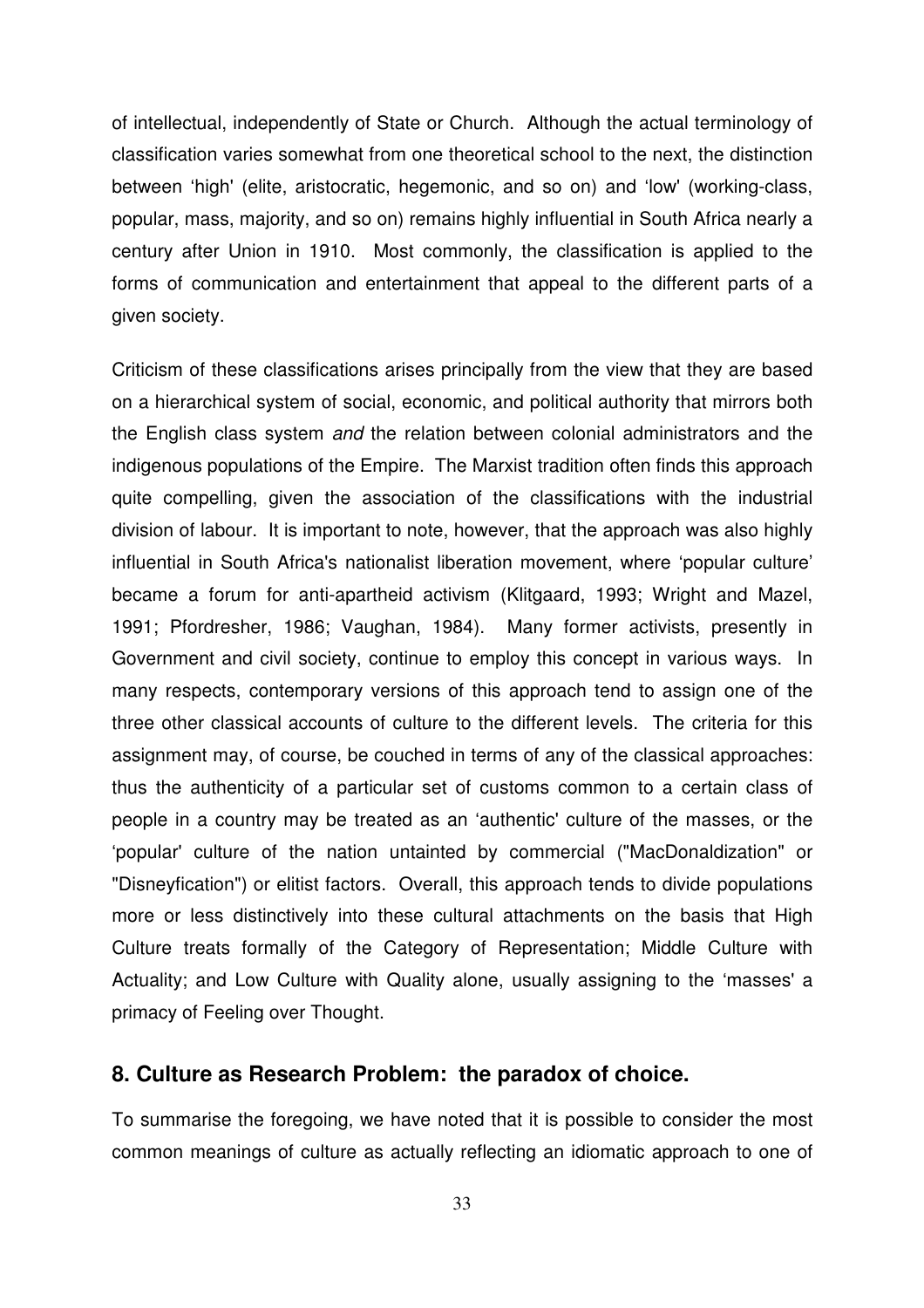the cognate concepts of tradition or custom. Thus any research to be conceived in relation to the promotion, establishment, or analysis of a culture of safety may actually gain more precision if conceived in terms of the methods generally applicable to *culture*'s historical conceptual cognates. The problem with settling on a policy definition of culture is simply that to choose from four kinds of definition, ignoring for the purposes of clarity certain preferred definitions that combine two or more of these classes, yields a bewildering range of possible *preference rankings*. Idiomatically stated, reaching consensus over what *culture* means in a tripartite research advisory process is likely to open a large can of worms.

This is quite easily demonstrated for a context of research assessment based on tripartite consensus decisions, by using a model that exploits the logical and mathematical property of transitivity. The principle may be stated as follows (Arrow, 1963: 13):

The property … of consistency in the preferences between different pairs of alternatives may be stated more precisely as follows: If *x* is preferred to or indifferent to *y*, then *x* must be either preferred or indifferent to *z*. In symbols,

Axiom: For *x, y,* and *z, xRy* and *yRz* imply *xRz*..

A relation satisfying [this] Axiom is said to be transitive.

These rank-orderings are the basis of an economic *theory of the consumer*. The present problem is not one of consumption utility, but of research utility. However, there is little *logical* difference between a committee deciding on research funding allocations among competing proposals, and the classical model of the consumer having to choose which brand of toothpaste to buy (we don't for a second want to suggest, however, that this logical identity trumps, or *ought* to trump, educational, political, and other preferences). In the former situation, the principle can be less formally stated as the so-called *voting paradox*:

Let A, B, and C be … three alternatives, and 1, 2, and 3 individuals. Suppose individual 1 prefers A to B and B to c (and therefore A to C), individual 2 prefers B to C and C to A (and therefore B to A), and individual 3 prefers C to A and A to B (and therefore C to B). Then a majority prefer A to B and a majority prefer B to C.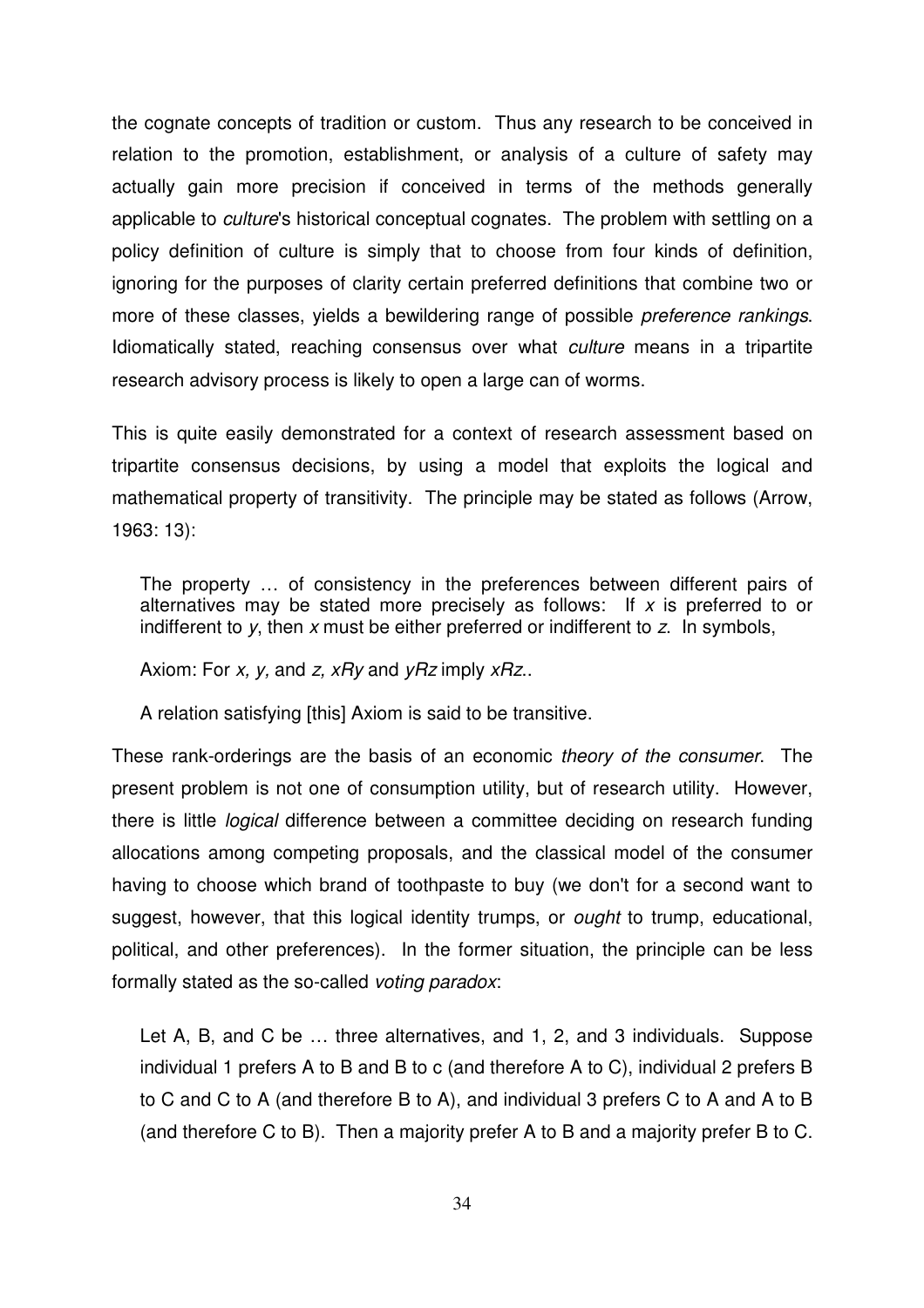If the community is to be regarded as behaving rationally, we are forced to say that A is preferred to C. But in fact a majority of the community prefer C to A (Arrow 1963: 3).

We have already noted how Peirce's theory of the Economy of Research actually yields a form of preference ranking for research project fund allocation. Let us therefore state this principle more formally in terms of the present topic:

Let  $C_1$ ,  $C_2$ ,  $C_3$ , and  $C_4$  represent the practical effects of the four conceptual variations of culture; we treat each symbol as a preference on the part of a contributor to the debate over the relevance of a research proposal.

A preference order will therefore be represented as

 $C_1 > C_2$ 

And

 $C_2 > C_3$ 

And

 $C_3 > C_4$ 

If, therefore,  $C_1 > C_2$ , and  $C_2 > C_3$ , then

 $C_1 > C_3$ 

Similarly:

If  $C_2 > C_3$ , and  $C_3 > C_4$ , then

$$
\pmb{C}_2 > \pmb{C}_4
$$

And

 $C_1 > C_4$ .

If every preference is to be treated equally in the disbursement of research funds, then each must be valued as a cardinal quantity, that is to say, as being worth a certain amount of cash money to be spent on reducing some perceived lack of knowledge, or, in 19<sup>th</sup> century jargon, reducing the probable error. What is the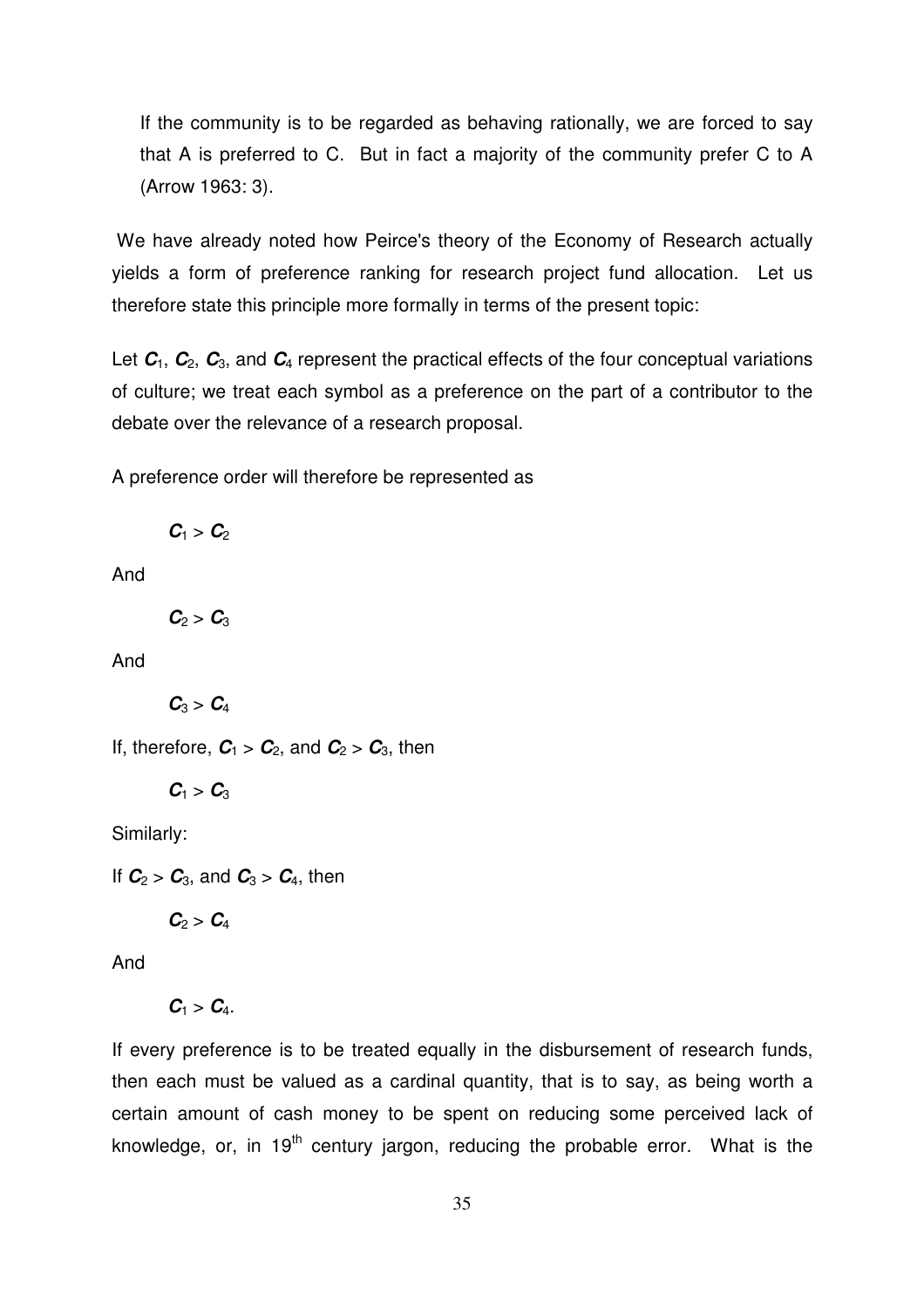probable error (or, in recent terminology, the spread of the confidence interval) in the case of research into *culture*? This is not ascertainable in cardinal terms, because if *all* preferences are equally distributed across a national population then it is quite possible that the total number of stated preferences, when viewed as a simple choice in favour of one of four options, could exceed the total population. The mechanism of this can be readily demonstrated, analysing the preferences for four possible ways of conceiving culture in practice.

Let some sub-collection in a national population give priority to any cultural concept  $C_1$ ; and, further, assume that our four conceptual cultural conceptions are sensibly present for this sub-collection. As such, the non-priority conceptions *C*2, *C*3, and *C*<sup>4</sup> will actually be distributed across this sub-population as follows:

#### $C_1 > [C_2; C_3; C_4]$

Where  $[C_2; C_3; C_4]$  represents the six possible combinations  $(3! = 6)$  in which these three options can be ranked. It is thus apparent that a stated priority asserted for a practical implementation for one out of four concepts of culture, could in fact represent six different rankings of these four concepts. The set  $[\mathcal{C}_2; \mathcal{C}_3; \mathcal{C}_4]$ decomposes into the following possible rankings:

- $C_2 > C_3 > C_4$
- $C_2 > C_4 > C_3$
- $C_3 > C_2 > C_4$
- $C_3 > C_4 > C_2$
- $C_4 > C_3 > C_2$
- $C_4 > C_2 > C_3$

The same distribution of preferences may be assigned to sub-populations for which concepts *C*2, *C*3, or *C*<sup>4</sup> have priority. Now it is possible that research can establish with more or less accuracy how such priorities are distributed across a national population. Such a question might, for example, be added to the national population census form. The problem, however, is that to establish with accuracy the *complete*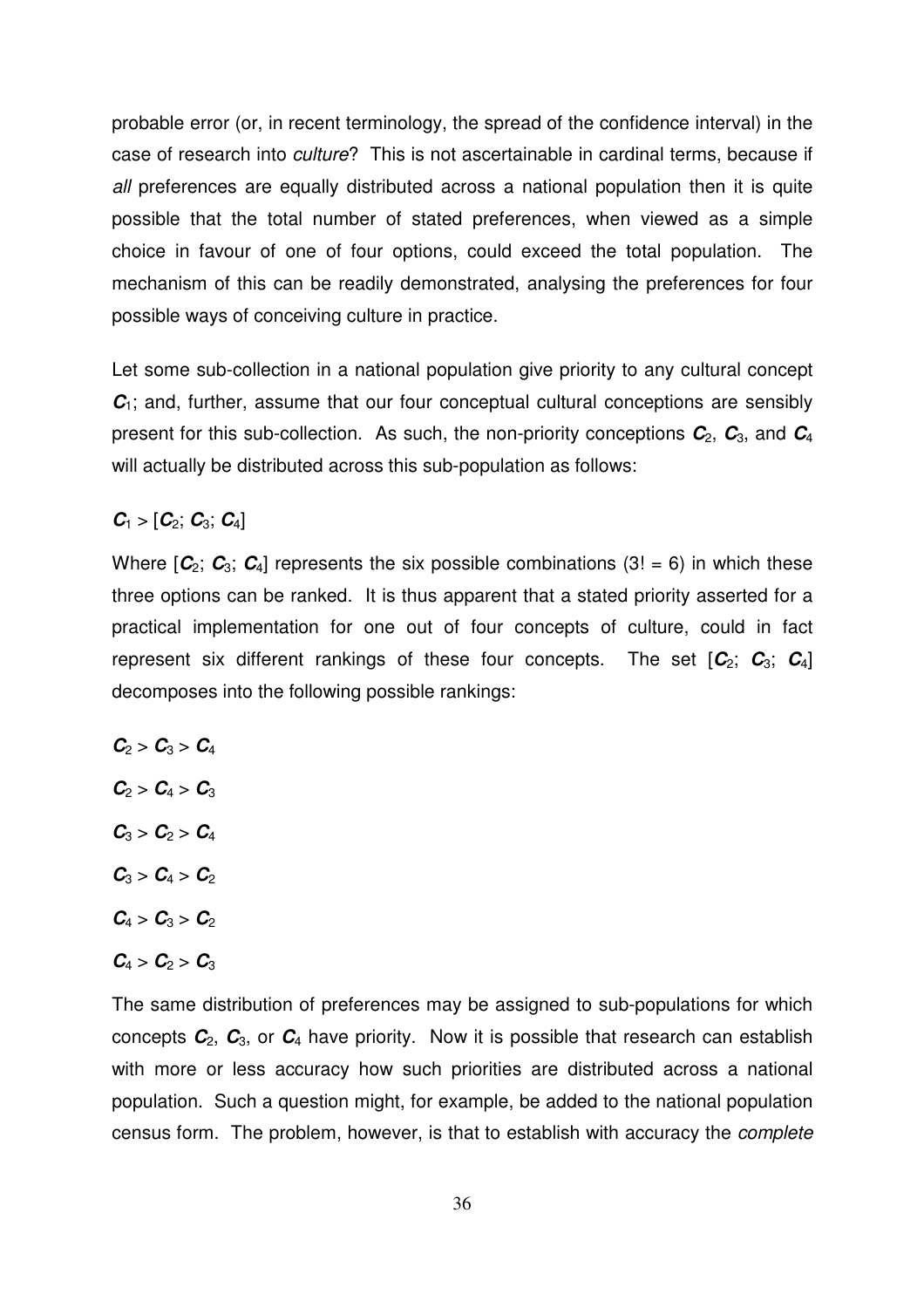*preference set* for every possible ordinal ranking of these four concepts, will yield no practically significant result. The distribution of preferences is subject to the Voter Paradox, precisely because preferences of this sort are in reality never equally distributed across a population. How does this apply to cultural preference?

Let the ranking of preferred conceptual appreciations be distributed among a population such that (A) a small majority gives priority to  $C_1$  over  $C_2$ ,  $C_3$ , or  $C_4$ ; and (B) those who give priority to  $C_2$  form a minority that never the less is cardinally greater than the sum of those who give priority concepts  $C_3$  and  $C_4$ . That is:

- (A):  $C_1 > [C_2; C_3; C_4]$ ; and
- (B):  $C_2 > [C_3: C_4]$ .

The overall ordinal ranking of *priorities* remains  $C_1 > C_2 > C_3 > C_4$ . However, the ways that each preference has priority over the others, all being sensibly present to the whole population and distributed as outlined above, offer six possible ranking orders within the groups asserting each given priority. In other words, for an enumerable group giving priority to  $C<sub>1</sub>$ , there are six possible ways they might rank their second and third preferences. By the same token, the same must hold for those sub-populations whose stated priorities are for  $C_2$ ,  $C_3$ , and  $C_4$  respectively.

In practice, this means that there are in fact always fewer *actual* preference rankings than possible ones. Now in the minimal majority scenario, the distribution of preferences translates into a minimum breakdown of percentages as follows:

For (A), at least 51% of the sample population must assert the preference  $C_1$  > [*C*2; *C*3; *C*4]; and

for (B), fractionally less than 25% of the sample population must assert the preference  $C_2 > [C_1; C_3; C_4]$ .

Following the distribution breakdown of non-priority preferences, it is therefore quite conceivable that the majority that prefers  $C_1$  could itself have a majority of members for whom either  $C_2$  or  $C_3$  might form the next-best preference were circumstances to change sufficiently to warrant such a change of priority. Add this small internal majority to the existing overall minority that prefers *C*2, and the overall majority shifts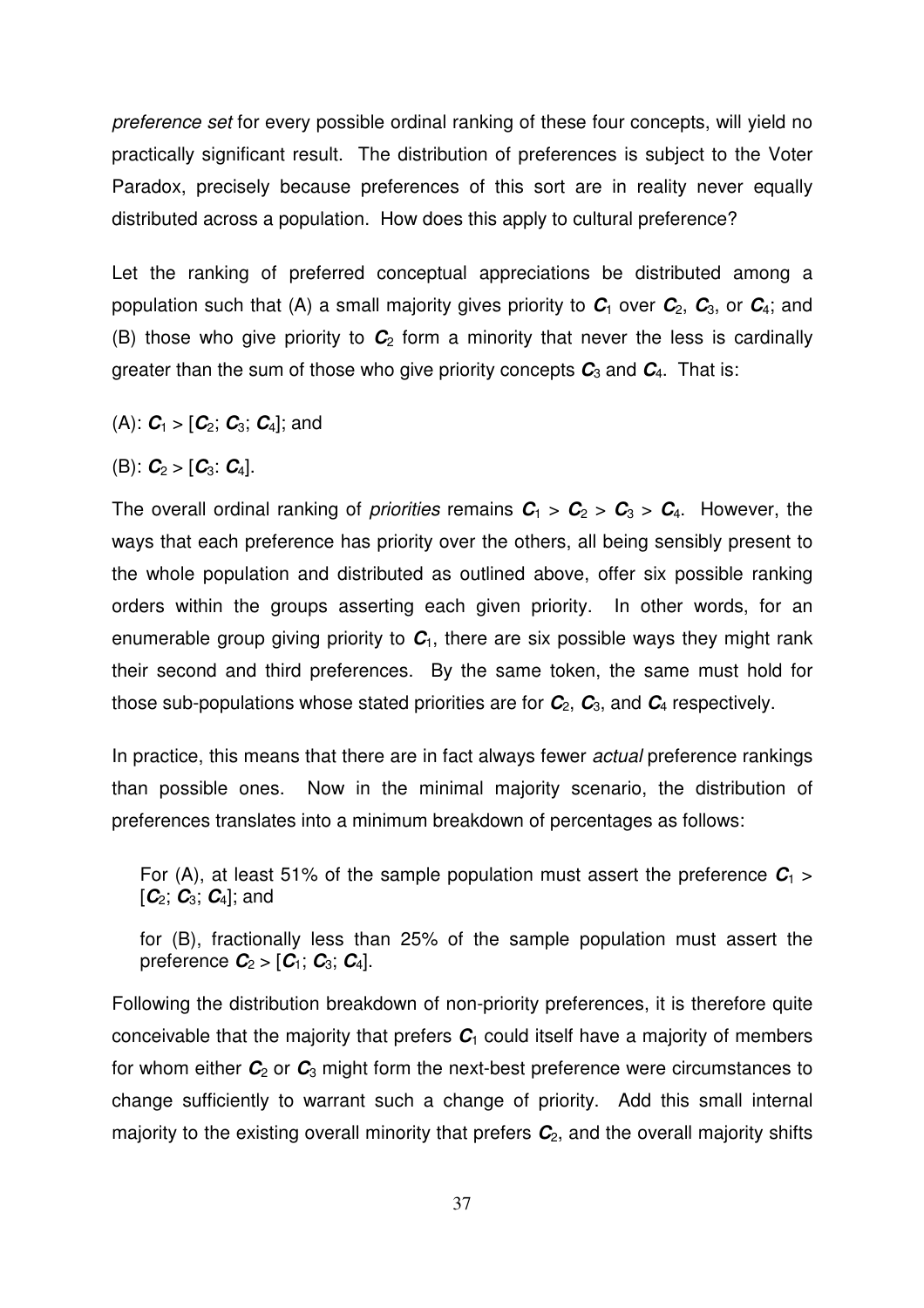dramatically; in the case of  $C_3$ , when added to the minority that prefers  $C_3$  the preference for  $\mathcal{C}_2$  may even become the majority. This indicates that if the research priorities into safety and health culture concentrate resources on minority preferences, small outlays *could* accomplish relatively large results. The main problem, however, remains the accurate assessment of how the priority and secondary preferences are distributed in society at large; as preferences, these choices may be subject to arbitrary changes as a result of the very broad acceptance among contemporary intellectuals of consensus-based decision methods. Consequently, research needs to proceed from the best available conceptions based on findings that settle doubt independently of whatever might be the reigning opinion (irrespective of how this came to achieve this status) in a committee-style funding allocation process.

### **9. Cultures and the Economy of Research: Two paradigms.**

The foregoing has demonstrated that the idea of *culture* opens up a rather broad and indeterminate set of possible public preferences, with many possible points over which disputes or contradictions may arise. We also suggested that greater conceptual clarity becomes possible if we shift attention away from *culture* onto its historical cognate concepts of *tradition* and *custom* as areas proper to research into a culture of safety in general. We have no doubt that the same holds in respect of industrial health, but we do not pretend to any particular expertise in the field. In the present section we return to the Economy of Research (Peirce, 1879/*CP* 7:139-157), as a preliminary to subsequent discussion about the choices facing the funders of safety culture research.

The theory provides a quantified description of the measure of precision possible in the inductive testing of hypotheses; further, this quantification also offers the means to assess the diminishing return on research investment. The latter occurs when the cost of a small reduction in probable error (continuing with Peirce's own terminology) exceeds the benefits of that reduction:

… when an investigation is commenced, after the initial expenses are once paid, at little cost we improve our knowledge, and improvement then is especially valuable; but as the investigation goes on, additions to our knowledge cost more and more, and, at the same time, are of less and less worth. Thus, when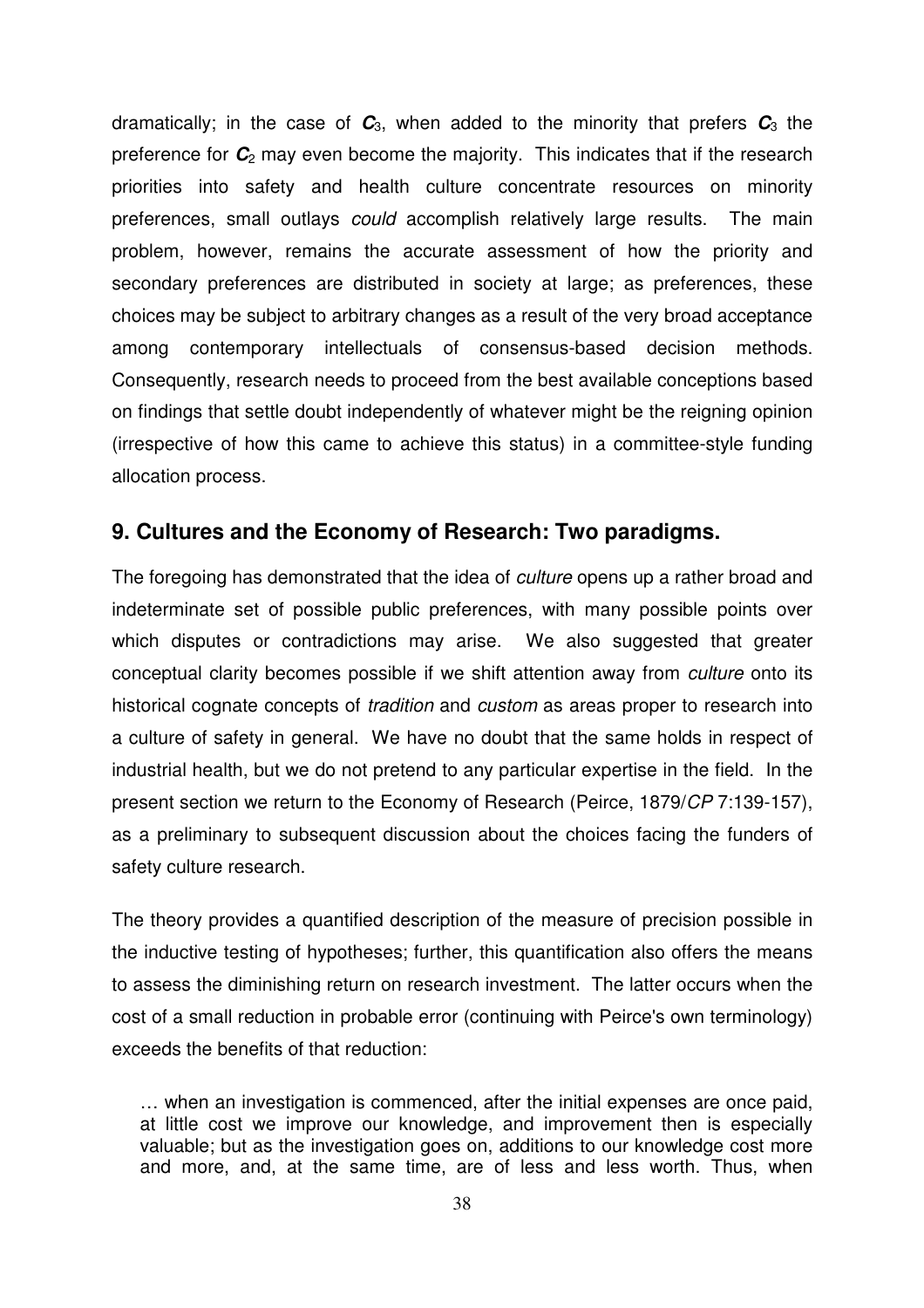chemistry sprang into being, Dr. Wollaston, with a few test tubes and phials on a tea-tray, was able to make new discoveries of the greatest moment. In our day, a thousand chemists, with the most elaborate appliances, are not able to reach results which are comparable in interest with those early ones. All the sciences exhibit the same phenomenon, and so does the course of life. At first we learn very easily, and the interest of experience is very great; but it becomes harder and harder, and less and less worth while, until we are glad to sleep in death (*CP* 7.144).

As is customary in much of Peirce's published work, it is well worth attending to his insertion of considerations like that of the last quoted sentence. This may be because Peirce, himself an accomplished practising scientist in several fields, treated all science not as the production of knowledge, but as the

… total principal industry of a social group, whose whole lives, or many years of them, are consecrated to inquiries to which they are so devoted as to be drawn to every person who is pursuing similar inquiries, and these inquiries conducted according to the best methods so far found out, their different inquiries being so nearly of the same nature that they thoroughly understood one another's difficulties and merits, and could after a brief preparation have generally each one have taken up and carried on the other's work, although probably not with quite his success (Peirce, 1910: MS 655; cited with permission).

From the point of view of the economy of research, therefore, this conception of science permits us to consider as generally *vague* a topic as a culture of safety on two distinct levels. In the first paradigm, we consider the mode of inquiry into *culture* as most relevantly pursued at the most general level for the present. Because *culture* can be ascribed so many characteristics, it is likely that small inputs from widely dispersed researchers in a number of disciplines concentrating on tradition and custom, may be able to provide the greatest reduction in vagueness for the least outlay of funds. This entails a research programme that is collaborative in the broad sense, by which we mean that instead of seeking to fund a single mega-project that may be falsified by a single contrary finding of sufficient scientific integrity; the project should set to *connect* research in a variety of locations and across several fields. In effect the more general the level of inquiry, the greater the level of communication there needs to be between different projects. We should add that we are not replicating nineteenth-century conceptions of the "international language of Science", but stressing the distinction between scientific and technological inquiry. Findings in general inquiry are considerably more falsifiable than in technological Research and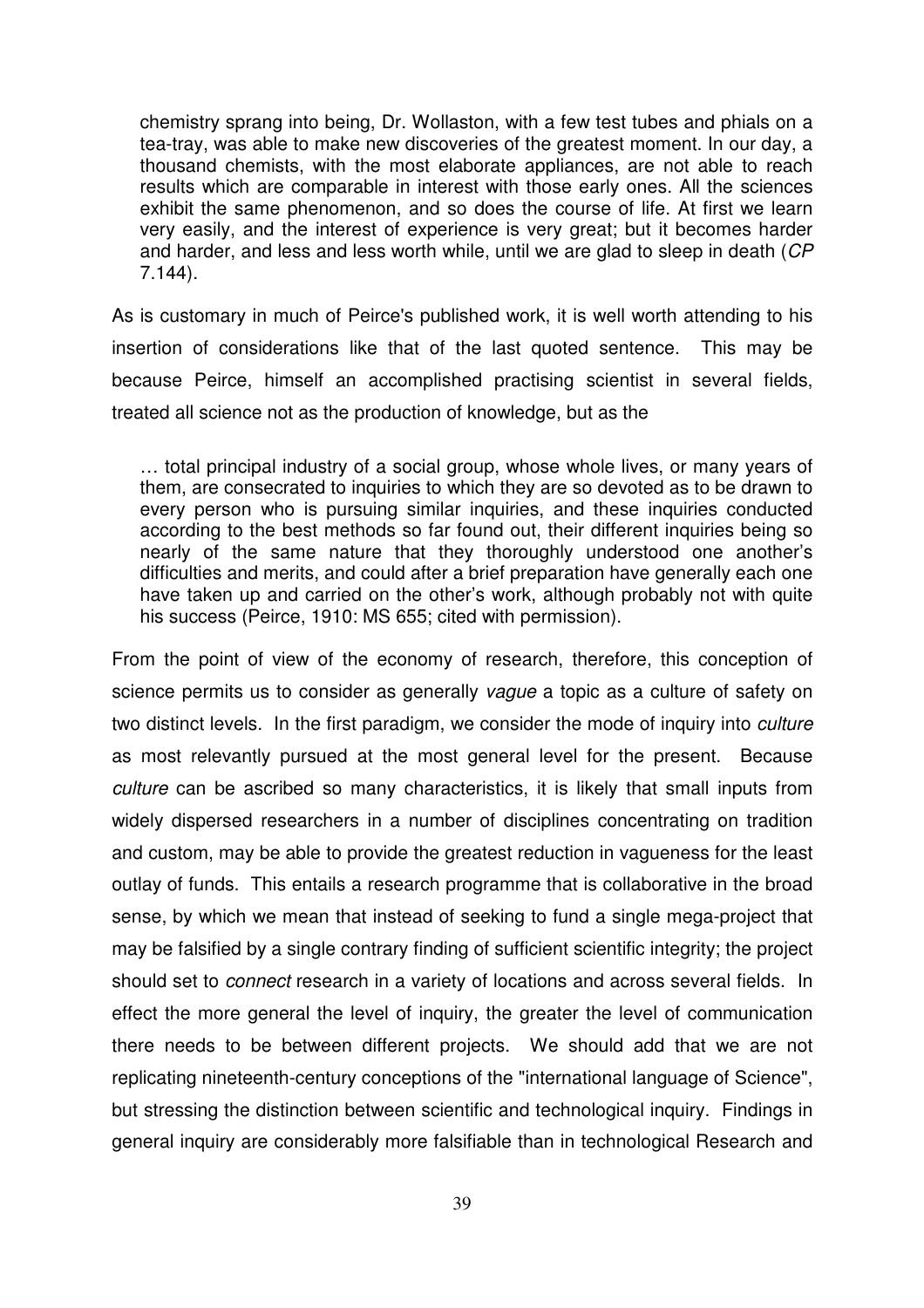Development projects, in which the research entails a far higher level of capital and human resource expenditure in order to improve already-established equipments and procedures. In other words, this form of research draws on already-established general conclusions to confront questions arising from the actual customs present in mining. This does, however, have an impact in relation to the overall culture of safety project, because new kinds of equipment and the associated changes in practice and procedure change the overall customary conduct of mining. The introduction of continuous mining machines in collieries, for example, changed the whole system of mine design, from bord and pillar to longwall, with associated changes in mineral transport from tramming to conveyors, and ventilation accordingly as face temperatures rose because of the heat generated at the cutting face. Unlike inquiry into logically vague but never the less practically influential problems like *culture*, these developmental research projects involve a certain degree of protection for intellectual property; thus developments are subject to different economic imperatives, and we see no reason to comment further in this regard. In any case, the progress reports of individual projects available on the SIMRAC database, seem to us to show a great deal of productive energy, and will no doubt continue for some time to do so.

We do not therefore reject or disparage the ongoing research into improving the safety of procedures and equipment; such highly specific "engineering solutions" (as some critics would have it) clearly meet relatively limited but highly specifiable needs in a broader general quest for an overall improvement in mine health and safety. In general, such research is funded on the basis of immediate utility, specified in advance, and therefore treats Truth as a concern equal to utility, or even subordinate to the latter. This dilution is generally not of great concern, however, simply because it is possible to select the researchers available for such work because they are already demonstrably well-versed in the relevant methods and technical expertise. Put into Peirce's terminology, such researchers can proceed on the basis of a clearly specifiable probable error associated with well-defined Actualities. In general, we would venture to assert that the collective global experience of engineering and geological hazard estimation and reduction is sufficient to meet the needs of even the most complex Actualities of deep-level hard-rock mines in South Africa. By the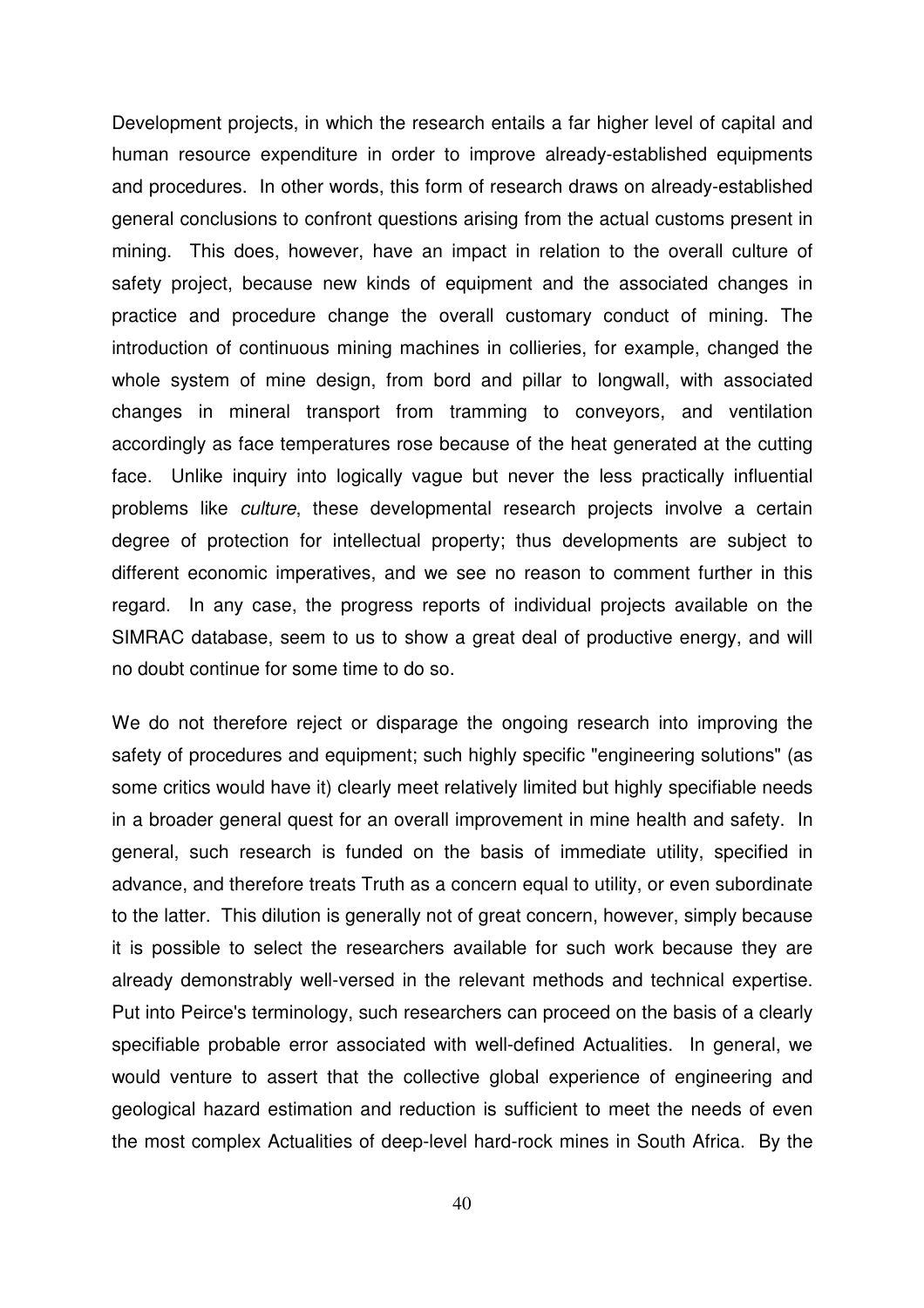same token, global experience with the chemical and combustion hazards of coal mining can be (and is) sufficient for safety in South African collieries. In summary, South African research practitioners in the "engineering solution paradigm" can (and, we believe, *do*) dispose of high levels of competence, both in themselves and through their capacity to collaborate with their peers in other countries. The principal problem, to restate much of what has gone before, is that the presence of actively hazardous conditions seems not to be readily apparent to the people who, in all good faith we might add, come to gain employment in South Africa's mines.

On the other hand, developments over the past six decades or so of cultural inquiry have culminated in a tradition of topic-specific sociological or ethnographic research subjects, often defined as 'transgressing' the traditional boundaries of science because of their 'multidisciplinary', 'cross-disciplinary', 'interdisciplinary', or 'transdisciplinary' nature. This "new paradigm" has undoubtedly transformed the academic Humanities. By selecting as objects of research such specific issues like class, gender and sexuality, media and literacy, performance art, and the broad range of 'popular' literary forms, some two generations of theorists and researchers have developed a *non-specific disciplinary* approach to inquiry. However, there are weighty historical reasons to suspect that the apparent democratization of inquiry claimed for this style is not attainable. Having said this, however, we do not make the further claim that this unattainability constitutes the inter-, multi-, cross-, and nondisciplinary tendency as being without value. Although there have been some highly acerbic, and sometimes quite comic, criticisms of the trend (Haack, 1997; Sokal 1996a, 1996b; Sokal and Bricomont, 1998; Windschuttle, 1997; Sandall, 1980) we consider that from the point of view of the economy of research, it was best that such methods to establish Truth *be shown to be of limited value in practice*. Knowing that institutions cannot dispense with disciplines simply means that traditional disciplines can continue their development, albeit with a broader awareness than previously of their limits, and of their dependence on other disciplines. Put differently, knowing what cannot be attained without the traditions of the disciplines has also improved our knowledge of the limits of what can be attained within them.

The present project started life as an 'interdisciplinary' inquiry, using the field of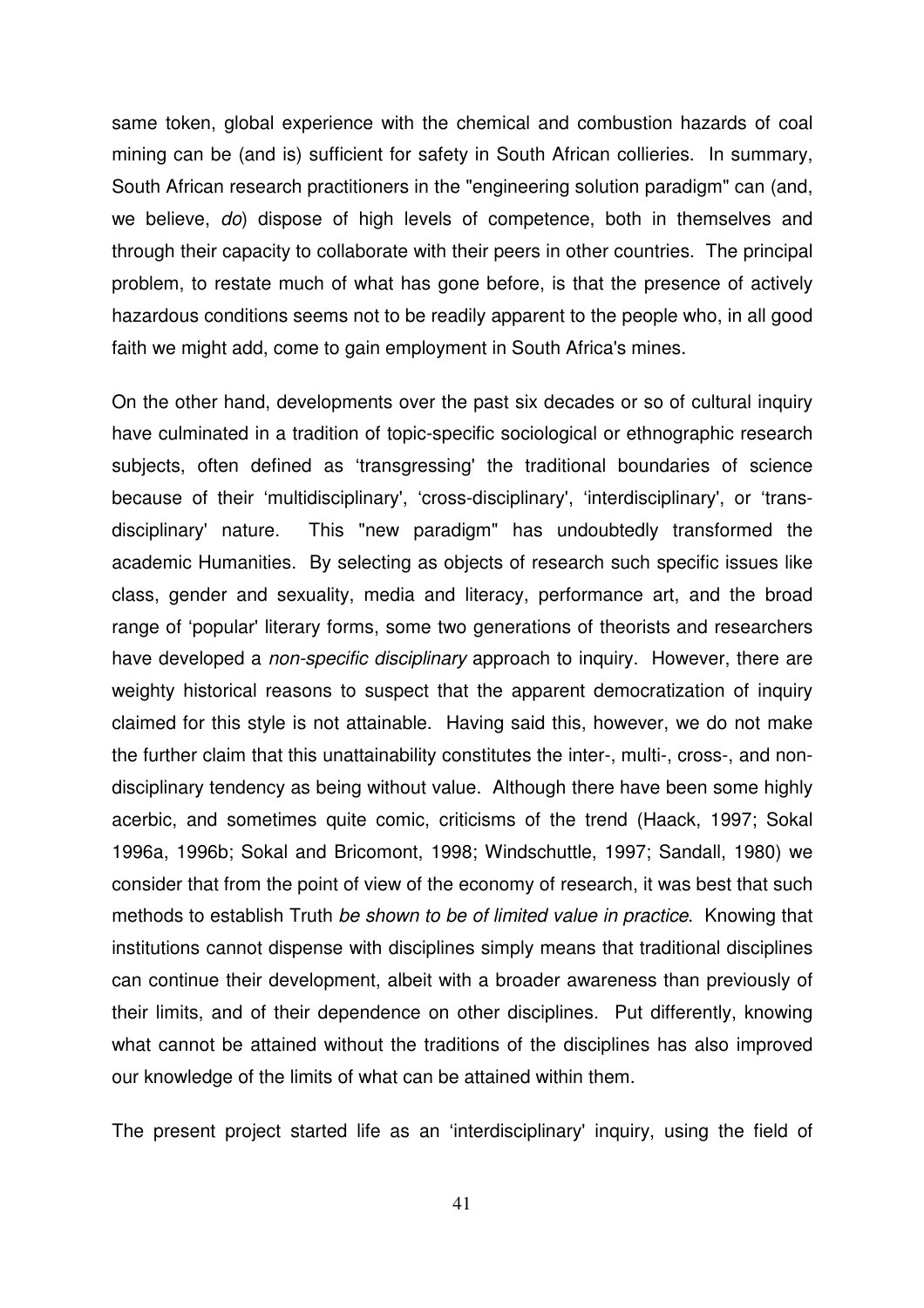Cultural Studies as its methodological origin. We have, as already noted, come to the conclusion that simply trying to clarify what constitutes the 'cultural' in Cultural Studies is possibly a thankless drudgery. There are too many ways for inquiry into specific issues to founder on long-term incompatibilities between the many definitions of *culture*. However, we have also noted that a critically aware reading of the history of the ways various theorists have appropriated the concept over time (some two-hundred and thirty years) reveals that the concept has developed in response to various *other topics* in specific established disciplinary areas. By approaching the problem of a culture of safety methodologically from the established methods and knowledge of these disciplines, we suggest, the rather more concrete issue of improving South Africa's mine safety record *in the longer term* can be addressed economically and productively in the short term.

## **10. Linking Culture and Safety: a Third Paradigm.**

Research in general does not constitute a homogeneous activity, simply because of the range of methods needed to cover the enormous plurality of possible objects of inquiry. In the present instance, we might distinguish two rather obvious broad areas of research effort: the focus on the *cultural* aspect of a culture of safety, and the focus on the *safety* aspect of the problem. This would, on the face of it, appear to disaggregate the problem into parts, neither of which adequately captures the qualities of the whole. However, the presence of four distinct ways of conceiving culture leads to at least four potentially conflicting areas of debate. From the economy of research point of view, we have already shown briefly and without the test of proof, how complex a decision becomes when having to navigate the total number of possible preference rankings the parties involved may express. Too many different kinds of methods need to be taken into account. It is on this basis that the present project argues that research into *culture* may proceed more economically if it is carried out in terms of cognate proxy concepts that are more amenable to already-understood methods.

On the other hand, *safety* can be viewed as much more than merely a statistical expression, like ratios of injury to employment numbers or economic activity (for example, fatalities per million shifts worked). Quite simply, safety involves a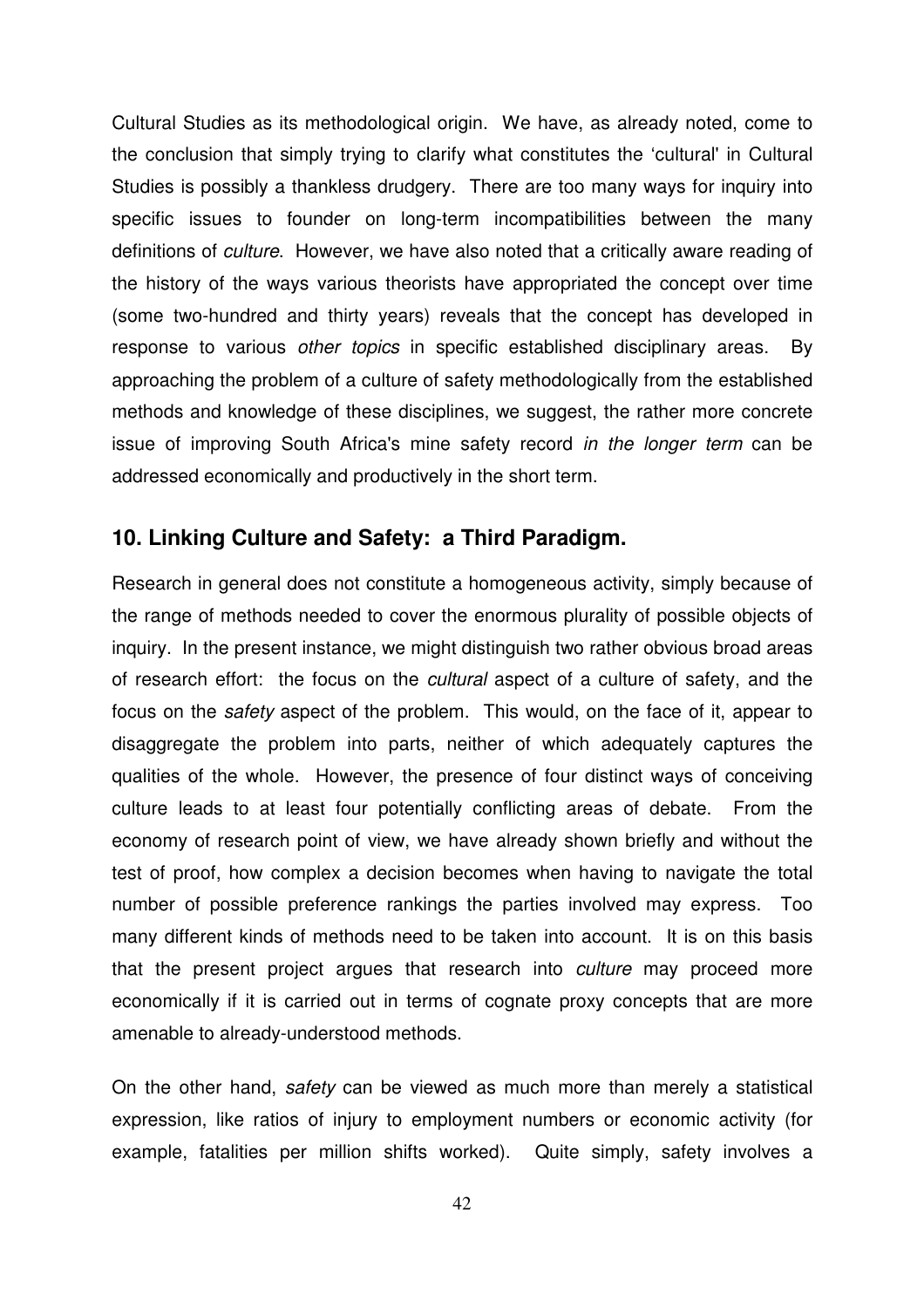specifiable kind of *reasoning about reality*. This is distinct from trying to establish *attitudes*, in our opinion a psychological endeavour hardly less precise than trying to pin down a definition of culture. Whatever may be said further about culture, and what meaning individuals or groups might ascribe to it, it is a concept that itself is a form of reasoning about reality. We suggest such inquiry can proceed on the basis of the logical distinction between the concepts of *risk* and *hazard*. These involve distinct forms of abstraction, in that the former is applicable to *individual actions or endeavours*, whereas the latter applies properly to *conditions that are independent of the actor*. Risk, that is to say, abstracts on the relational process from action to consequence; hazard abstracts on that from antecedent to action. It is clear that the Leon Commission considered both risk and hazard in its report, although the final recommendations covered the need for risk management in considerably more detail than issues of hazard. On the other hand, it does not seem unreasonable to interpret the Commission and the subsequent statutory call for a "health and safety culture" in terms of the latter's relevance to the general business of mitigating hazard. After all, a mine that suitably incorporates hazard-reducing features into its general design and operating procedures, is one both easier to manage and to work in it; a *tradition* of well-designed mines is conducive to the development of practical working *customs* that minimize workers' exposure to hazard. Already, therefore, proper attention to the design of mining installations and operations would preemptively address two of the cognate elements that we believe are constitutive of a culture of health and safety. To arrive at the cultural issue along this route, then, we need to find the link between the logical structures of risk and hazard, on the one hand, and the kinds of practical reasoning managers and workers use in their everyday conduct in a reasonably well-designed mine. To begin this, we develop the broad logical definition of Hazard.

In their revised submission to the Leon Commission (1995, Vol 2: 31), the Chamber of Mines provided the following definitions of "Hazard", "Risk", and "Safe":

- (i) **"Hazard"** means a source or an exposure to danger (*sic*);
- (ii) **"Risk"** means the probability that injury or damage will occur;
- (iii) **"Safe"** means free from any hazard.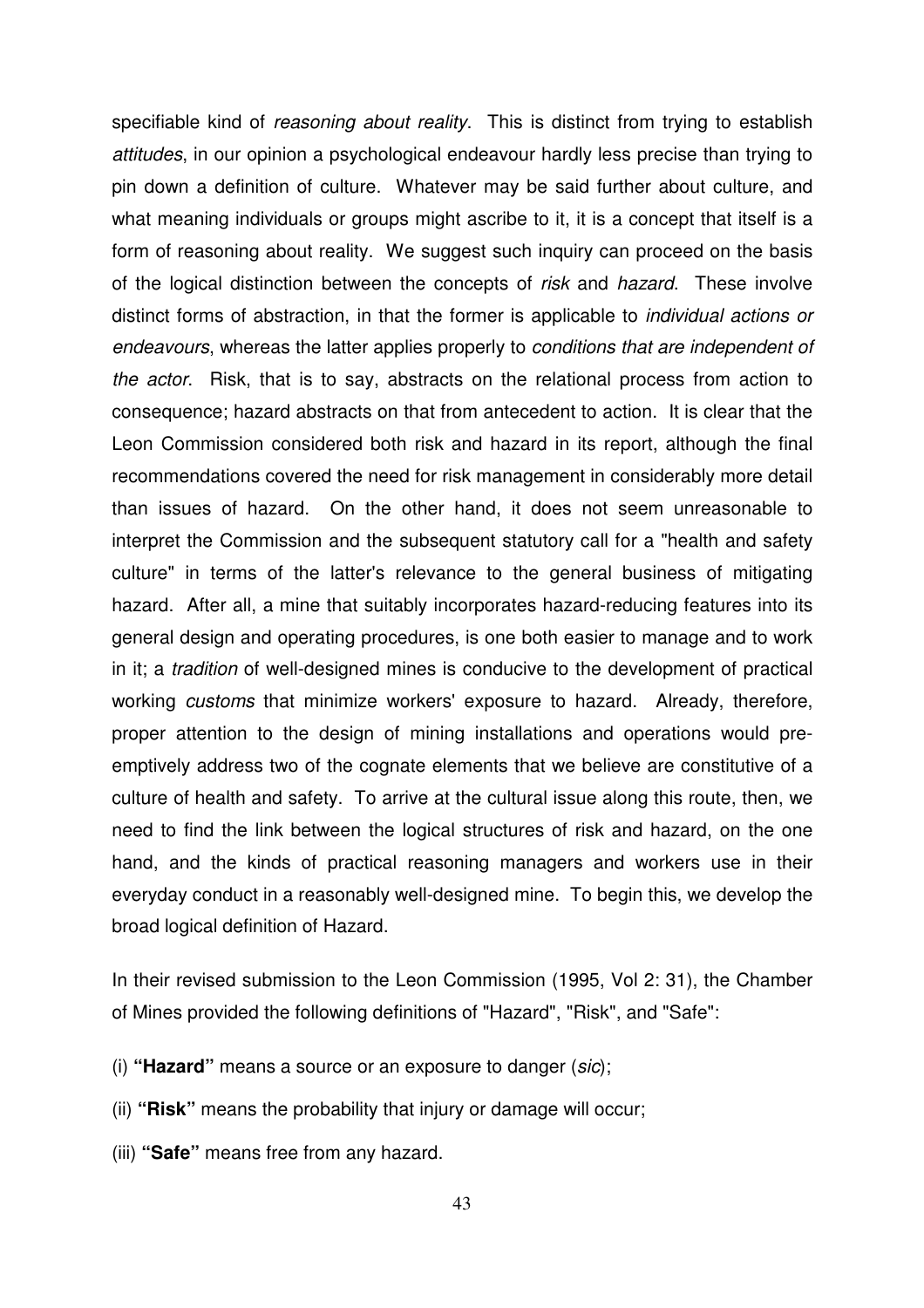In effect, our earlier distinction actually reverses the conceptual meanings of Risk and Hazard, in that we draw on the development of these concepts from their root words. We do not thereby seek to belittle either the Chamber or the Commission for having more or less accepted these definitions as a working basis for the Commission's continued work; neither are we merely stating a contrarian position simply to make a point of some sort. Instead, our aim is to clarify any distinct markers that will enable research into safety to proceed without overlaps or duplications because of semantic confusions arising from conceptual imprecision.

To dispose first with the meaning of *risk*, then, we note that the English word derives from the Italian verb *risico*: to run towards or into danger. Naturally enough, the senses in which *danger* may be conceived are manifold; in idiomatic terms, we are familiar with the term "risk capital", which quite precisely defines the sense of "danger that the venture so capitalised will go bust." Dangers can be quite metaphorical or fanciful in everyday speech. One doesn't tug on Superman's cape; or spit into the wind; and so on. In general, however, these admonitions and examples refer, as already noted, to *acts* and their *possible outcomes*. The reason such acts are risky, therefore, is simply because that toward which the *action* is directed has qualities that may backfire on the actor in defiance of her or his intentions. Superman may swat at you without heeding his strength; the wind may leave you humiliated as it blows it all back in your face; and so on. The point is, simply, that we don't speak of Superman or the wind as risks; but we do ascribe this to what we dare or venture to do.

In a sense, the kinds of acts we consider to be *risky* have an element of betting or gaming about them. This is the clue to our understanding of *Hazard*, because the word (often spelt *hasard*, *hasarde*, or *hazzard* in early texts) first enters the English language in the Mediaeval period, as the name for *a game of dice played on a board*. It is believed that the actual name was taken from the name of the Crusader's castle in which the game was first designed. The throwing of dice, of course, is probably the commonest form of practical applied statistics; although, ordinarily, people playing hazard's modern-day equivalents like Monopoly or Snakesand-Ladders would hardly ever consider their game as such. The real purport of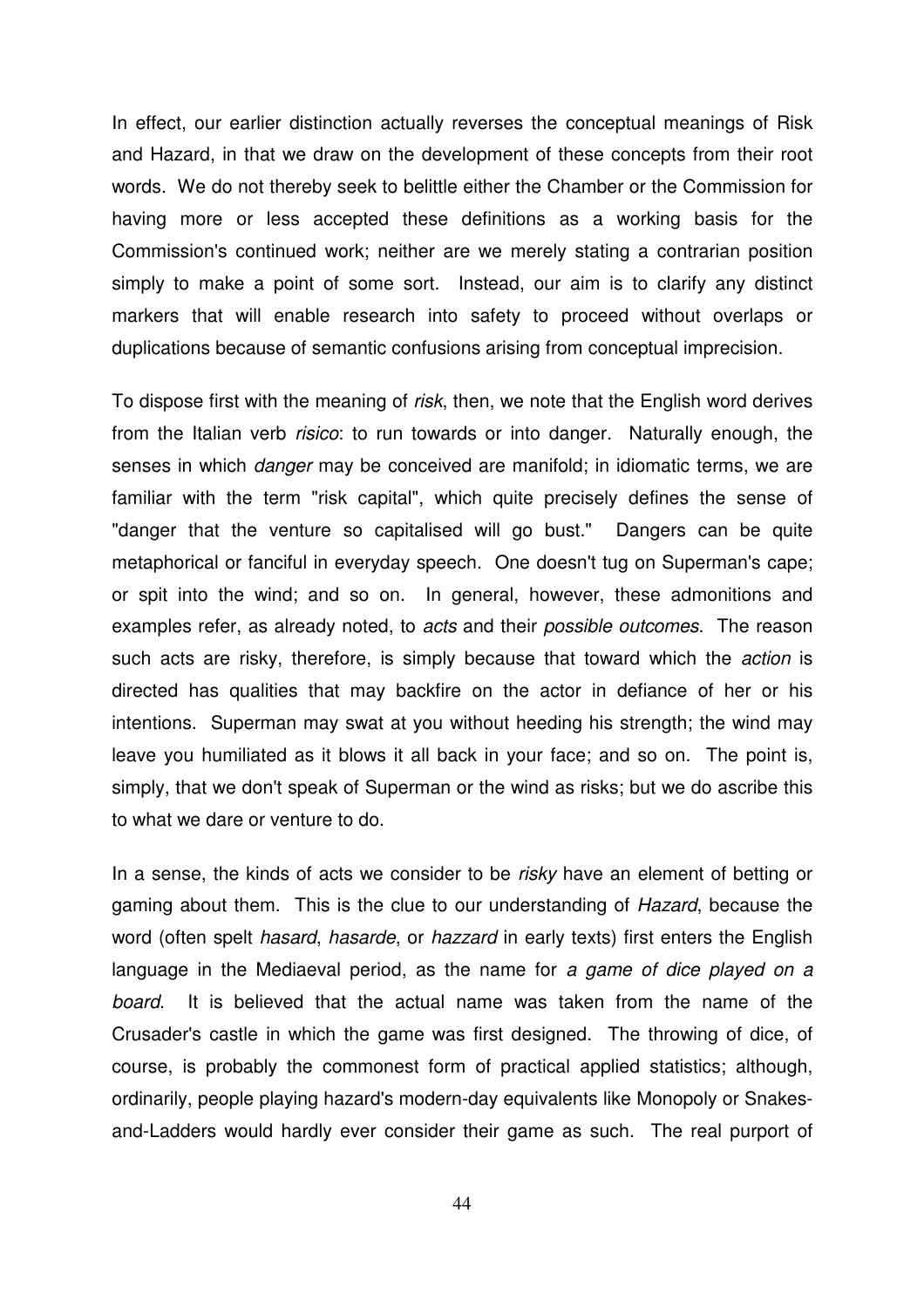this, however, is that any sustained long-term sequence of throwing two fair dies yields relatively stable frequencies with which given totals will be thrown. What does this mean when taken into the logic of safety research?

**Definition:** Logically, a hazard is essentially that of which it can be truly predicated of the Quality of a situation *X*, such that in our attending to the matter we can assert with confidence that "*X* is hazardous". For any situation to be predicated as Hazardous, therefore, entails a sustained series of encounters from which can be deduced a frequency with which a distinctly recognizable range of deleterious outcomes would be experienced. If we are ignorant of such sustained sequences, we may predicate no more of such encounters than that they are *dangerous* or *risky*.

The initial research object of any managed health and safety programme, it follows, is twofold:

- 1) to study the record of relevant encounters in order to establish an initial estimate of the frequencies of various deleterious outcomes; and
- 2) to inquire into the mechanisms of such outcomes so as to establish means and procedures for reducing as far as possible their occurrence.

The first objective is, categorically speaking, to examine the Actuality of accidents; the second is to explore what Qualities these occurrences have in common such that inquiry can hold them up as Representation for analysis in general terms. Clearly, this sort of research is unlikely to proceed so easily in practice. In researching the present project, we found (as did the Leon Commission) that the state of the mining industry's accident records was, to put it charitably, unsatisfactory. The Commission also noted that the manner of recording accident investigations was equally as unsatisfactory. On the other hand, the very long record of mining globally shows that mining hazards are common to practically every form of excavation; it would not be too much to state that *falls* of ground (as opposed to *bursts*) constitute gravity as possibly the most common hazard in *every* form of mine. Of course, to state the matter this way is to over-simplify safety to the same degree that one overcomplicates the game of Snakes-and-Ladders by calling it practical applied statistics. Thus the subsequent object of research is to reduce progressively the "thumb-suck"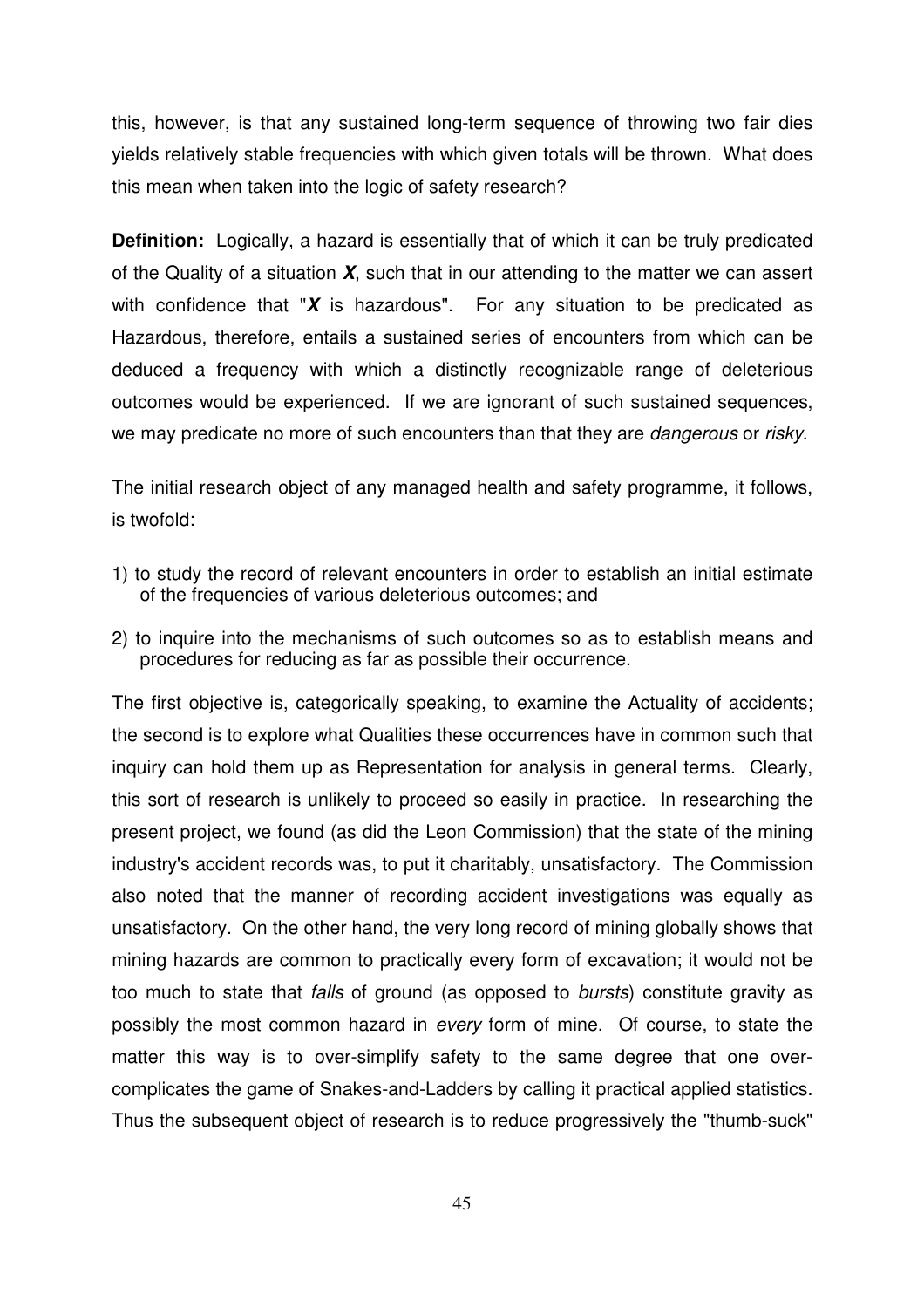factor involved in the estimation of hazard.

#### **11. Hazard and Practical Reasoning.**

In the everyday run of things, people habitually employ their modes of practical reasoning to get on. It would be no overstatement to assert that as long as things don't go egregiously wrong when we assay some habitual action, then our practical reasoning is suited to the context of its everyday application. Now the nature of all practical reason is that it is essentially a well-tested system of hypothetical inference: if *p* then *q*; since *p* is the case, so it follows that *q* would be the case *for the most part* when **p** obtains in practice. Practically, this holds whether one analyses single acts and consequences, or chains of inference. Whenever I enter my home and I flip the switch, the light would come on; whenever I start a barbeque and I strike a match, it would burst into flame so I can apply the flame to the kindling which would catch alight and start the fire; and so on. Being *practical*, such reasoning is essentially under the control of context. We know, for example, that a match would ignite when struck, but this doesn't warrant our striking matches at odd hours just to test the theory that matches ignite when struck. The *habit* that matches have of igniting when struck determines the practical meaning of this here match *as* a match, and the *utility* of such a reliable habit of ignition makes the possession of matches a quite practical habit to develop in people's everyday goings-on. Somebody's having matches becomes part of everyday reasoning, and this enables much other practical reasoning to proceed, to most intents and purposes, perfectly seamlessly.

We need to acknowledge that our practical reasoning habits are just that: *habits*. We don't go through the whole chain of reasoning about matches or light switches every time we use these; part of our reasoning is simply the reassurance that things work, most of the time, and the more frequently the better. We don't need to do this simply because things like matches and light switches have progressed far from their early status as scientific curiosities, and have become practical *technology*. When they don't work, we have a set of equally tried-and-tested techniques for fixing them. On the other hand, all *scientific* inquiry, which as Peirce observed in his *Note on the Economy of Research* is necessarily guided by the norm of discovering Truth, takes the form of the inductive testing of hypotheses about what *would be* in respect of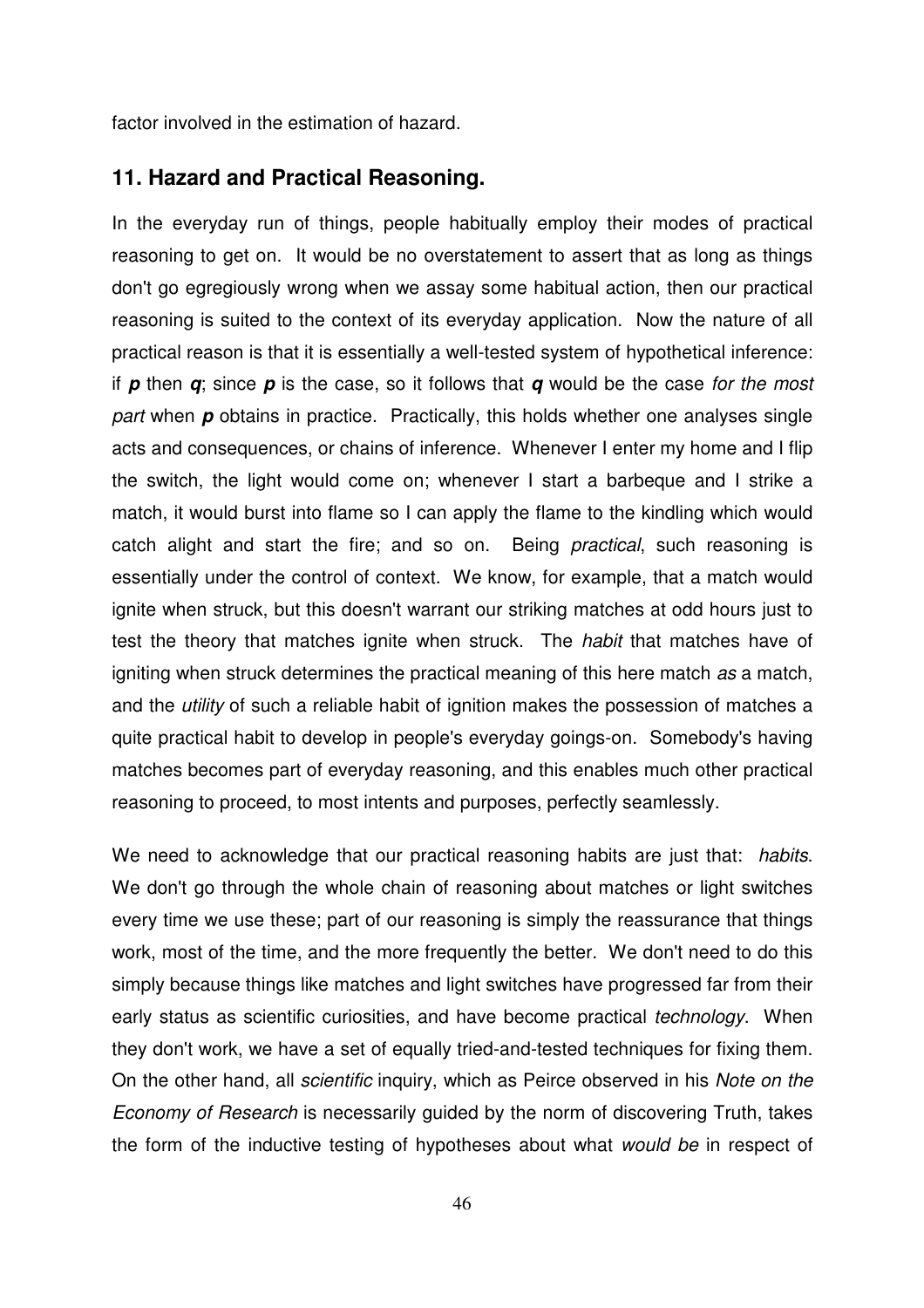some subject-matter *under the relevant circumstances, were they to occur*. Peirce distinguishes three distinct forms of logical induction, based on the mathematical distinctions between kinds of sets. Since all inductive methods rely on sampling, the set-theoretical nature of the collections from which samples are drawn limits both the kinds of inductive inferences that can be drawn and the scope of the methods developed for pursuing inquiry into such collections.

First, there are methods based on induction from strictly enumerable samples, meaning that because the total population from which the sample is drawn is known, the sample can be genuinely *random*. This permits the researcher to "judge what approximate proportion of the members of a collection have a predesignate character by a sample" drawn randomly from that population (Peirce *EP* 2: 98), thereby establishing a frequency ratio for some event or occurrence in the long run. By 'long run', Peirce (*EP* 2: 100) means that "if the occasion referred to upon which the event might happen were to recur indefinitely, and if tallies were to be kept of the occurrences and the non-occurrences, then the ratio of the one number to the other, as the occasions went on, would indefinitely converge toward a definite limit." Because of the nature of the population, it should be noted that this 'indefinite convergence' does not enable an inquirer to fix any ratio of occurrences in advance: ratios will be established in the course of the inquiry, tending never the less in the long run to a definite figure (Peirce *EP* 2: 101).

There are populations from which genuinely random sampling is not possible, because they have no definite upper limit. A national population established by census is essentially an enumerable set from which a conceivably random sample may be drawn; the Set "all of humanity since the Peace of Westphalia in 1648", on the other hand, includes a wholly indefinite number of humans into the future. This population is *identifiable* (after all, any reader of this paper belongs to it) but not *enumerable*. However, it is quite possible to assign to this population an ordering, for example, in generations since 1648, and assign to its members an ordinal value (the thirteenth generation after Westphalia, for example). However, Peirce asserts that because there is a sensible order that can be assigned to the population, a researcher can propose to draw a sample "under the guidance of a precept under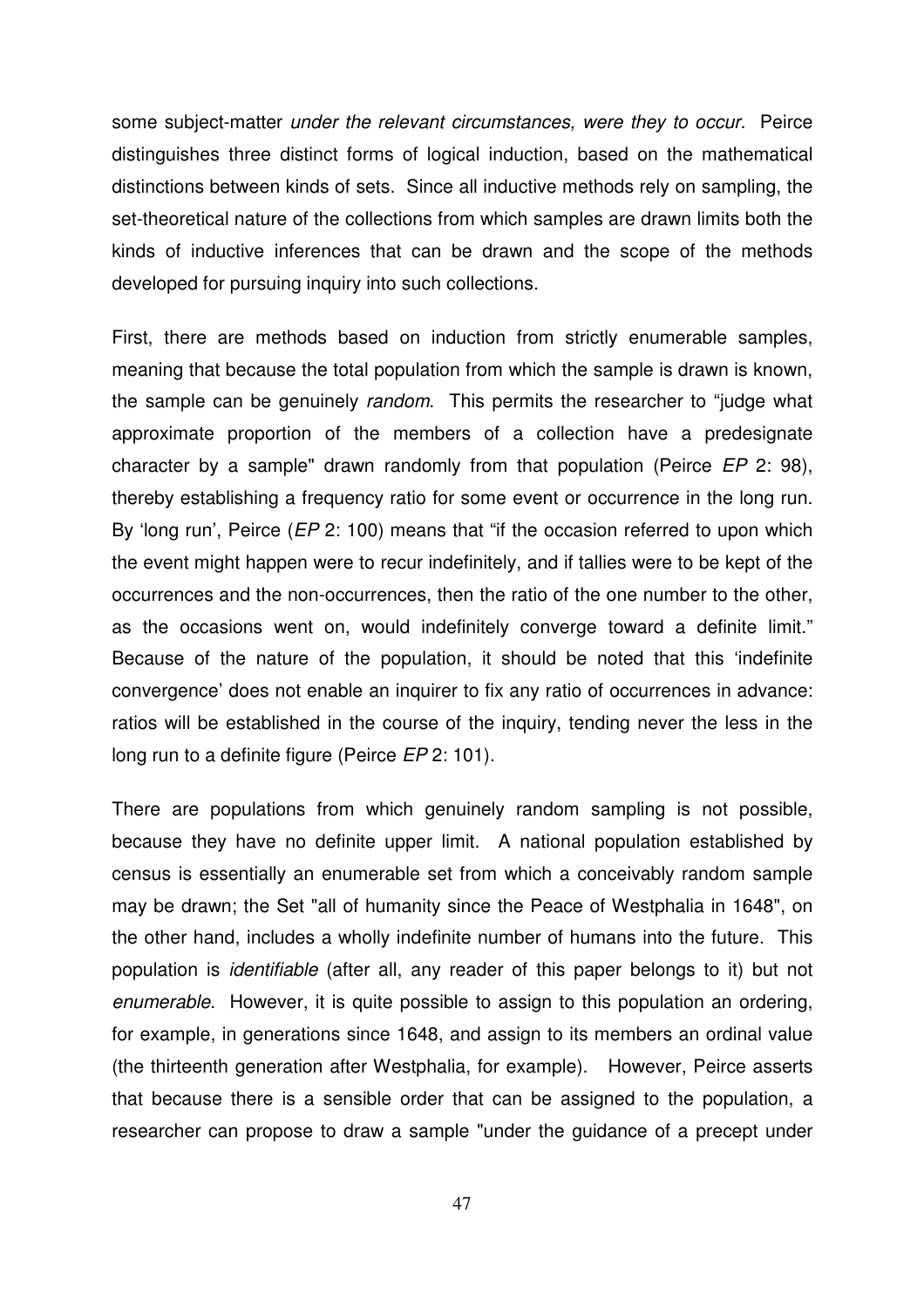which we can enlarge any sample drawn indefinitely, and can also draw an indefinite number of samples" (Peirce, *EP* 2: 101). Supposing, then, that one can propose a correlation between the predesignated quality to be established (say, "died between ages 25 and 40 while employed as a mineworker"), the precept of sampling, the population sampled, and what the future may hold; then "we can infer inductively the proportional frequency of that character in future experiences of members of the same collection; and the induction must approximate indefinitely, though irregularly, to the true proportion" (*ibid*.). Peirce likens the 'precept' of sampling to the procedure for throwing a die when testing the frequency with which that die comes up with a specific value. In general, this method of sampling relies on the *repetitive application over an indefinite period of a method* to a collection, with the results tending toward some proportional value characteristic of that collection.

Research based on this method of sampling is applicable in the present context when seeking to establish trends that would continue to obtain when action is *not* taken to address the condition in question (here, of course, the condition being health and safety in mining). However, the object, to paraphrase Karl Marx's *Eleventh Thesis on Feuerbach*, is not just to understand the present situation but to change it. Already, considerable work based on a further form of inductive reasoning is, in our opinion, delivering results. These are the engineering solutions in which researchers, having analysed the regularities associated with specific conditions, "simply conclude that future experience will be like the past" (Peirce *EP*2: 103) and design equipment or procedures that obviate the future frequency with which this experience would occur. Other projects, not yet in the prototype stage but in the process of accomplishing this, have proceeded by developing and applying a method of observation or analysis, recording where and why the method has not succeeded in explaining the regularity in question, and then gone on to refine the method to account for earlier failures. Persistence in refining the method thus yields actionable findings that may provide the basis for designing suitable new equipment or procedures (Peirce, *EP* 2: 103).

But the broader rubric of inquiry into the conceptually contestable subject of a *culture of health and safety* goes beyond merely single regularities, and is applicable, as we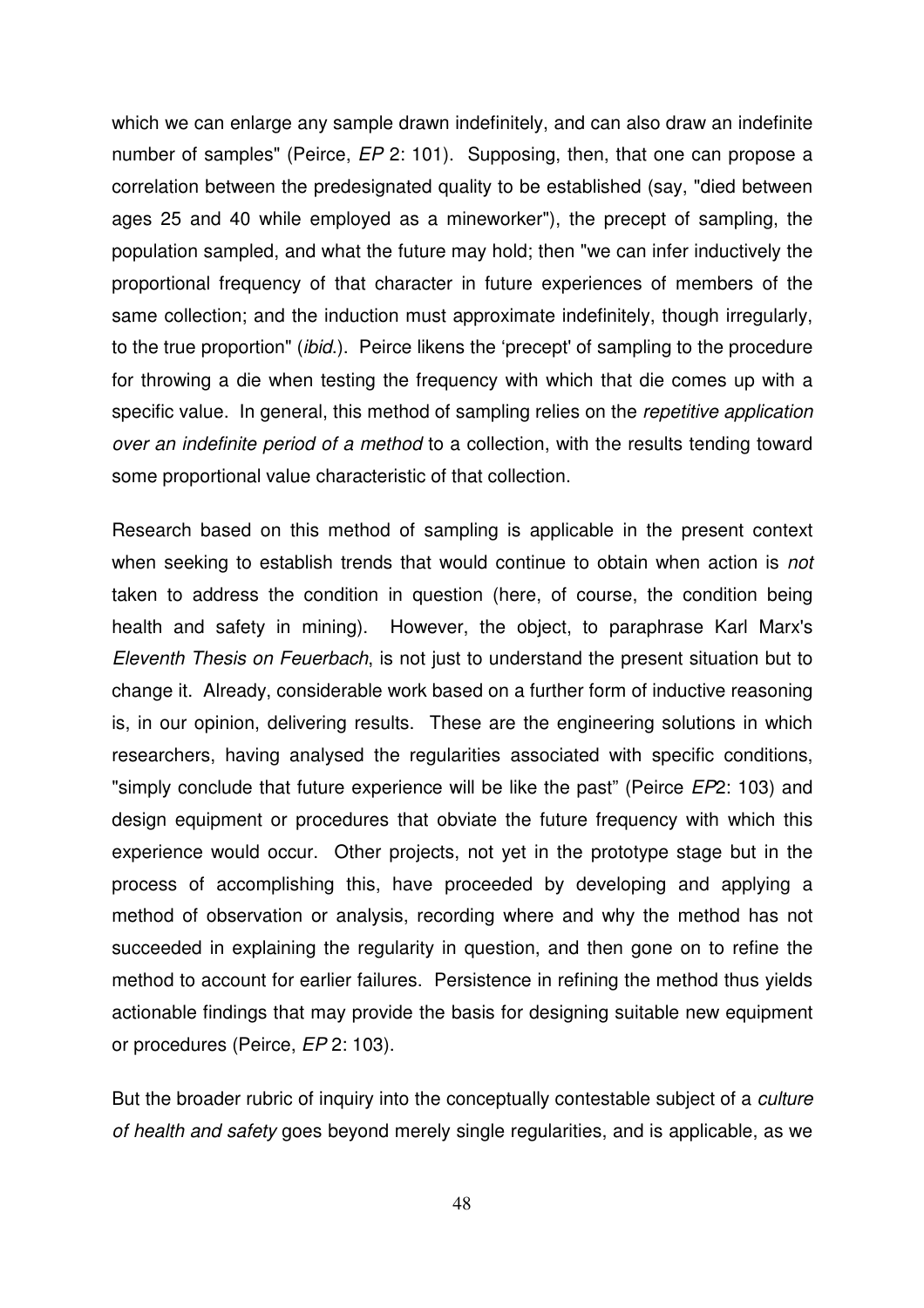have presumed, across a much broader population. In essence, it is only possible to predicate of a population that it enjoys, is the beneficiary of, or partakes in the virtues of a culture of health and safety, if that population exists in an indefinite *future* because we cannot with confidence predicate of the *present* population that it so relates to health and safety. There are errors and terrors lurking in this assertion, because of the *inherited rank ordering of society* that remains close to the habitual going-on of a large subset of the present population. Several generations were previously consigned to social membership limited to employment in fields where the habits proper to the *logica utens* of traditional communities only qualified individuals for temporary migrant sojourn as manual labourers in modern communities. Inquiry may show what influence this discriminatory division between tradition and modernity may have had; certainly, we suspect that there is a suppressed or implicit reference to this in the revised submission of the Chemical Workers Industrial Union to the Leon Commission (Leon 1995a: 26):

With regard to training workers, they are unable to recognise danger when they see it or properly to evaluate the nature and extent of the danger or how to react to it. This was due to inadequate training, insufficient communication and insufficient information.

The first sentence of this statement is best read as an assertion of fact. In effect, the problem lies in the second sentence's ascription of "insufficient information" as the cause for this. Over a period of decades, managers at all levels probably sent out a greater volume of "information" in the form of memoranda, instructions, procedural orders, and other such missives, than they would like to guess. To workers habitually able to infer from the presentation of Hazard to the formulation of action to mitigate it, such memoranda etc would have been a nuisance, perhaps, but they would have acted more or less (perhaps very often *less*) effectively in implementing whatever management had instructed. To workers for whom *any communication* from a higher level of management is habitually an *order*, a corresponding habit of obedience *or disobedience* would be the preferred option in a habitual ranking of preferences. For others who habitually defer to superiors on the basis of the latter's greater experience or qualifications, perhaps, the outcome would have been not question why, but to do whatever the shiftboss or foreman instructed them to do.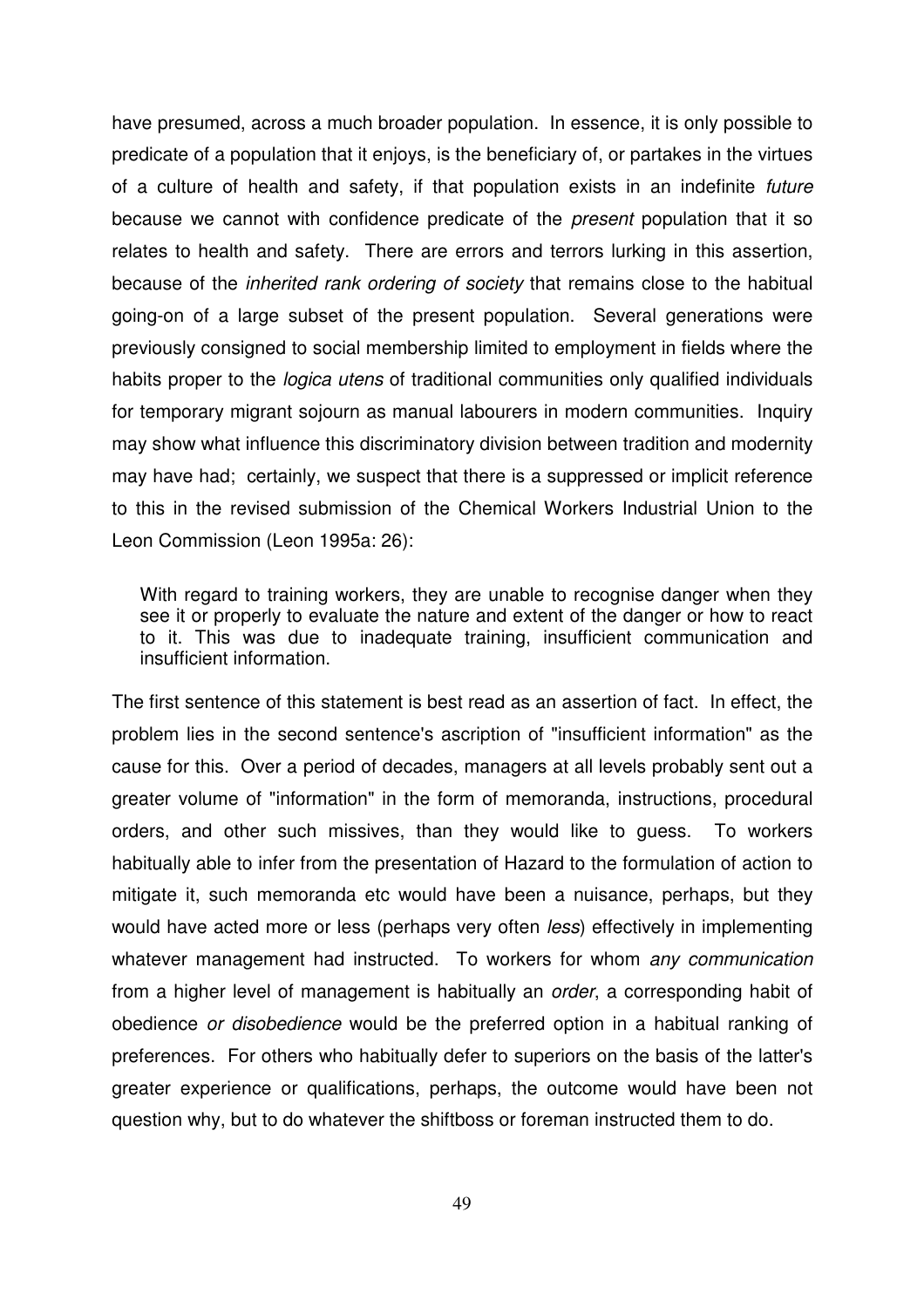In this limited selection of brief examples we have deliberately employed the device of the *stereotype*. We noted earlier that stereotypes often evolve out of the different possible relations that people could infer about the institutionalisation of a culture of safety. By the same token, different definitions of the concept of *culture* readily give preference to the stereotyping of in-group and out-group qualities, usually in the form of what kinds of reactions people display under particular circumstances. But although the notion of a stereotype has received a bad press in the social sciences, we distinguish between a stereotyped inference, and a *bigoted* inference. Bigotry is never harmless; on the other hand, we consider it to be *impossible* for people to develop practical reasoning in the absence of stereotypes. Bigotry entails automatic rejection of the validity of *anything* done a member of an out-group; indeed, the bigot necessarily acts on the basis of an out-group member's status as a *pariah*: the preferred inference from the encounter with a pariah is rejection. Stereotyping, however, is merely the habitual inference learned in respect of those we meet in the course of learning who is close community, and who is distant but not necessarily threatening. Logically, practical reasoning uses stereotypes instead of explicitly expressing the universal and existential quantifiers that might be applicable for formal reasoning about the same subject-matter. What concerns us in the present report, however, is not the stereotypes people use in inferring their responses to other people, but the stereotyping of *contexts*. Put differently, we consider it a worthwhile topic of research to identify, classify, and conceptualise the habitual ways that people stereotype hazardous situations in the process of *inferring what to do about the situation*.

This has an element of ethnographic methodology in it, with the associated difficulties we noted about ethnography and anthropology in our discussion of the different meanings of *culture*. An additional problem arises when taking on the task of finding a method for fixing the practical purport of a general health and safety culture that, by all reliable accounts, is not present in the broader population from which mines draw their workforce. We need first, therefore, to formulate an hypothesis as to just what would constitute the foundations for such a *culture*, with the additional necessity for characterising the population from which the sampling is to be carried out. Because we consider this project to be focussed on the most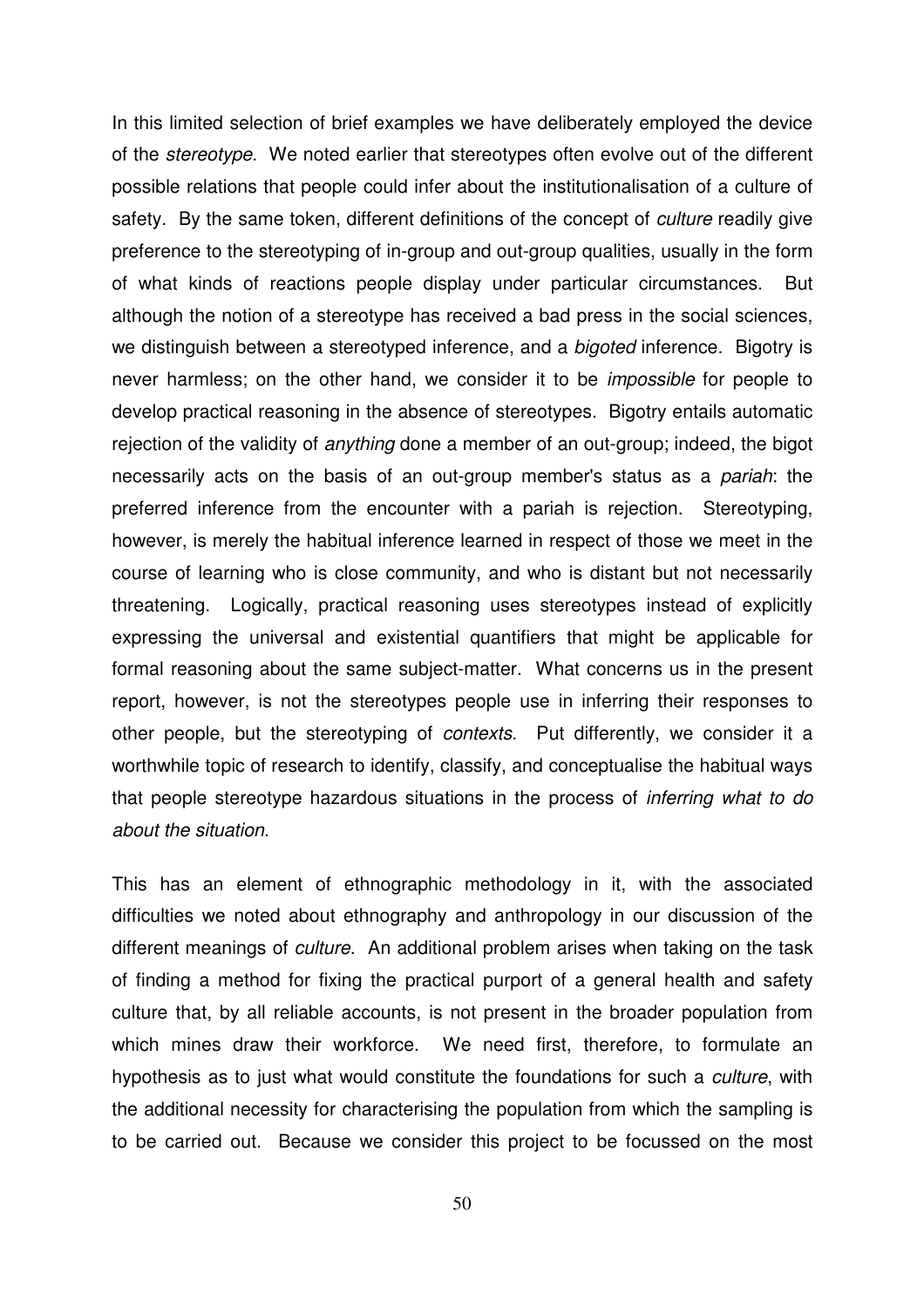general level of inquiry aimed at conditions in an indefinite future, then the numerical nature of the population from which we must sample becomes something other than what we have already outlined. This is largely because, under any system of open and predominantly voluntary social formations (a bit of longhand for "free democratic society") persons are definable not merely as "atomic individuals" or in terms of a single community of origin or limited pattern of customary behaviour, but in terms of their actual and possible *relations with other persons*. That is to say, that the relations that make up any one group are defined *both* internally by the rules of membership of the group, *and* externally by the possible relations such groups may have with each other *in an indefinite range of possible encounters between individuals and groups*. Historical and local factors qualify this assertion sufficiently for us to recognize that such openness is a *normative goal* and by no means an operative system.

Among the culturally important factors, taking the etymological origin of the concept in the business of raising something and bringing it to maturity, is the simple social fact that generations born into new sets of institutional relations have a different way of conducting themselves under those relations than did the generation who worked to put these institutions in place. New generations, in other words, become "posted" in respect of their relationship with institutions that either changed, or were introduced for the first time, as the result of actions taken by an earlier generation that is still for the most part alive in their communities (Shepperson, 1995: 90-91). A changed statutory environment for mine health and safety, for example, has a very different meaning for the surviving generation of the activists, union-members, tripartite negotiating teams, and mine ownership and management classes of the transition (1991-99), than it *would have* for the new generations born after the new establishment. A "post-apartheid" generation, that is to say, reasons practically with institutions that are *already there*, having the reality of existing Actualities and not the reality of Possibilities that they were for their elders. In this emerging situation, a very much more complicated set of relations between institutions, communities, and persons evolves, making the task of sampling these relations increasingly dubious from a statistical point of view. Naturally enough, there will still be specific enumerable populations from which statistical data can be gathered with confidence;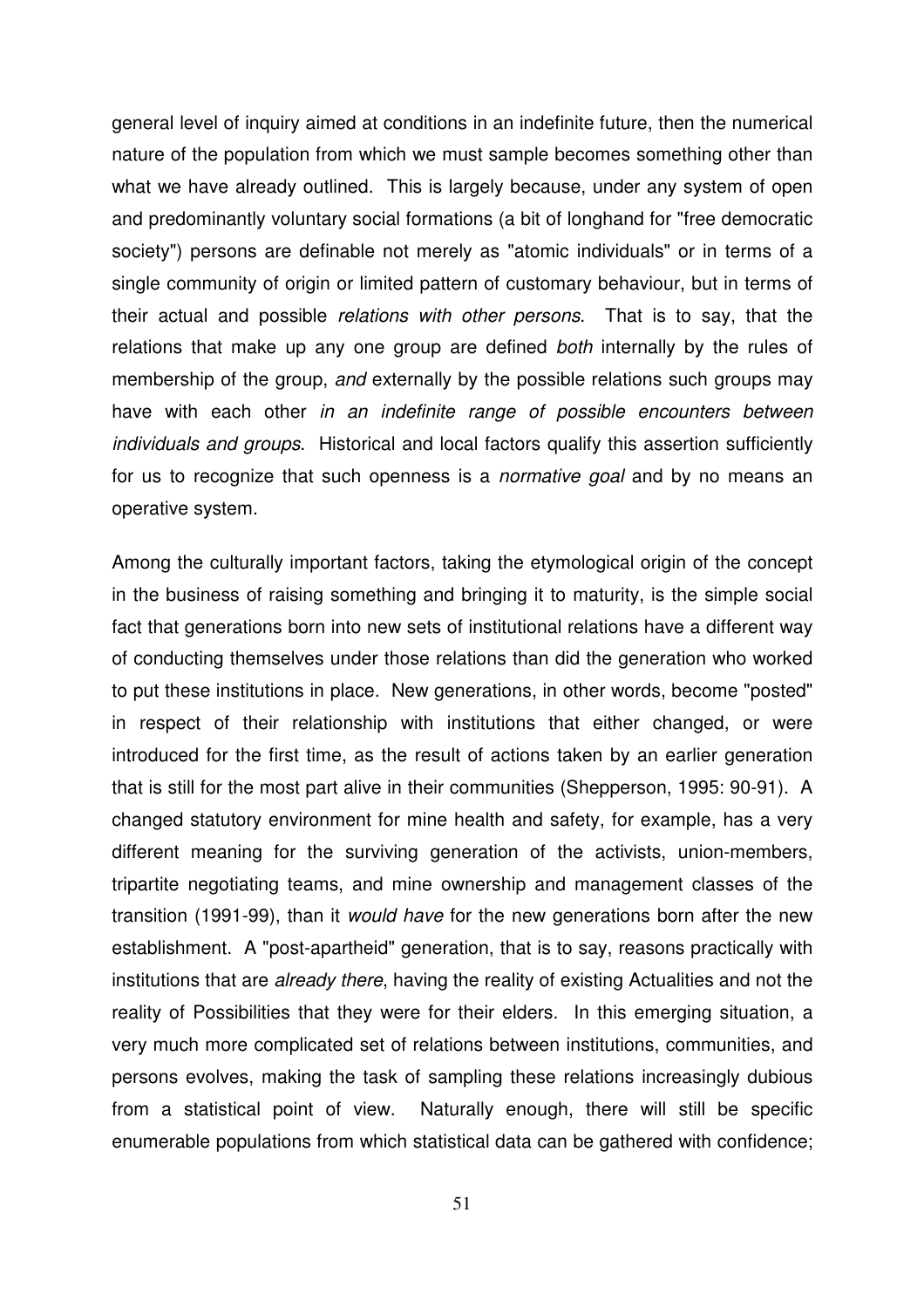this, however, is a matter of administrative research guided by the establishment of facts, and not of general inquiry guided by the long-term norm of Truth.

For the purpose of sampling populations that "cannot be considered as a collection, since it does not consist of units capable of being either counted or measured, however roughly, and where probability therefore cannot enter, but where we can draw the distinction of much and little, so that we can conceive of measurement being established", Peirce (*EP* 2: 105) offers a third approach to inductive reasoning. This takes the form of *sampling of possible consequences of hypotheses*, and applies in cases where the aggregate from which the sample is drawn does not permit even pseudo-random sampling. Unlike the other forms of induction, this is not inherently self-correcting, but none the less can bring errors to light if the inquirer persists with the method. However, because the testing of a prediction is not sufficiently definable to be treated as a unit, the researcher must begin to look for facts relating to the hypothesis, in so far as these can be reconciled with the hypothesis even if unexpected. Peirce's point is that we "cannot ordinarily hope that our hypothesis will pass though the fire of induction, absolutely unmodified."

Consequently we ought not to conclude that it is absolutely correct, but only that it very much resembles the truth. In so far as further induction will modify it, as it must be expected that it will do, if it is not to meet with downright refutation, it can hardly fail that the modification will come about gradually. We shall first find facts, reconcilable yet unexpected. These will be discovered in greater volume, until they show that a modification of the theory is necessary (Peirce *EP* 2: 105).

This particular approach borders on the realm of hypothesis formation (what Peirce called *abductive* inference), anticipating Ludwig Wittgenstein's remark that knowledge does not come upon us in a blinding flash, but instead the "light dawns over the whole" (1974: §141). On the other hand, this form of induction is proper to developing populations that exhibit the kind of continuity that underpins Peirce's ultimate evolutionary metaphysics (which we will not elaborate any further here).

An accident, then, is what occurs when the consequence of some everyday or routine act goes deleteriously wrong in respect of the habitual reasoning under which the act was performed as part of the expected continuity of everyday practice. In the present research context, this will occur under two possible sets of circumstances: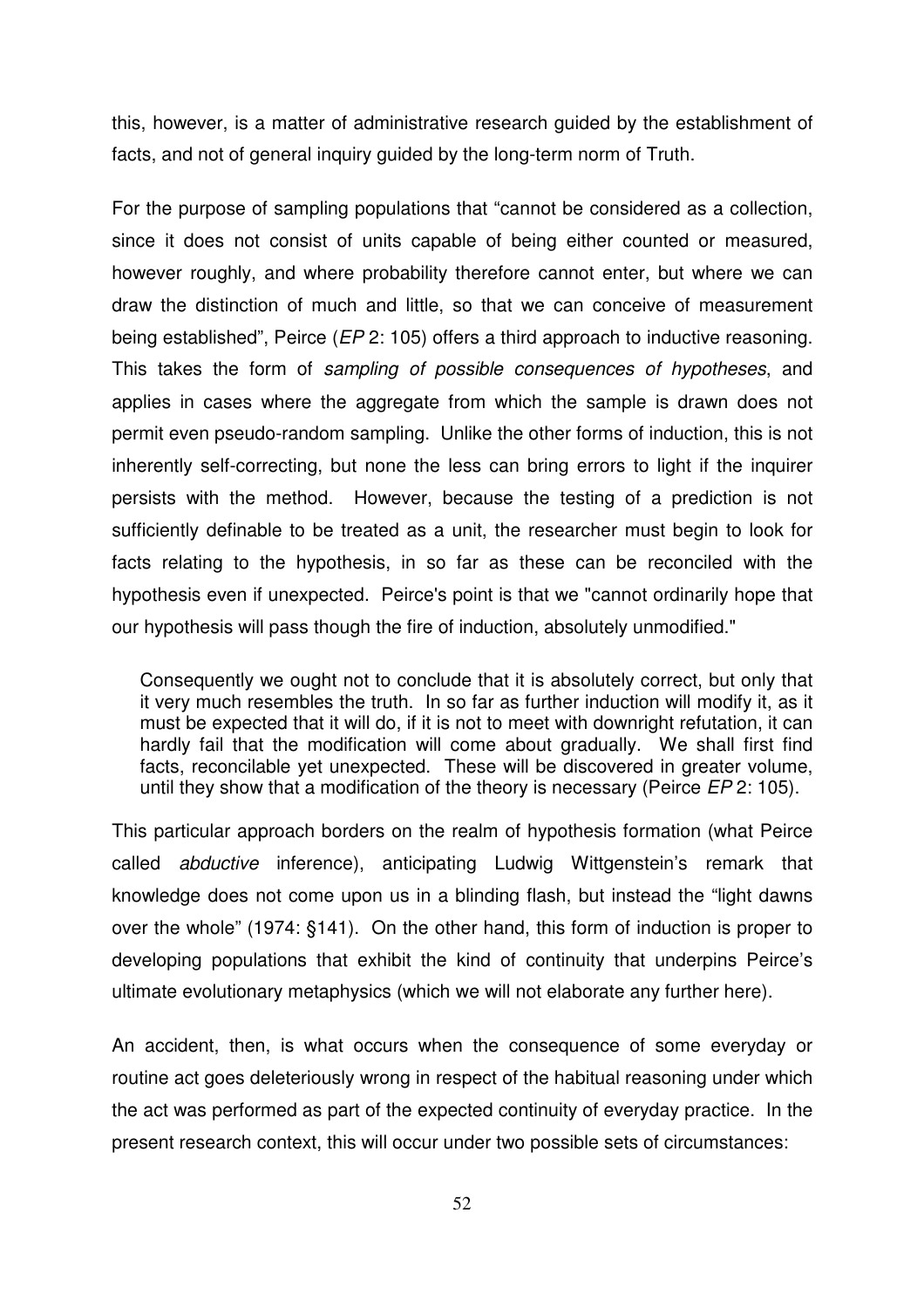- 1) we reason correctly about the performance of a tool or equipment that malfunctions in the performance of the act; or
- 2) an apparently reasonable habit turns out to be unsuited to the context in which ordinarily functional procedures, tools, or equipment are being used.

Type 1 accidents or health hazards we address with engineering solutions, assessing the design of the tool or equipment to minimize the breakdown experienced; or we critically assess maintenance procedures so that the condition that caused the breakdown can be prevented from developing. Type 2 accidents we address by inquiring into who followed what reasoning in the decision to act in *that* particular manner under the given circumstances. In any given event, elements of both types of accident may be present: the explosion at Chernobyl generating reactor in 1986, for example, involved the combination of an unsuitable reactor design with maintenance personnel taking shortcuts during routine testing. Inquests, therefore, often need to assess which of the forms takes priority in preventing further occurrences of the same accident. It is important to observe at this stage that there can be a considerable time delay between an act and a subsequent accident, sometimes with quite disastrous effects because of the diminution of apparent risk with time. An example that springs to mind is the Merriespruit slimes dam collapse of February 1994. Here, inattention to the civil engineering aspects of slimes dam design while the dam was being constructed and during the years it was in use, came to a head long after the mine had stopped production. Arguably, a similar situation may be said to have prevailed at Kinross Mine Number 2 Shaft, where polyurethane pipe insulation caught fire and gassed more than a hundred workers on the ventilation exhaust side of the blaze. In the latter instance, management had been given solid information about this hazard, but had vacillated about what needed to be done to mitigate it.

Mining personnel familiar with the *Reef* Magazine of years past, will recall the repeated injunction, concluding incidents chronicled in the monthly "Accidents That Could Have Been Avoided" column, for improved training of workers following fatalities resulting from Type 2 incidents. However, improved training can take many forms, and the economics of worker training in the context of a still largely migrant mine labour force, often ends up introducing only minor procedural changes. In any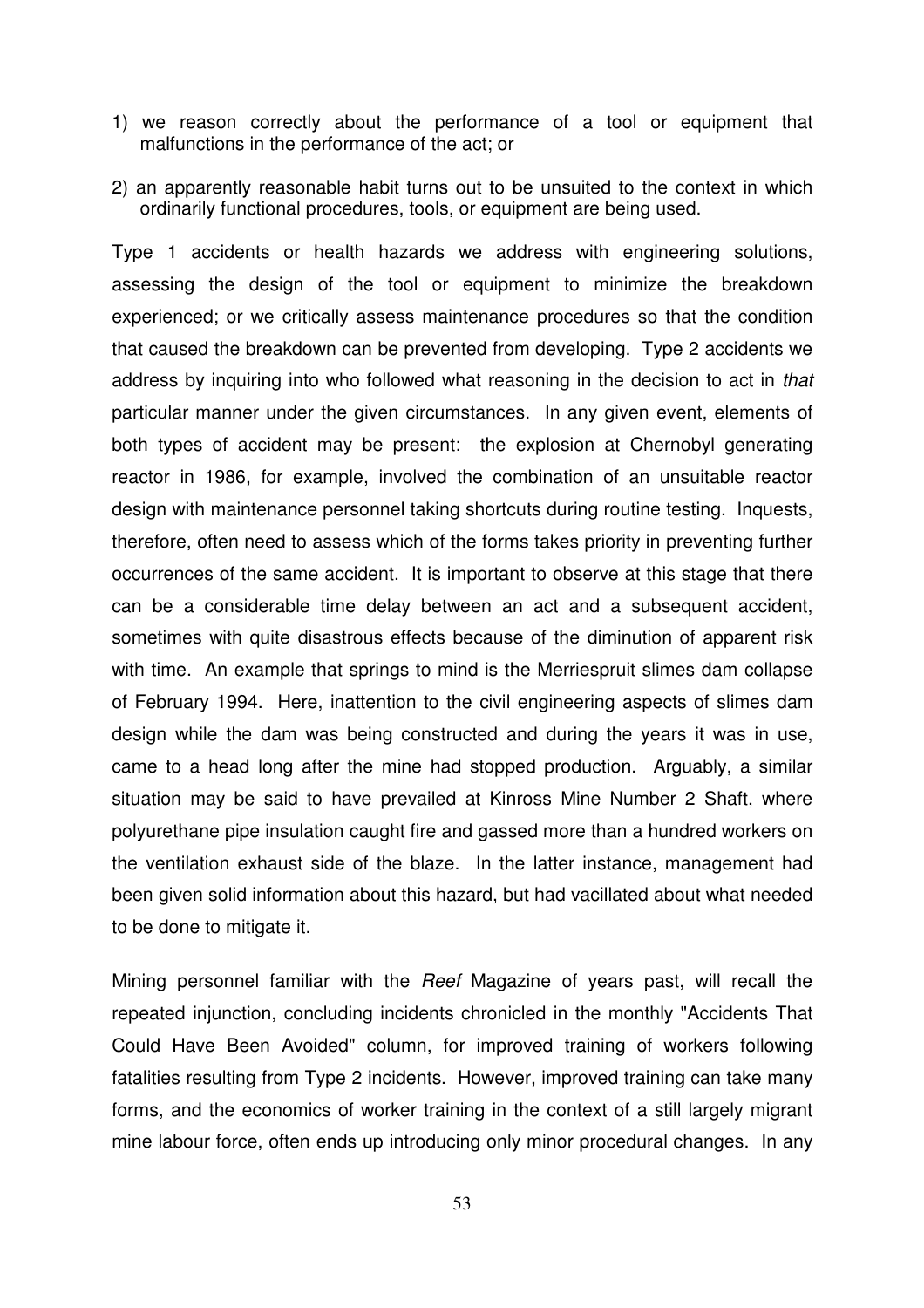dispensation, newly-recruited workers bring more or less unpredictable histories of practical reasoning into the workplace, the object of vocational training being to instil additional habits that are more relevant to the workplace. Unpalatable though it may be, many South African recruits may still tend to act habitually on reasoning proper to the late policies of the unlamented "Own Affairs" models of public education. Despite the many statutory imperatives enacted and implemented since 1994, especially in respect of labour and education, the persistently high level of accidents and epidemic infection in South Africa suggest that the practical reasoning people *bring to these hazards* may fall short in the actions inferred from Actuality to Representation. On the other hand, it may be the case that these reasoning habits are not necessarily different from those found in industries to which migrant labour travels from persistently underdeveloped communities in which much value is still ascribed to traditional and customary practices. On this basis alone, it would be funds well spent to review the sociological status of migrant labour (if any) in the mines of Turkey, Papua New Guinea, the republics of the former Yugoslavia, Pakistan, and other nations with comparable mining accident rates. The relation in question would be between forms of practical reasoning in the labourers' home communities and the reasoning recorded in accident inquiries. There is no guarantee that this record is going to be available: we are of the opinion that *all* investigations try to establish what inferences were made, from encountering a hazard to the action that triggered it. Thus it may be of great utility to include experienced Legal researchers in a project of this sort, mainly because of their experience in teasing out chains of inference in the testimonies of witnesses to accidents. We certainly consider that the Leon Commission's recommendation that the Inspectorate of Mines establish a legal division should be taken to include a research mandate in order to participate in the broader health and safety culture inquiry.

The issue, then, would be a compilation of *arguments* proffered as reasons for accidents, classified not by the contents of the beliefs in question, but by *kinds of inference* employed in the situation. If different classes of practical reasoning are then related to the *logical* constitution of the relevant hazards, the disjunctions between intentions and actions may be more clearly discerned and appropriate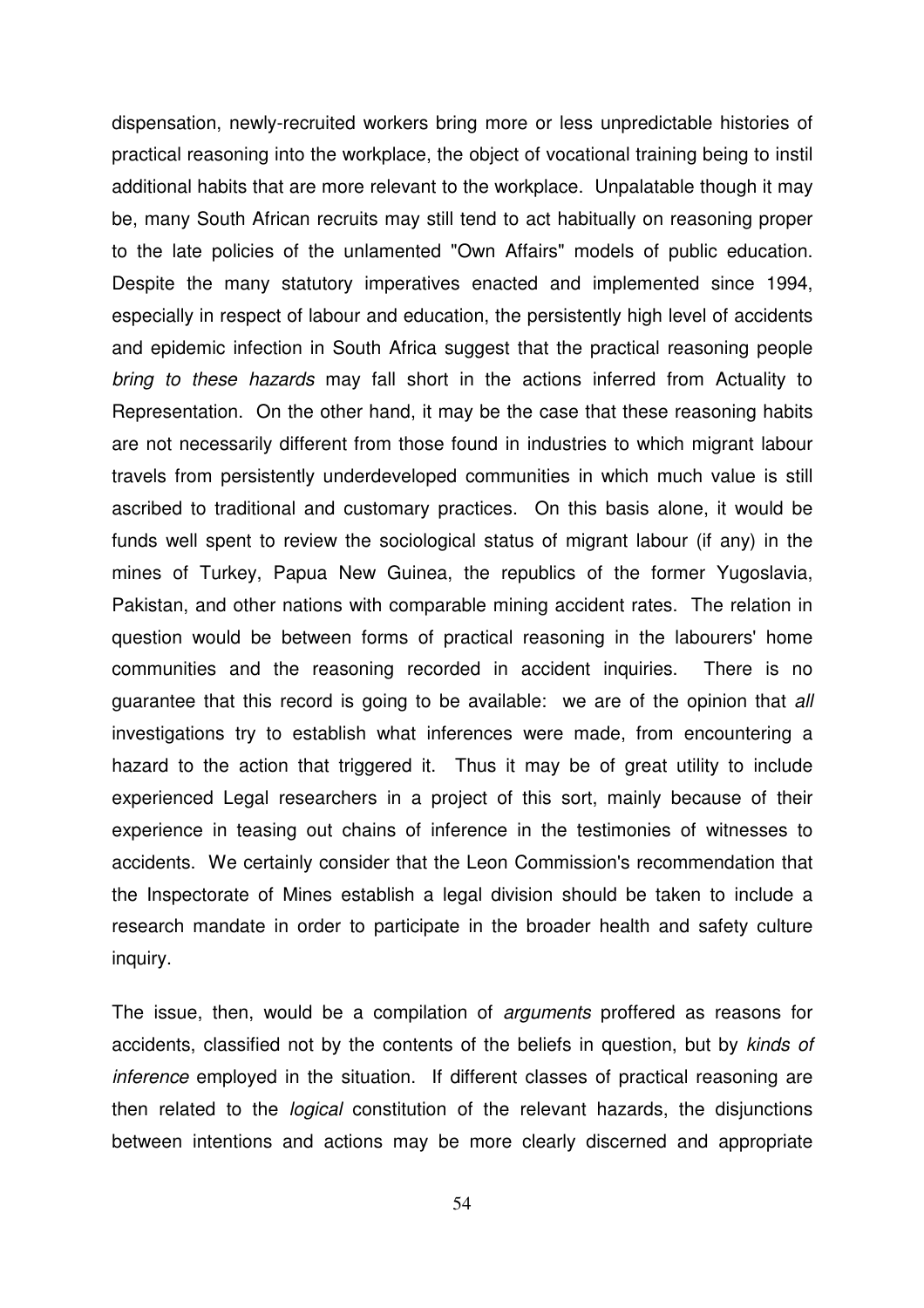strategies devised to mitigate this. In short, the qualitative disjunction between (a) the reasoning employed in deciding to act and (b) the outcomes as determined in terms of the logic of natural hazard, itself constitutes a hazard that can be analysed quantitatively. This is because if with an increasingly determinate frequency such a specific disjunction is recorded, then this indicates that there is an underlying *habitual tendency* (having law-like characters but not itself of the nature of a law) that further inquiry may well uncover. Because a sustained disjunction between practical and logical reasoning across a population or sample must lead to a relatively specifiable number of occasions upon which actions decided on the basis of this reasoning must fail, it follows that explanations offered to accident inquiries from those involved (as victims, witnesses, supervisory personnel, management, and so on) are also to some extent descriptions of *reasoning about the acts and/or omissions that led to the incident*.

#### **12. Conclusions.**

It is of the essence in employing methods derived from Peirce's philosophy, that inquiry be designed so that natural laws and tendencies *reveal themselves* in so far as the limited perspectives of particular projects permits. This discovery is the proper mandate of formal reasoning, in that the latter abstracts from Qualities and Actualities in the ongoing business of inquiry into how reality Represents *itself*. We have offered a preliminary formal logical definition of Hazard, and analysed some elements of the nature of practical reasoning with a focus on the part that practical reasoning plays in accidents. We have therefore argued for the advantages of dealing with the culture of health and safety by approaching the matter by way of research that tries to establish the practical reasoning that management and workers habitually use when confronted with Hazard. We believe that this will skirt the possibility of controversy arising over the correct definition of culture during the early phases of the health and safety culture research programme.

As distinct from formal reasoning and its relation to research and development methodology, we have also discussed the possibility that greater attention must be given to quantifying the ways that workers' and management's *practical reasoning* stands in relation to the logical structure of hazards. The continually growing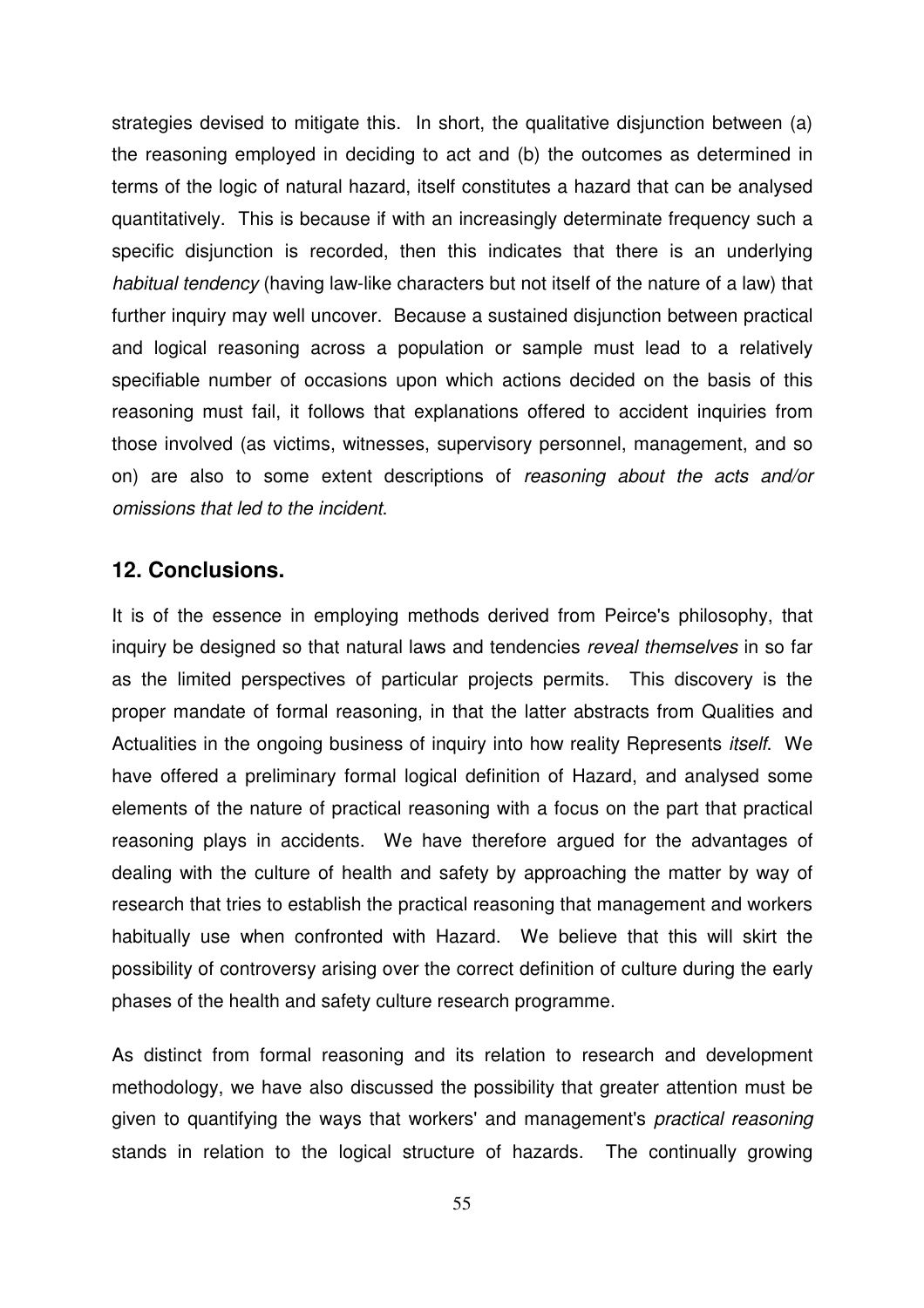possibility for new relations between groups and individuals in industrial society as an historical phenomenon may suggest that we should rule out any form of *general* inquiry that relies on the regular sampling techniques of administrative statistical analysis. Over the indefinite course of human social developments, from the unrecorded but still recognizably human past found in paleontological remains to the conceivable but still unrealized futures open for humanity, there is effectively no fixed limit to the possible social arrangements that could be discovered in the aggregate of possible humans who will ever have lived. Of course, there *are* specific populations the numerability of which (in their specific contexts of inquiry) will permit research based on regular statistical sampling methods; this does not permit one, given Peirce's stress on Possibility as a quality of continuity, to conclude that one can draw necessary conclusions about the human future. We must, that is to say, continually test our hypotheses against experience, correcting as we learn from the errors that this experience reveals. Thus when looking at a culture of health and safety in the broader research environment of industrial society, this background of potentiality demands that the community of inquiry must itself evolve as a special relationship with other communities in the business of inquiry at large.

The key to accomplishing the goal of establishing greater precision in the safetyrelated definitions of *culture* does not, however, lie solely in the number of projects undertaken. Instead, we consider that this kind of inquiry works best when researchers, as members of a social group, enjoy the greatest possible degree of freedom of communication of findings between *and beyond* projects. As results get communicated outside the immediate circle of funded inquiry, researchers in these other fields may find that problems encountered by those doing the culture of safety research, are amenable to some measure of resolution when subjected to other methods or forms of analysis. Thus, we conclude that a core support function for establishing a broader culture of safety research programme would be the provision of an online communications facility through which researchers could circulate prepublication versions of their findings.

A very effective model for this service is the "ArXive" physics and mathematics archive at Cornell University in the US, taken over from the Federal nuclear research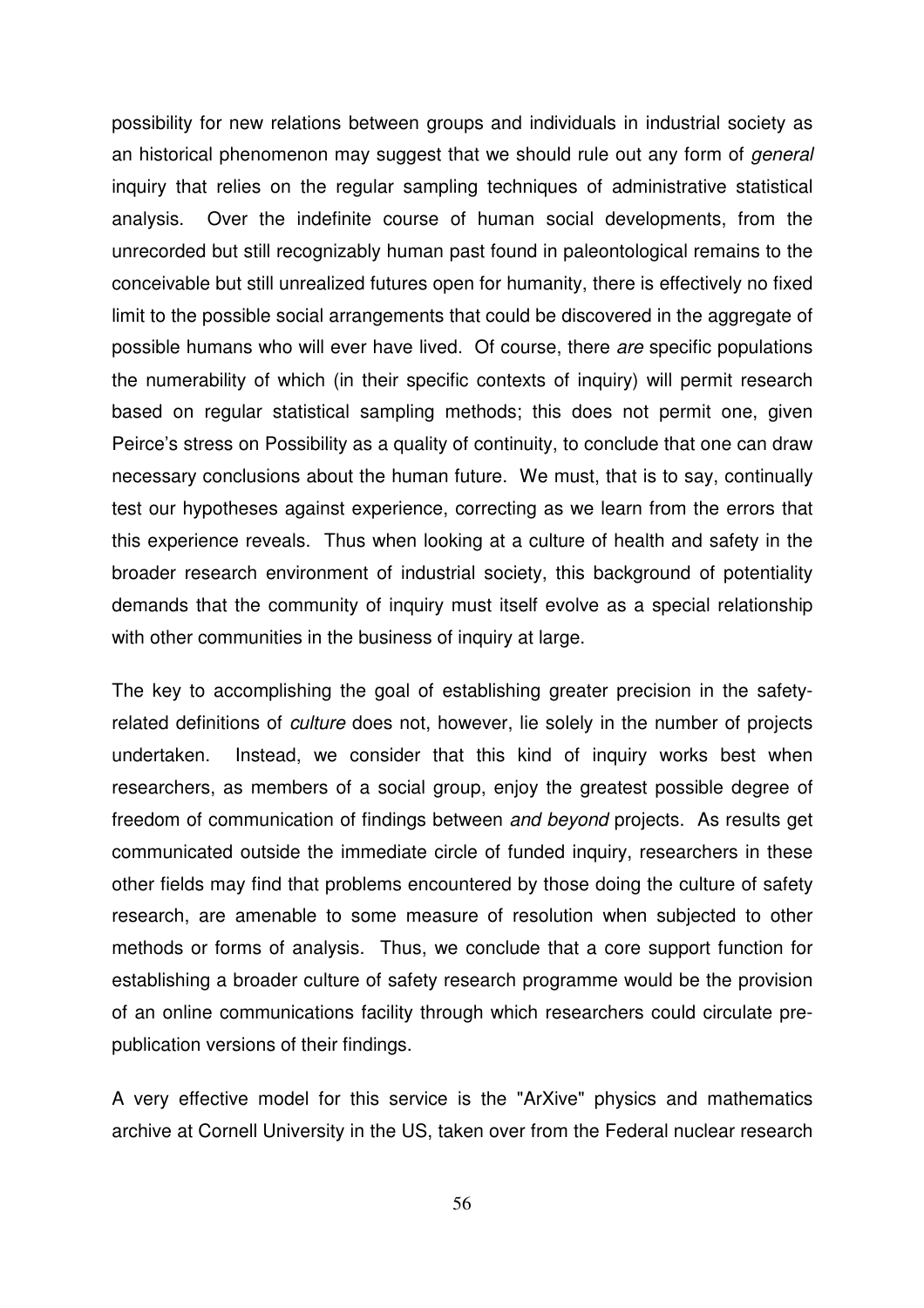facility at the Los Alamos National Laboratory. Interested researchers register on the ArXive system database and select from a list of keywords the topics about they wish to receive notification. Those actively doing research in the field submit prepublication electronic scripts to the archive, providing a list of relevant keywords and an abstract. The archiving programme catalogues the submission according to the keywords provided, and notifies (or automatically forwards the abstract to) subscribing researchers whose areas of interest more or less coincide with those signalled by the submitting author (based on subscribers' selections from the list of keywords). Subscribers who find such submissions to be of sufficient interest to their own projects, can then readily download a copy of the pre-publication paper for closer study. As with all such work-in-progress communication, the rules of noncitation without permission continue, of course, to apply. In this manner, findings are subject to something like a peer-review system, without the costs associated with running an academic journal. Equally important, information about projects is as current as the latest submissions; proposed projects can be compared with material in the archive, thereby drastically reducing the likelihood of isolated teams "reinventing the wheel" when the effort could be better expended on a complementary aspect of the same broad project. By the same token, work-in-progress findings announced on the archive can be subjected to falsification testing in a variety of contexts, in so far as subscribers seek to test research claims in their own specific fields of research. There is a problem with the copyright status of archived prepublication papers, however, because not all academic journal publishers are willing to allow published authors to leave pre-publication material available free of charge for downloading off the internet. However, this is not a general problem, and some publishers are happy to accommodate such an arrangement. The Sparc Open Access Network is an online advocacy group that follows developments in this area, and could be brought on board in a partnership should such a culture of safety archive be considered.

In areas of everyday conduct, in relation to which many accidents occur because of what we sometimes too readily classify as "non-compliance", the economy of research suggests that whereas commonly-used psychological methods may reveal people's *motivations* in acting, these findings do not enable criticism of the chains of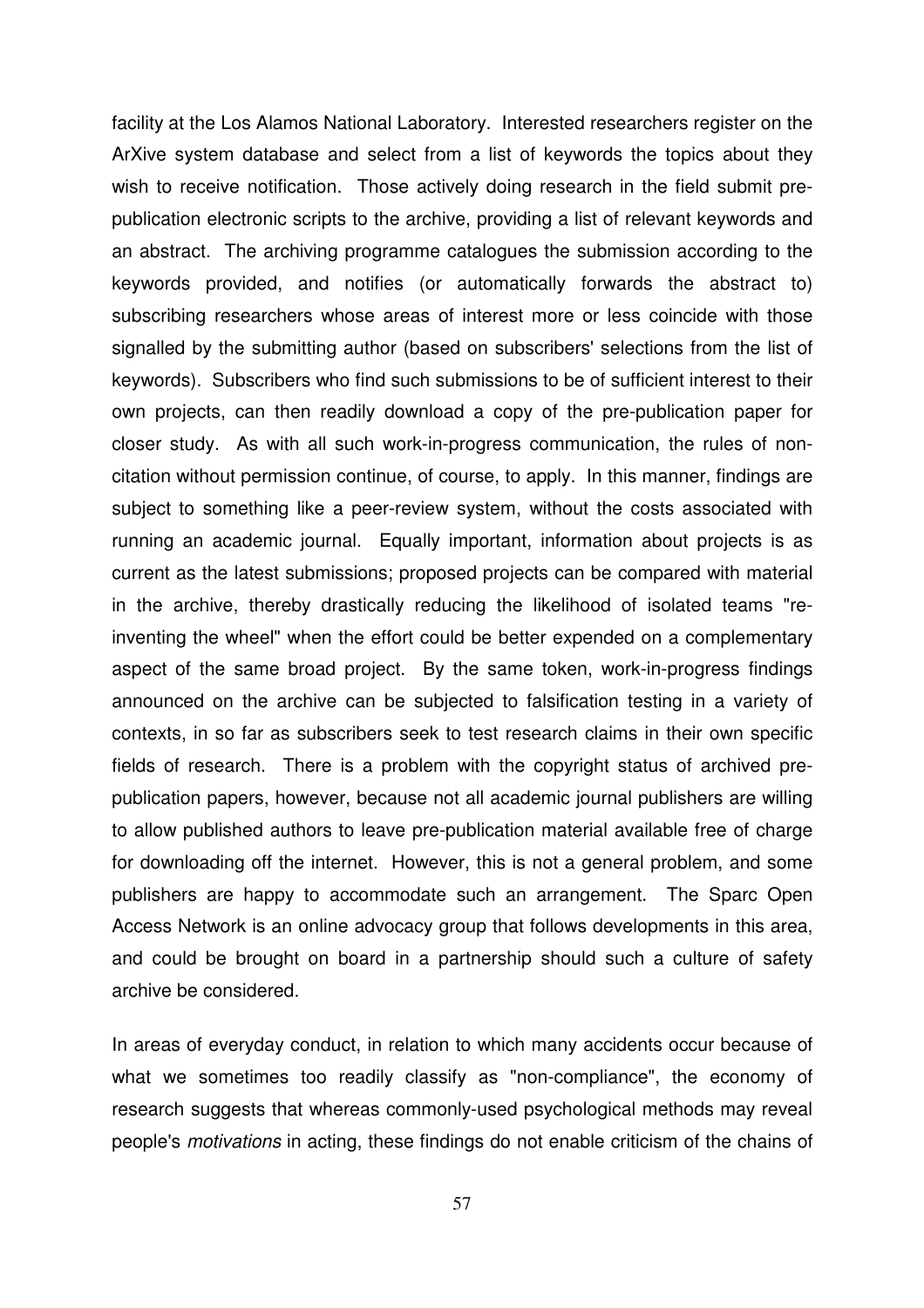reasoning from motive to act (however implicit these might be until elicited under the conditions of accident inquiry). Generally, it is the function of forensic inquiry to establish some measure of accountability for accidents; but the fact that this process also assigns some measure of *guilt* to those so found responsible, means that *evidence* of participants' reasoning is made subject to procedures of *testimony* elicitation. In more idiomatic terms: the more expensive the lawyer you can afford, the less accountable you are likely to be found. Potentially valuable accounts of how people reason about their relationships to the workplace, their colleagues, their occupations, may be effaced from witnesses' testimony under some conditions; however, research of this nature does not fall under the disciplinary rubric of *either* statistical *or* logical methods. There is no reason why experienced legal researchers should not join the project, therefore, using their expertise jointly with ethnographers, logicians and statisticians, in teasing out the patterns of reasoning in the legal record. Further such reasoning may be sought in, amongst others, the record of accident insurance claims and the arguments for redress in civil claims resulting from accident-related injuries or fatalities.

The communicative nature of the class of projects we have outlined in our report must be maintained, and besides encouraging communication with the establishment of a pre-publication archive this needs to be supplemented with more traditional intellectual/academic procedures. Once the archive has been established (and this may require funding in the form of travel to various established research units overseas for study purposes), an international conference on the culture of health and safety in mines should be organized. Such a conference need not (and, perhaps, *should* not) be arranged too soon. We believe that a suitable time would be, say, 24-36 months after the archive has begun attracting submissions and subscriptions, and once the legal research team has forged working relationships with existing accident research and other projects. In this manner, institutions and researchers who have become aware of SIMRAC's broader research thrust through the archive and networking with existing researchers, can bring to the broader project the necessary "critical mass" (to use the MBA-type jargon) that will hopefully encourage other funding sources to begin contributing to related projects.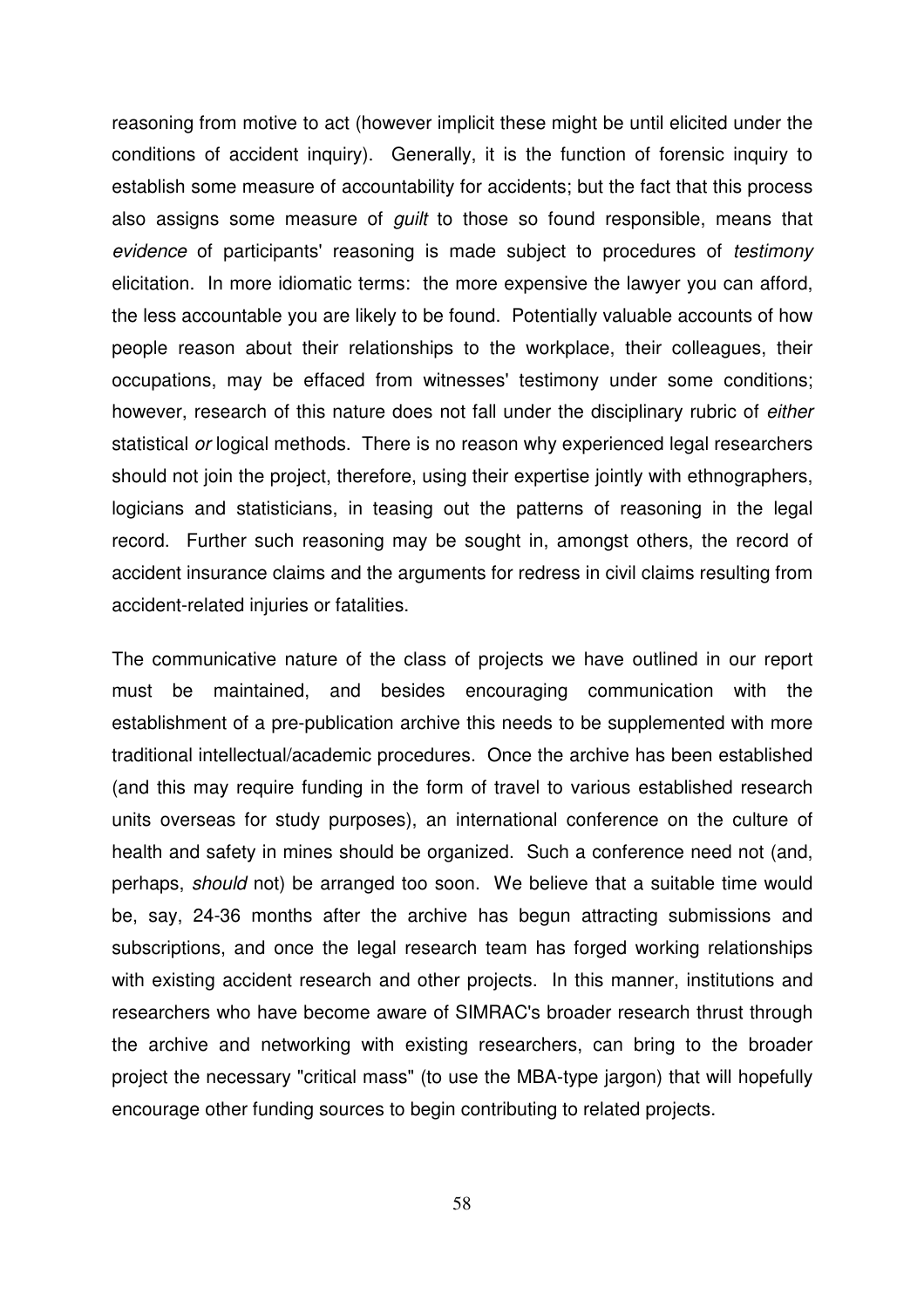In concluding, we do not believe that it would serve any purpose to fund the establishment of a new academic journal devoted specifically to the cultural aspect of occupational health and safety. It is precisely because there are such a huge number of journals, hosted in dozens of institutions globally, that we consider this to be an unpromising line of research support. Instead, we suggest that during the period that the archive is being publicised, SIMRAC identify existing journals with a suitable profile and negotiate ways to develop (as far as possible) strong research links between existing projects and the journals' host institutions. Aside from helping to avoid new projects re-inventing the wheel, as also would be served with the archive, this would encourage local researchers to "think outside the box" because such linkages tend to define the "box" much more precisely. This is because each such project has a history, and these histories in aggregate include lines of inquiry that, for whatever reason, may have led to blind alleys in their original context but which may actually provide clues for innovative projects in other contexts. In this kind of research relationship, Peirce's third mode of induction defines the difference between the blue-sky inquiry we have suggested, in contrast with the more focussed technological approach used in engineering solutions.

#### **13. Recommendations.**

The rationale behind the following recommendations is that taking on specificiable elements of the reality of hazards that affect safety and health, makes it possible to assess the feasibility of proposed research in terms of the Economy of Research. Principally, we have tried to identify lines of inquiry that avoid the pitfalls of hermeneutic and literary-critical methods, especially as these tend to apply Nominalist doctrines to topics that involve the *epistemological* structure of beliefs or reasoning habits in sample populations drawn from migrant labour forces. A sound knowledge and experience in Nominalist methods will, of course, still be important in other projects, especially of an ethnographic nature, but our research indicates that the present stage of the culture of safety research thrust would be more profitably focussed on logical and not epistemic issues.

Specifically, we suggest that data of this kind should enable researchers to isolate and classify the kinds of inferences people employ in hazardous conditions where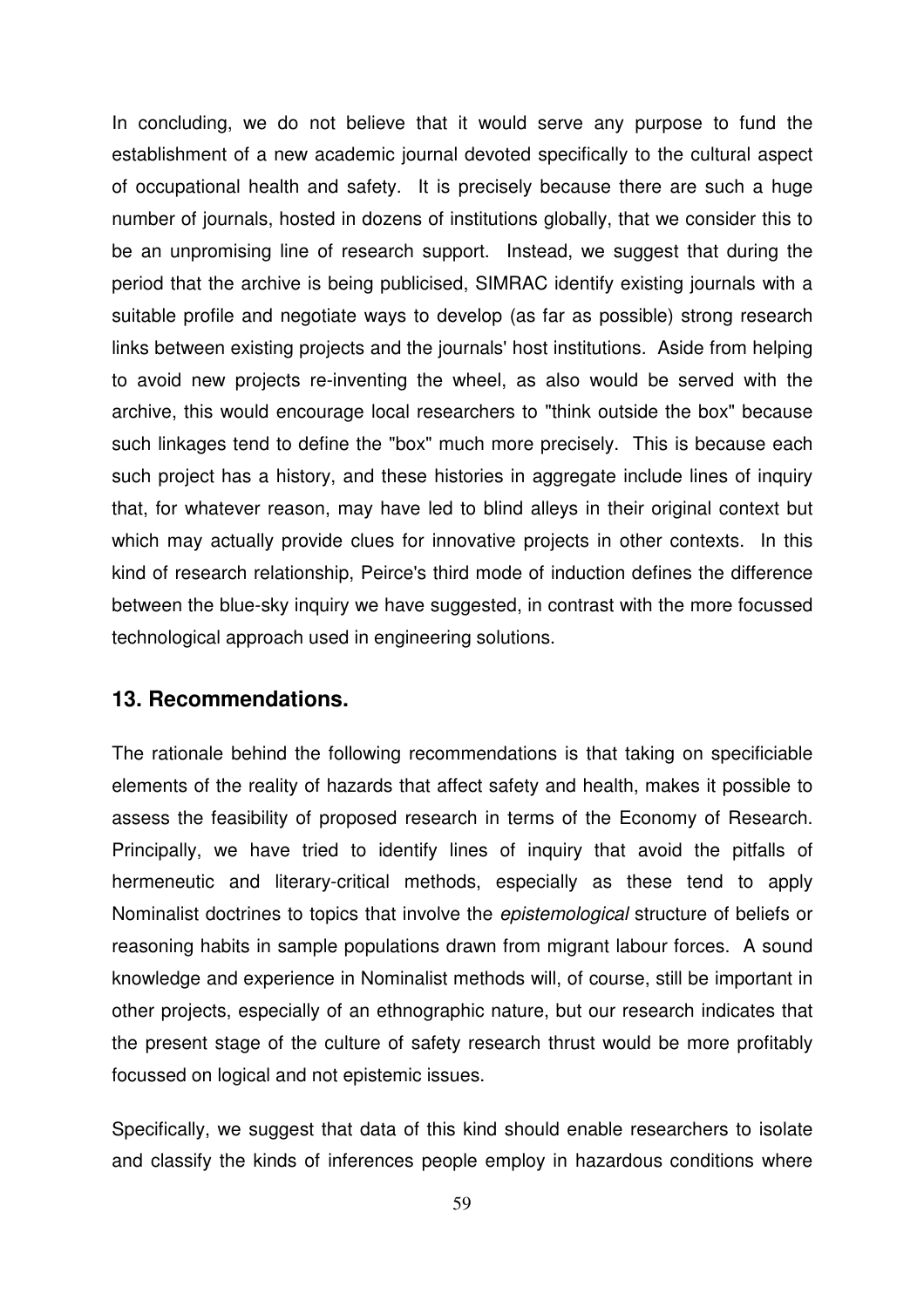tight production deadlines apply, and relate these rationalizations to other forms of applicable reasoning (for example, the logic of production scheduling; the logic of regulatory statutes; and, decisively, the inferences people employ in nonoccupational hazardous environments, like driver and pedestrian use of roads). Once it is possible to establish broad tendencies in the ways people who enter industry reason about their preferences for acting in one way rather than another, then the problem of culture, the general business of raising and tending to maturity, can be addressed across the subject-matter to which it properly applies: the indefinite future population-at-large who will benefit from safer working environments *in general*.

- **We recommend** that consideration be given to supporting the establishment of a dedicated electronic archiving service at a university with an established record of mining-related research.
- We **recommend** further that the servers and administration be located at one of the universities, like Wits or Pretoria, with a long history of mine-related research. This should not exclude from consideration a centre like UKZN's Interdisciplinary Accident Research Centre, which, although specialising in road accident research, may have much to offer in respect of the broader methodology of Hazard analysis.
- We **recommend** that the Leon Commission's call for the Inspectorate to incorporate a legal division be taken to *include a research function*, one element of which we have suggested should be testing accident inquiry records for any classifiable patters of disjunctions between practical reasoning and the logic of hazards.
- Finally, we **recommend** that the Mine Health and Safety Council, in conjunction with one or more research institution(s) carrying out established research projects, arrange an international conference on the Culture of Health and Safety in Mining, to be held at least 24-36 months *after* the pre-publication archive service has been commissioned.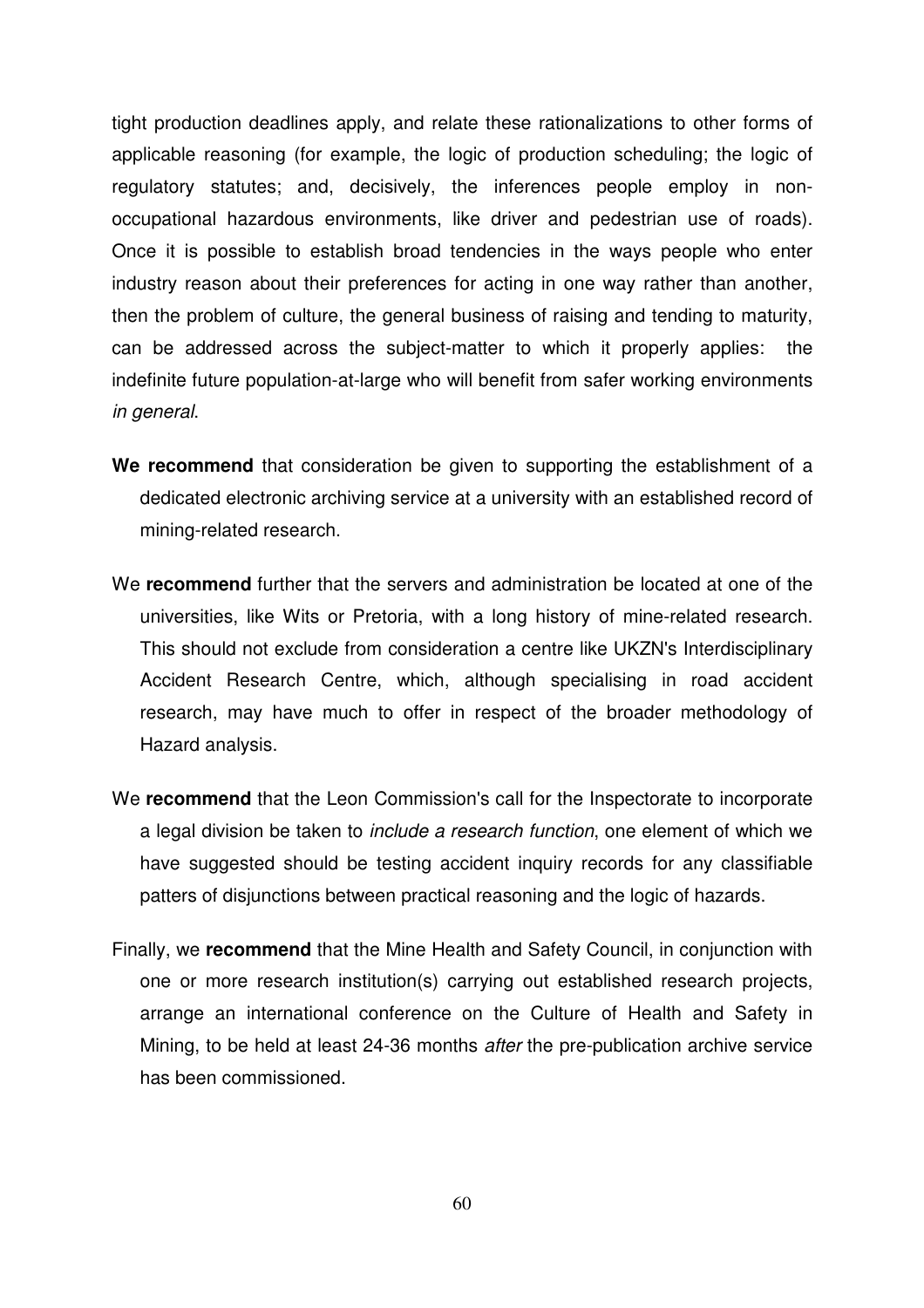# **REFERENCES**

Anderson, B. (1983). *Imagined Communities: Reflections on the origin and spread of nationalism*. London : Verso.

Arnold, M. (1935). *Culture and Anarchy*. Cambridge: Cambridge University Press.

Arrow, K. (1963). *Social Choice and Individual Values*, 2 nd Edition. New Haven, Conn.: Yale University Press. First Edition, 1951.

Boas, F. (1940). *Race, language and culture*. New York: Macmillan.

Coleridge, S.T. (1829/1976). *On the constitution of the Church and State*. London : Routledge & Kegan Paul.

Comaroff, J., and J. Comaroff (1992). *Ethnography and the Historical Imagination*. Boulder, Colo.: Westview Press

Cournot, A. (1929/1838). *Researches into the Mathematical Principles of the Theory of Wealth*. Translated by N.T. Bacon. New York: Macmillan.

Eboussi-Boulaga, F. (1968). "Le Bantou Problematique." *Presence Africaine* 66, 4- 40.

Elias, N. (1989/1998). "'Civilization' and 'Culture': Nationalism and nation-state foundation." In J. Rundell and S. Mennell (Eds) (1989) *Classical Readings in Culture and Civilization*. London: Routledge, 225-240.

Eliot, G. (1856). "The Natural History of German Life." *Westminster Review*, LXVI (July), 51-79. Reprinted in T. Pinney (Ed) (1963), *Essays of George Eliot*. London: Routledge and Kegan Paul, 266-299.

Geertz, C. (1973). *The Interpretation of Cultures: selected essays*. New York: Basic Books.

Haack, S. (1997). "Science, Scientism, and Anti-Science in the age of Preposterism." *Skeptical Inquirer* Magazine, Nov/Dec. http://www.csicop.org/si/9711/preposterism.html.

Hardt, H. (1993). *Critical Communication Studies: History and Theory in America*. London: Routledge.

Harris, M. (1979). *Cultural Materialism: The Struggle for a Science of Culture*. New York: Random House. (1980) New York: Vintage Books.

Hayman, G. (1982). "Class, Race or Culture: Who is the Enemy? The Botswana `Culture and Resistance' Conference." *Critical Arts*, (2/3), 41-48.

Herder. J.G. (1770/1969). "Essay on the Origin of Language." Translation in FM Barnard (1969). *JG Herder on Social and Political Culture*. Cambridge: Cambridge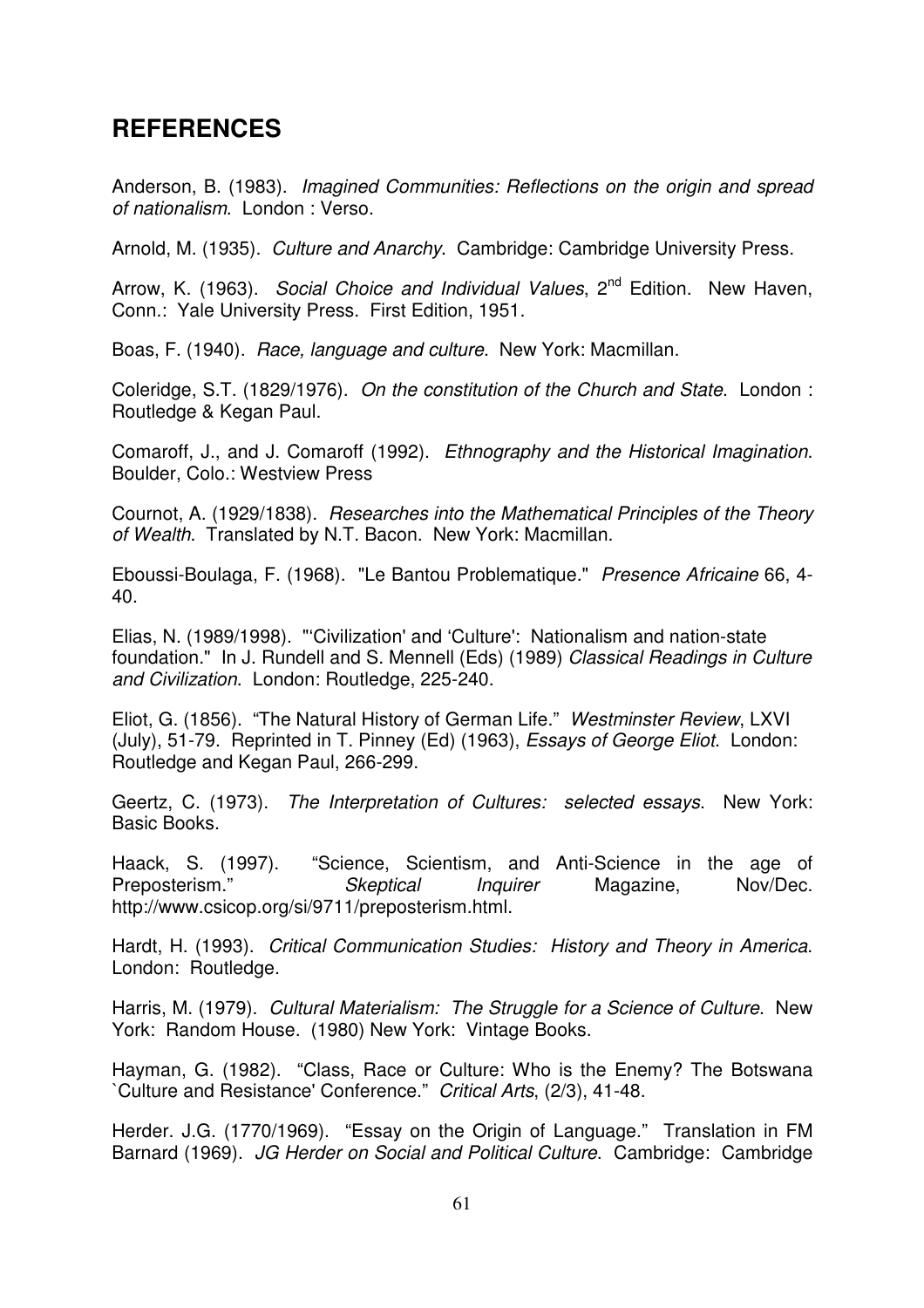University Press.

Hobbes, T. (1651/1968). *Leviathan*. Harmondsworth, Middx: Penguin.

Holm, S. and J. Harris (1999). "Precautionary Principle stifles Discovery." *Nature*, Jul 29;400(6743):398

Hountondji, P. (1983). *African Philosophy: Myth and Reality*. Bloomington: Indiana University Press.

Hymes, D. (Ed) (1972). *Reinventing anthropology*. New York: Vintage Books.

Jevons, W.S. (1957/1871). *The Theory of Political Economy*. 5 th Edition. London: Macmillan.

Kant, I. (1794/1998). "Idea for a Universal History from a Cosmopolitan Point of View." In J. Rundell and S. Mennell (Eds) (1989), *Classical Readings in Culture and Civilization*. London: Routledge, 39-47.

Kevelson, R. (Ed) (1991). *Peirce and Law: Issues in Pragmatism, Legal Realism, and Semiotics*. New York: Peter Lang.

Kevelson, R. (1987). *Charles S. Peirce's Method of Methods*. Amsterdam and Philadelphia: John Benjamins Publishing Company.

Klitgaard, R. (1993). "What If We Knew All about Cultures?" *Critical Arts*, (6/2), 49- 67.

Kroeber, A., and T. Parsons (1958). "The Concept of Culture and of Social Systems." *American Sociological Review*, 23, 582-583.

Kurland, J. (2002). "The heart of the precautionary principle in democracy." *Public Health Report*, Nov-Dec; 117(6): 498-500

Leon, The Hon R.N., M.D.G. Salomon, A.W. Davies, and J.C.A. Davies (1995). *Commission of Inquiry into Safety and Health in the Mining Industry*. 2 Volumes. Pretoria: Government Printer.

Levi-Strauss, C. (1968). *Structural Anthropology*. London: Allen Lane.

Machida, S., W. Salter, Zhu Changyou, Liu Qiang, Lu Zhenjie, Zhang Guoqing, and Ke Shifeng (1998). *China: Promoting safety and health in township and village enterprises*. Bangkok: International Labour Organization.

Masolo D.A. (1994). *African Philosophy in Search of Identity*. Bloomington and Indianapolis: Indiana University Press. Edinburgh: Edinburgh University Press.

Mbiti, J. (1969). *African Religions and Philosophy*. London: Heinemann Educational Books.

Mbiti, J. (1970). *Concepts of God in Africa*. London: Society for Promoting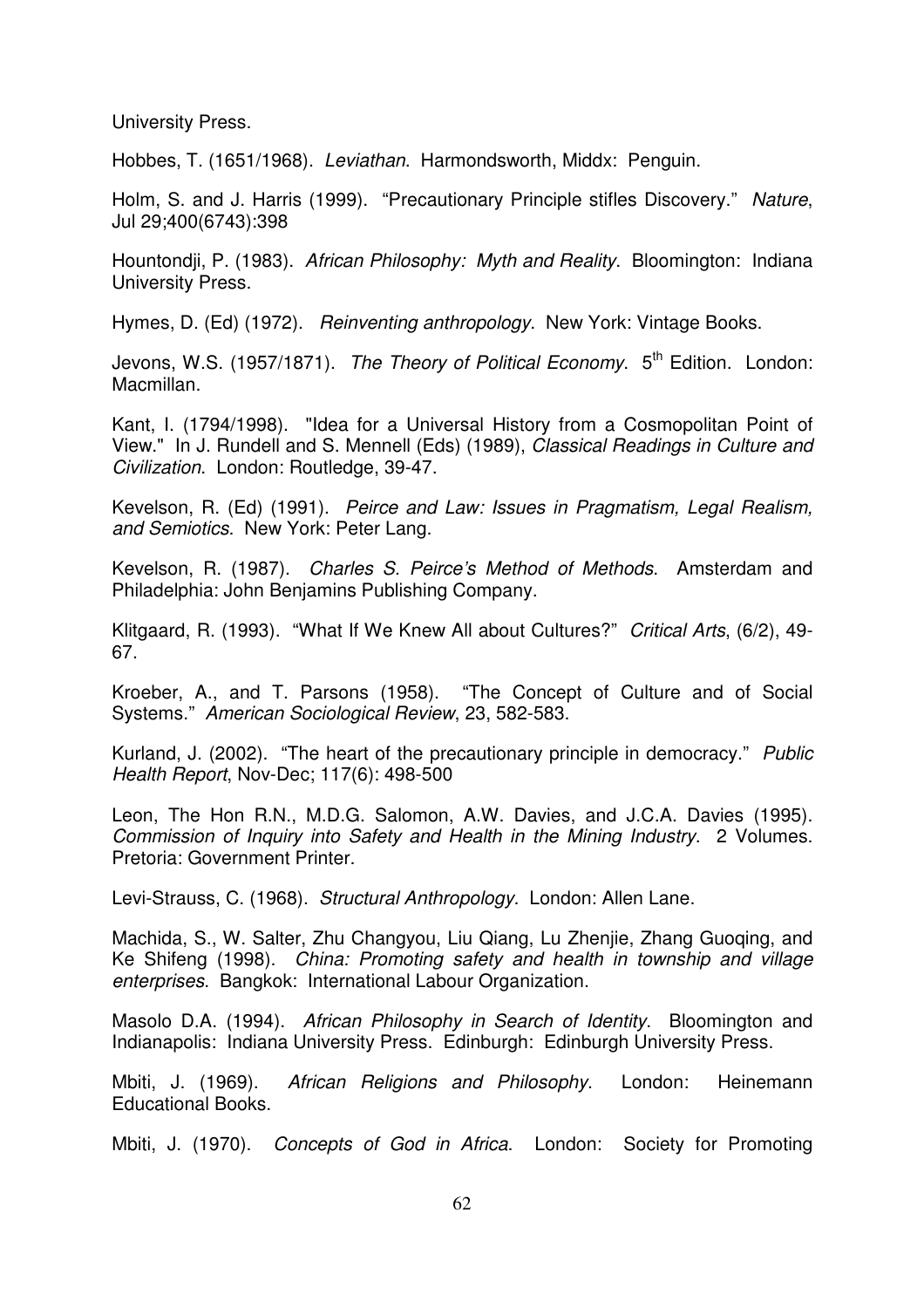Christian Knowledge.

Mbiti, J. (1971). *New Testament Eschatology in an African Background*. Oxford: Oxford University Press.

Mbiti, J. (1975). *An Introduction to African Religion*. London: Heinemann.

MacIntyre, A. (1988). *Whose Justice? Which Rationality?* Notre Dame, Ind.: University of Notre Dame Press.

Melkote, S.R. (1991). *Communication for Development in the Third World: theory and practice*. New Delhi: Sage.

Melkote, S. R. and H.L. Steeves (2001). *Communication for development in the Third World: Theory and practice for empowerment*, 2nd Edition. London: Sage.

Mines Health and Safety Council (2003). *Annual Health and Safety Research Programme for the period April 2002 to April 2003.* Johannesburg: Safety in Mines Research Advisory Committee.

Morris, W. (1947). *On Art and Socialism: Essays and lectures*. London: Lehmann.

Mudimbe, V.Y. (1989). *The Invention of Africa: Gnosis, philosophy, and the order of knowledge*. Bloomington and Indianapolis, In: Indiana University Press.

Newcomb, S. (1886). *Principles of Political Economy*. New York: Harper and Brothers.

Pearson, K. (1900). *The Grammar of Science*. London: Adams and Charles Black.

Peirce, C.S. (1998). *The Essential Peirce: Selected Philosophical Writings (Volume 2 – 1893-1913)*. Edited by the Peirce Edition Project. Bloomington and Indianapolis: Indiana University Press.

Peirce, C.S. (1992). *The Essential Peirce: Selected Philosophical Writings (Volume 1 – 1867-1893)*. Edited by Nathan Houser and Christian Kloesel. Bloomington and Indianapolis: Indiana University Press.

Peirce, C.S. (1982). *Writingsof Charles S Peirce: A chronological Edition*, Volume 3, 1872-1878. Edited by C. Kloesel *et al*. Bloomington and Indianapolis: Indiana University Press.

Pfordresher, K. (1986). "Popularising the Working Class Past." *Critical Arts*, (4/2), 55-64.

Popper, K.R. (1972). "Of Clocks and Clouds: An approach to the problem of rationality and the freedom of man." In K.R. Popper, *Objective Knowledge: An evolutionary approach*. Oxford: Oxford University Press, 206-265.

Rousseau, J-J (1913). *The Social Contract and Discourses*. London: Dent.

Rundell, J., and S. Mennell (1998). *Classical Readings in Culture and Civilization*.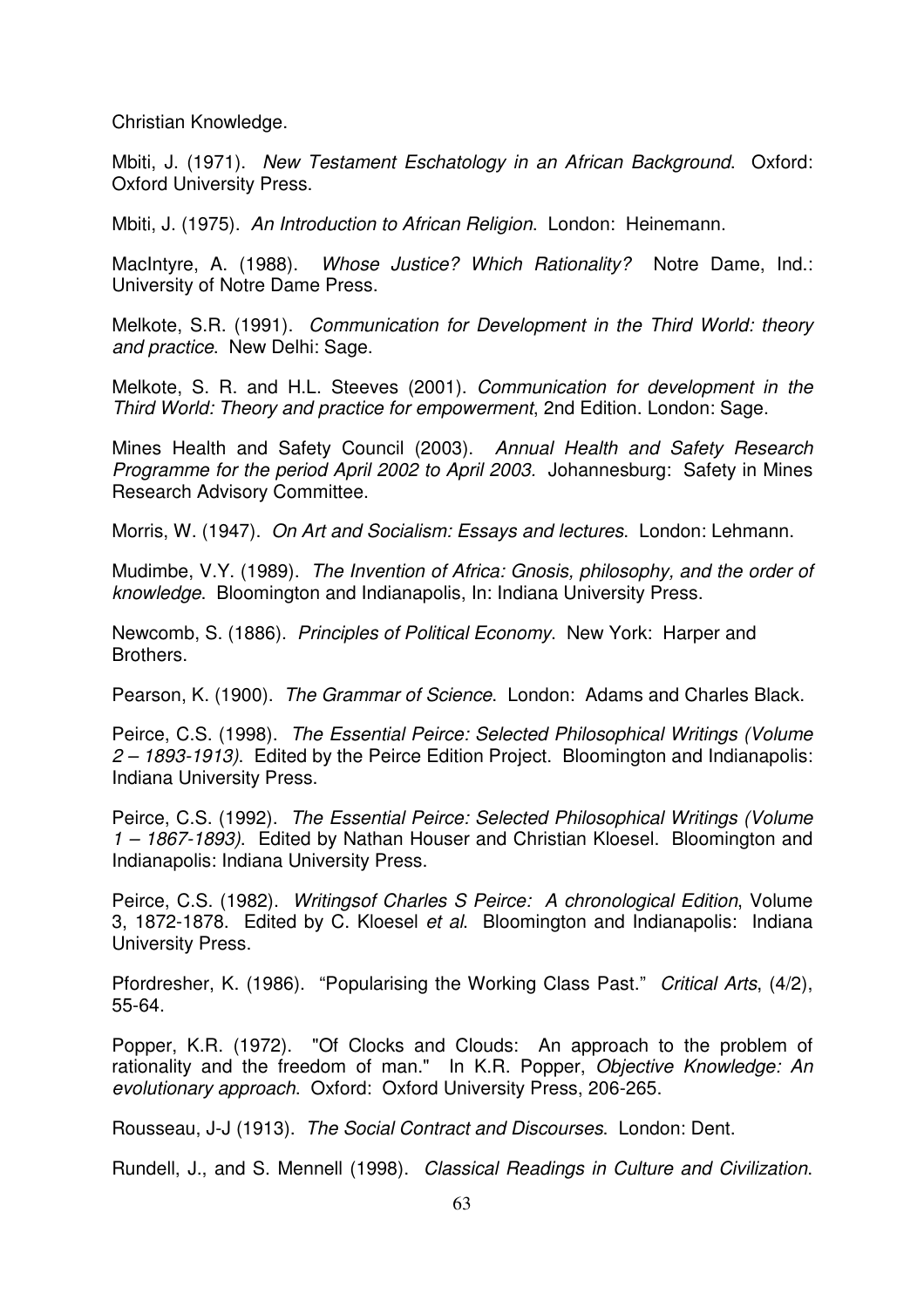London: Routledge.

Ruskin, J. (1896). *Fors Clavigera: Letters to the workmen and labourers of Great Britain*. Orpington, Kent: Allen.

Said, E. (1978). *Orientalism*. New York: Pantheon Books.

Sandall, R. (1980). "`When I hear the word `Culture': from Arnold to Anthropology." *Encounter Magazine*, October.

Sartre, J-P. (1989). *Being and Nothingness: An essay on phenomenological ontology*. London: Routledge.

Saussure, F. De (1974). *Course in General Linguistics* (trans. W. Baskin). London: Fontana. Originally published (1916) as *Cours de Linguistique Generale*.

Schiller, J.C.F. Von (1794/1910). Letters Upon The Aesthetic Education of Man. In *Literary and philosophical essays: French, German and Italian. With introductions and notes*. New York, Collier [c1910] Series: The Harvard classics, 32.

Servaes, J. (1999). *Communication for Development: One world, multiple cultures*. New Jersey: Hampton Press.

Sharp, J. (1988). "Introduction." In E. Boonzaaier and J. Sharp (Eds.), *South African Keywords: The Uses and Abuses of Political Concepts*. Cape Town and Johannesburg: David Philip. 1-16.

Shepperson, A. (1995). "On the Social Interpretation of Cultural Experience: Reflections on Raymond Williams's Early Cultural Writings (1958-1963)." Durban: University of Natal. MA Dissertation.

Shepperson, A. and K.G. Tomaselli (2002). "Cultural Studies and Africa: Excavating the subject-matter." *The Journal of African Communications* 4(1), 32-71.

Sienaert, E.R. and A.N. Bell (Eds) (1988). *Catching Winged Words : oral tradition and education: selected conference papers*. Durban: University of Natal, Oral Documentation and Research Centre,

Skagestad, P. (1996). "The Mind's Machines: the Turing Machine, the Memex, and the Personal Computer." *Semiotica*, (111/3-4), 217-243.

Skagestad, P. (1993). "Thinking with Machines: Intelligence Augmentation, Evolutionary Epistemology, and Semiotic." *The Journal of Social and Evolutionary Systems*, (16/2) 157-180.

Sless, J. (1986). *In Search of Semiotics*. Beckenham: Croom Helm.

Sokal, A.D. (1996a). "Transgressing the Boundaries: Towards a Transformative Hermeneutics of Quantum Gravity." Social Text 46/47, 217-252. Hermeneutics of Quantum Gravity." *Social Text* 46/47, 217-252. http://www.physics.nyu.edu/faculty/sokal/transgress\_v2/transgress\_v2.singlefile.html

Sokal, A.D. (1996b). "A Physicist Experiments With Cultural Studies." *Lingua*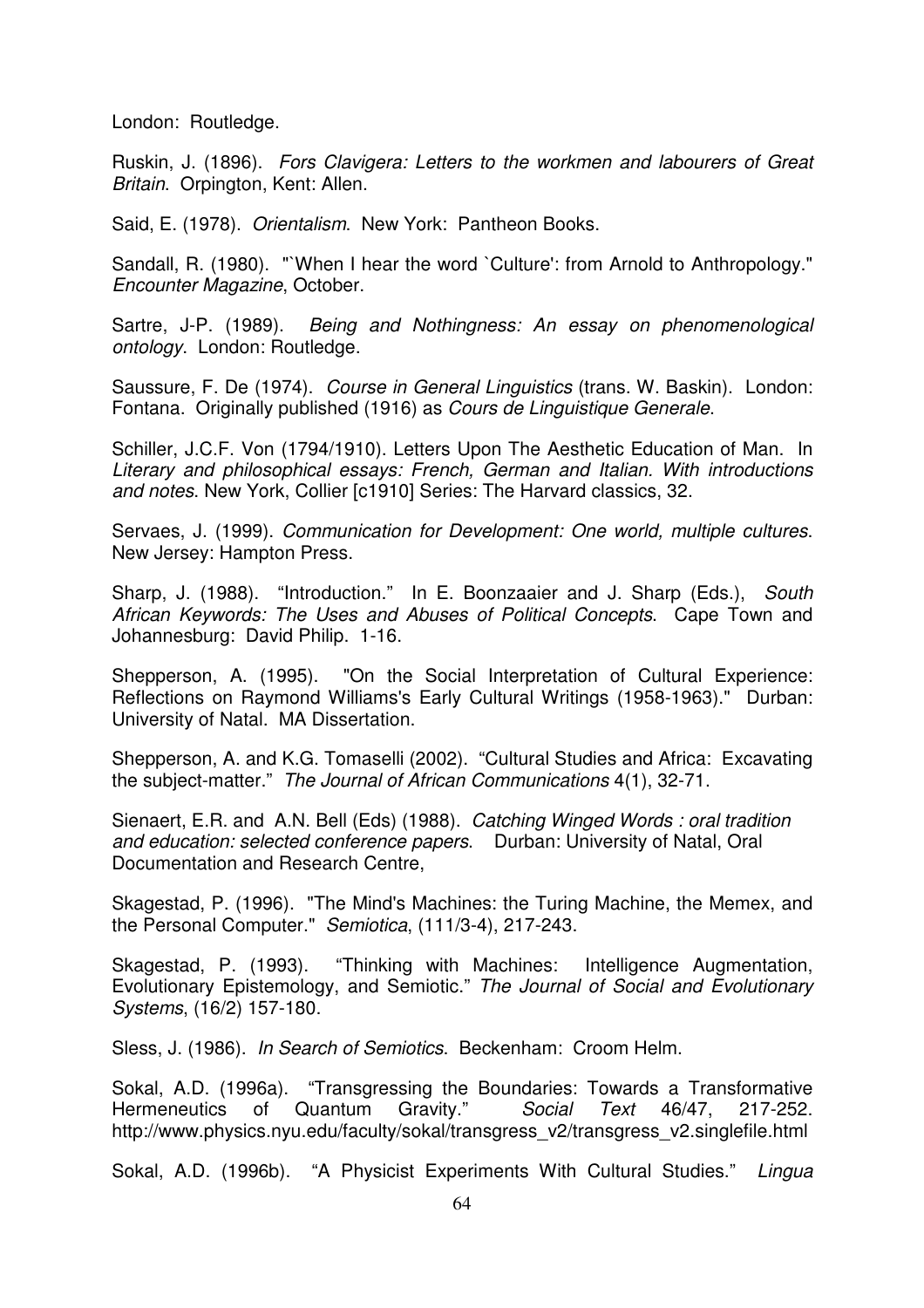*Franca*, May/June, 62-64. http://www.physics.nyu.edu/faculty/sokal/lingua franca v4/lingua franca v4.html

Sokal, A. and J. Bricmont (1998). *Intellectual Impostures*. London: Profile Books.

Sowa, J.F. (2000). *Knowledge Representation: Logical, philosophical, and computational foundations*. Pacific Grove, Ca.: Brooks/Cole.

Sowa, J.F. (1984). *Conceptual Structures: information processing in mind and machine*. Reading, Mass.: Addison Wesley Publishing Company.

Spencer, H.(1887).. *The Factors of Organic Evolution*. London: Williams and Norgate.

Starfield, J. and M. Gardiner (2000). "Citizenship and Modernity in Soweto." In S. Nuttall and C-A Michael (Eds), *Senses of Culture: South African Culture Studies*. Oxford: Oxford University Press, 61-84.

Steadman, I. (1982). "Culture and Context: Notes on Performance in South Africa." *Critical Arts* 2(1), 1-13.

Taylor, C. (1989). *Sources of the Self: The making of the modern identity*. Cambridge: Cambridge University Press.

Tallis, R. (1997). *Enemies of Hope: A critique of contemporary pessimism: irrationalism, anti-humanism and counter-enlightenment*. Basingstoke, Hants.: Macmillan.

Tempels, P. (1969). *Bantu Philosophy* (trans. Rev. C. King). Paris: Presence Africaine. Originally published (1945) *La Philosophie Bantoue*. Elizabethville: Lovania.

Thornton, R. (2000). "Finding Culture." In S. Nuttall and C-A Michael (Eds), *Senses of Culture: South African Culture Studies*. Oxford: Oxford University Press, 29-48.

Thornton, R. (1988). "Culture: A contemporary definition." In J. Sharp and E. Boonzaaier (Eds), *South African Keywords: The Uses and Abuses of Political Concepts*. Cape Town and Johannesburg: David Philip, 17-28.

Tomaselli, K.G. (1995). *Appropriating Images: The Semiotics of Visual Representation*. Aarhus, Denmark: Intervention Press.

Tomaselli, K.G. and A. Shepperson (1997). "Resistance Through Mediated Orality." In S. Hoover and K. Lundby (eds), *Rethinking Media, Religion, and Culture*. Thousand Oaks CA.: Sage, 209-223.

Tylor, E.B. (1871). *Primitive Culture: researches into the development of mythology, philosophy, religion, language, arts, and custom*, Volumes 1 and 2. London: J.Murray.

Vaughan, M. (1984). "A Critique of the Dominant Ideas in Departments of English in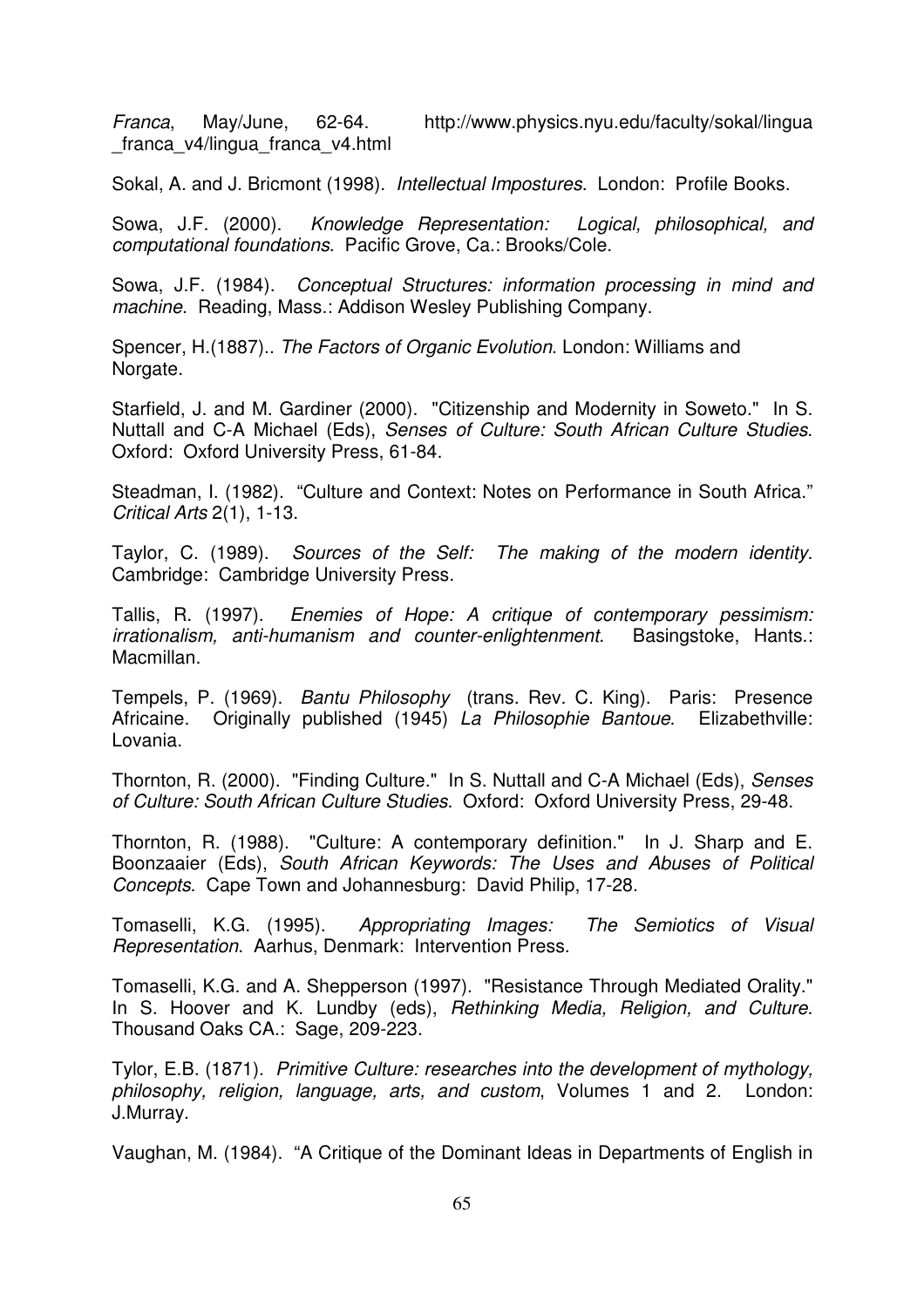the English-Speaking Universities of South Africa." *Critical Arts*, (3/2), 35-51.

Wible, J.R. (1998). *The Economics of Science: Methodology and epistemology as if economics really mattered*. London: Routledge.

Wible, J.R. (1994). "Charles Sanders Peirce's Economy of Research." *Journal of Economic Methodology* (1), 135-160.

Williams, R. (1989). *The Politics of Modernism: Against the New Conformists*. Edited by T. Pinkney. London: Verso.

Williams, R. (1988). *Keywords: A vocabulary of culture and society*. London: Fontana Press.

Williams, R. (1963). *Culture and Society 1780-1950*. Harmondsworth: Pelican.

Winch, P. (1970). "The Idea of a Social Science." In Bryan R. Wilson (Ed.) *Rationality*. Oxford: Basil Blackwell 1-17.

Winch, P. (1958). *The Idea of a Social Science*. London: Routledge and Kegan Paul.

Windschuttle, K. (1997). "The Poverty of Media Theory." *Ecquid Novi* 18 (1). 3-20.

Wittgenstein, L. (1968). *Philosophical Investigations*. Oxford: Basil Blackwell.

Wright, J., and A. Mazel (1991). "Controlling the Past in the Museums in Natal and KwaZulu." *Critical Arts*, (5/3), 59-78.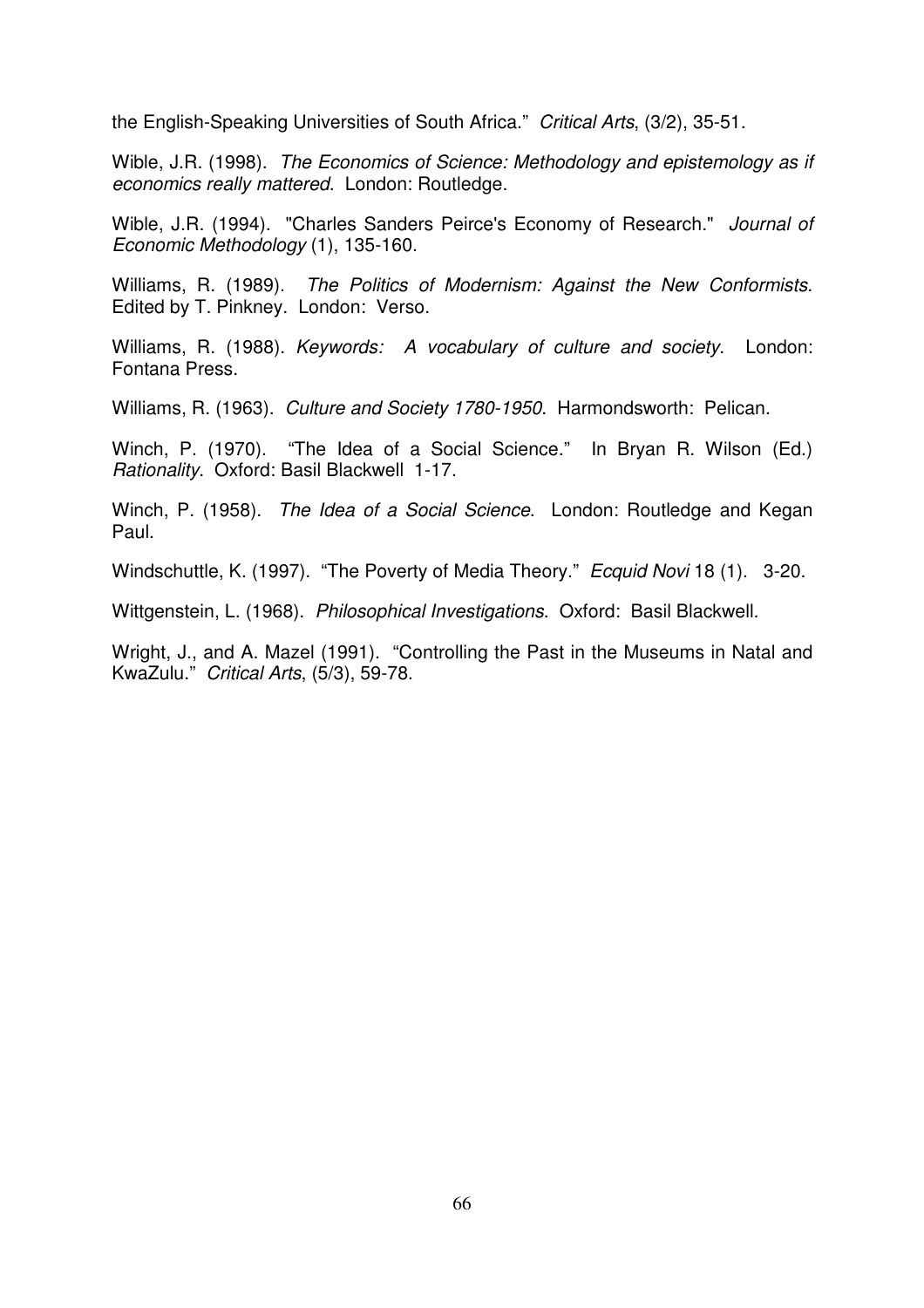# **APPENDICES.**

**Appendix A:** Section 7.3 of the Report of the Leon Commission into Health and Safety in South African Mines. Included to substantiate the present report's argument that the initial research into the problem of a health and safety culture *must* proceed on the basis of a form of cost-benefit analysis.

**Appendix B:** "Note on the Economy of Research." Copied with permission from *The Collected Papers of Charles Sanders Peirce*, Volume VII, 7.139-157. Included for the convenience of referees who wish to check Peirce's mathematics.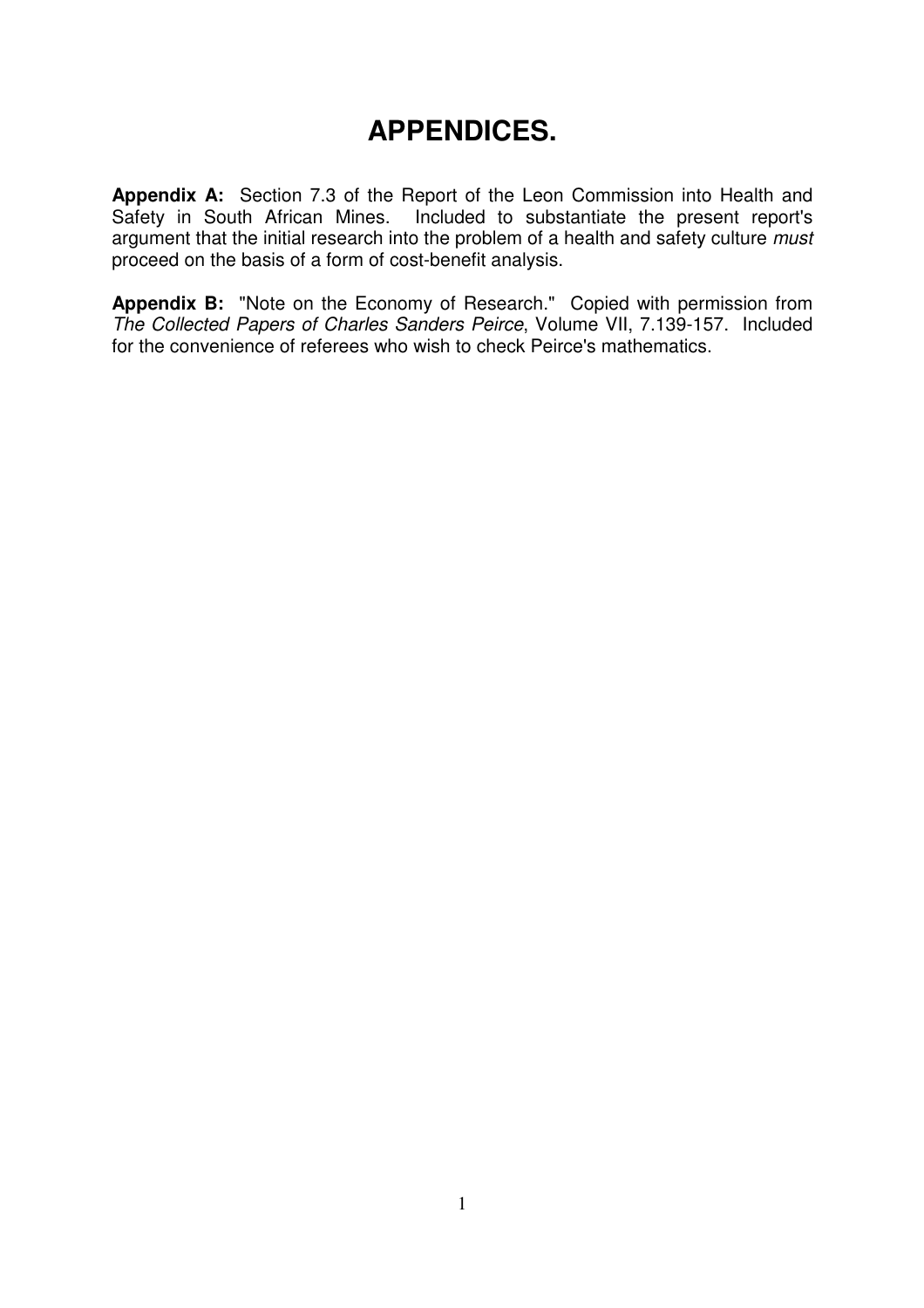## **APPENDIX A**

## **7.3 MANAGEMENT OF RESEARCH**

It is in the interests of the employees, the employers and the State to maintain acceptable levels of health and safety in one of the most important industries of the country. The tripartite principle of joint control of certain issues affecting all concerned in the industry has been generally accepted by all parties giving evidence before the Commission. Clearly, research aimed at improving health and safety falls into the category of issues in which the tripartite principle should apply.

The effective management of research involved decision making at two levels. First, it is important to formulate a clear policy with regard to the research objectives, targets and priorities. The decisions in this regard must be made on the basis of full understanding of the health and safety conditions in the industry and should involve risk assessment and the analysis of the importance of making improvements in certain areas (the aim is not to do cost-benefit analysis which is not a realistic undertaking in this type of research.) This level of decision making should be the responsibility of SIMRAC. This central Committee would also decide such issues as the method of initiating research, the system for finalizing the research programme, the process of reconciling available funds with the requirements of proposed research projects, contractual arrangements with research bodies and so on. The second level of decision making is the technical level. Once the objectives, targets and priorities are approved, it is the technical committees responsibility, inter alia, to formulate the announcements calling for project proposals, the evaluation of the proposals received and the assessment of research progress.

It should be realised that the responsibilities of the technical committees include highly specialised tasks. No one questions that the management of a mine requires specialist knowledge and considerable experience. Surprisingly, it is often overlooked that the management of research is an equally specialised occupation and demands considerable experience. The membership of the current

2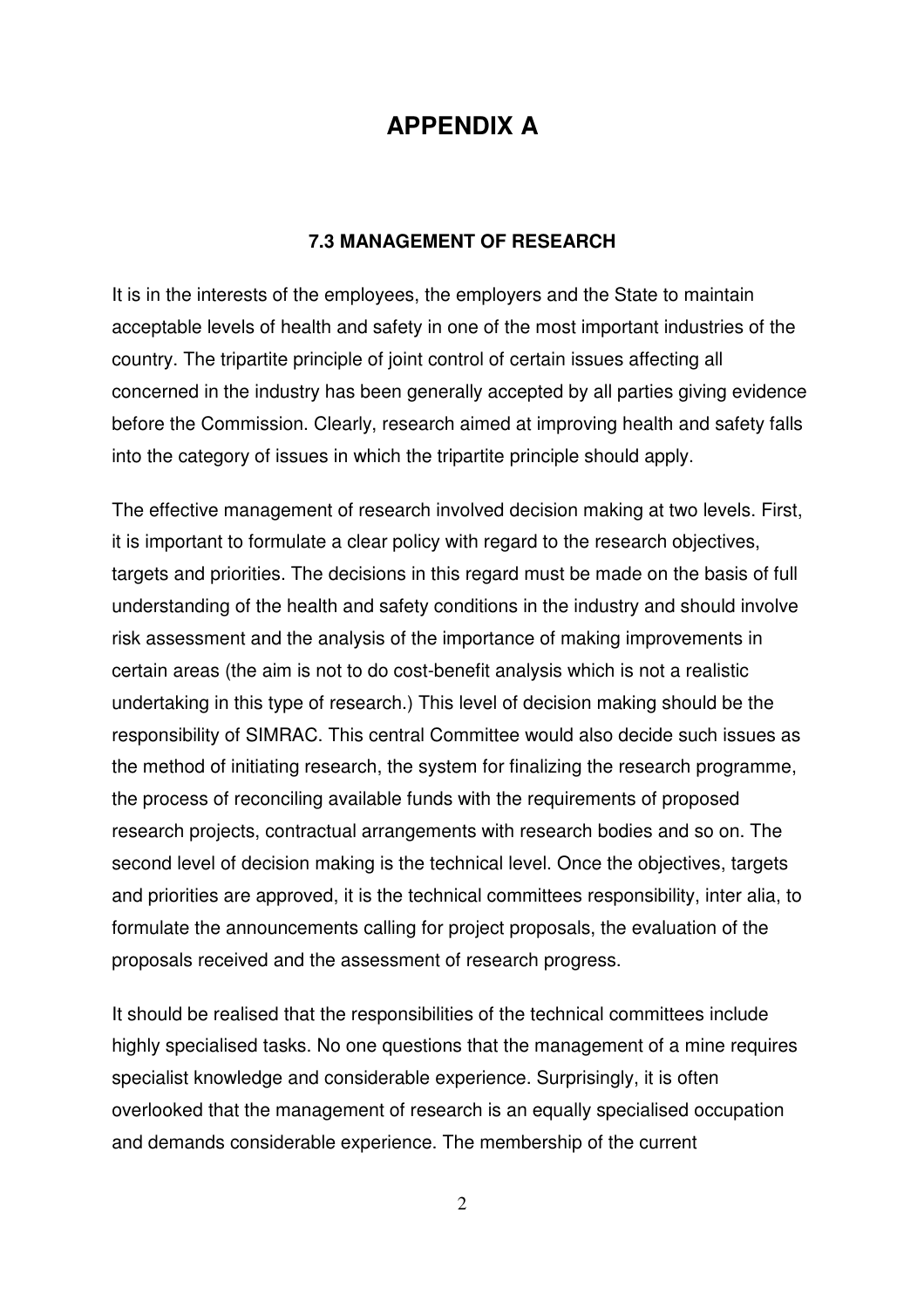subcommittees appears to consist mostly of mining and other types of engineers with some experience in the management of mines or plants. It is unfair to expect such groups to control and guide to the best advantage research conducted by outside bodies whose interests do not entirely coincide with those of the three parties involved in mining. To overcome this problem the subcommittees need to be reinforced by independent technical or expert advisers (see Ch. 7.5).

The SIMRAC should remain the main co-ordinating body which advises the DMEA on the conduct of mine health and safety research. The composition of the Committee should, however, be changed drastically so as to reflect the tripartite basis of all mining operations. The DMEA should have three members on the Committee, with the GME as Chairperson, employers and employees should each nominate three representatives. One representative should be nominated by the mine officials. They should be appointed by the Minister for a period of four years, and the Minster should provide SIMRAC with its terms of reference. Since many mining companies are not members of the COM, there is no single body that can claim to represent employers, and it should be incumbent on the Chamber to agree a mechanism for selecting representatives from the whole industry. Similarly the NUM is the largest trade union, but there are others and these organisations between themselves should come to an agreement on a list of representatives. It is recognised that this system will not ensure direct representation for those who are not members of any trade union or 'association.

In the event of disagreement between the parties on names to be put forward, the DMEA should request each sector representing 5% of the employers or employees to nominate not more than three persons to SIMRAC. In the case of employers the size could be measured by revenue generated, and in the case of employees by the size of membership. The final selection of representatives should be left to the Minister, acting on the advice of the GME. In terms of the above arrangements SIMRAC should have ten voting members. As the Committee would not necessarily involve only technical or medical persons, it would be essential to have in attendance one or two experts. These experts would advise SIMRAC on the technical and medical aspects of research. This responsibility would require that these experts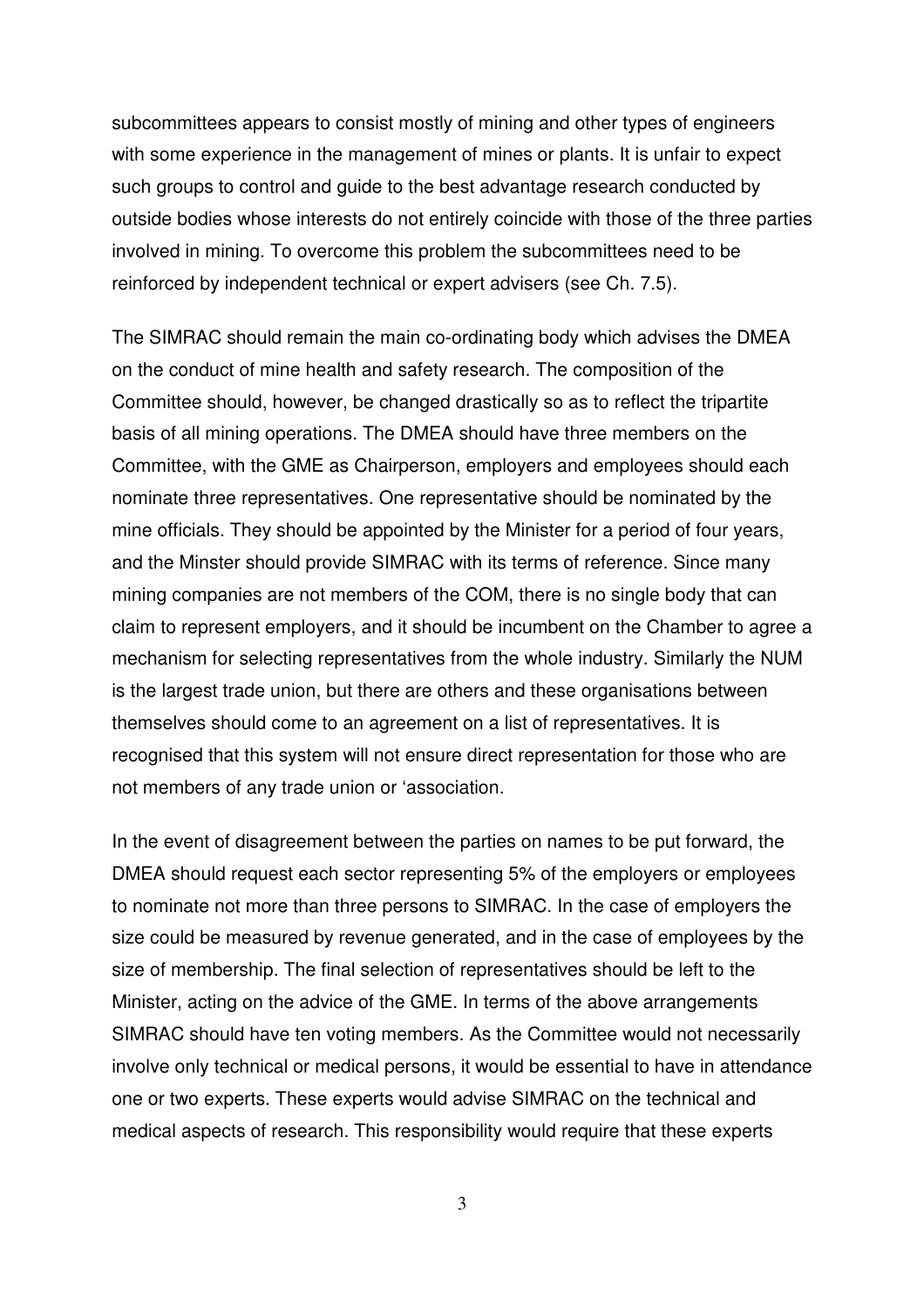have a thorough knowledge and understanding of research needs, monitoring the progress of research projects and operation of the relevant technical subcommittees. Probably the most appropriate way of ensuring that such expertise is available to SIMRAC is to appoint one or two research advisers for health and safety. These advisers would have a significant role in ensuring the effective operation of the system. The research advisers would either be serving in a full time capacity on the GME's staff or would be recruited on a part time basis from elsewhere.

The existing sub-committee system of SIMRAC could be retained with some modifications and an addition. These sub-committees would be technical bodies, where membership would not depend so much on representativeness but on technical background and experience. Consequently, persons not employed in the industry could also be nominated for membership. Nominations to each subcommittee would be presented to SIMRAC by each party represented on the Committee. SIMRAC would then select and appoint the membership and chairmen of its sub-committees. The chairmen of the sub-committees should attend SIMRAC meetings in a non-voting capacity.

In view of the earlier recommendation that SIMRAC's research programme should be enlarged to include certain health issues the formation of a health sub-committee is suggested. As the prevention of many occupational diseases is wholly or partly in the domain of mining and other engineers, the formation of an independent health subcommittee may not appear to be the appropriate solution to some. It is therefore important to ensure that there is cross-fertilisation between committees in this regard. This can be achieved partly by overlapping membership and partly by the use of independent advisers.

## The COMMISSION RECOMMENDS that:

-the existing established system of a main committee, SIMRAC, and its subcommittees be retained. SIMRAC should be responsible for advising on research policy and the sub-committees would be technical bodies which, in general would look after sectional problems;

-SIMRAC should consist of ten members, reflecting the tripartite nature of the mining